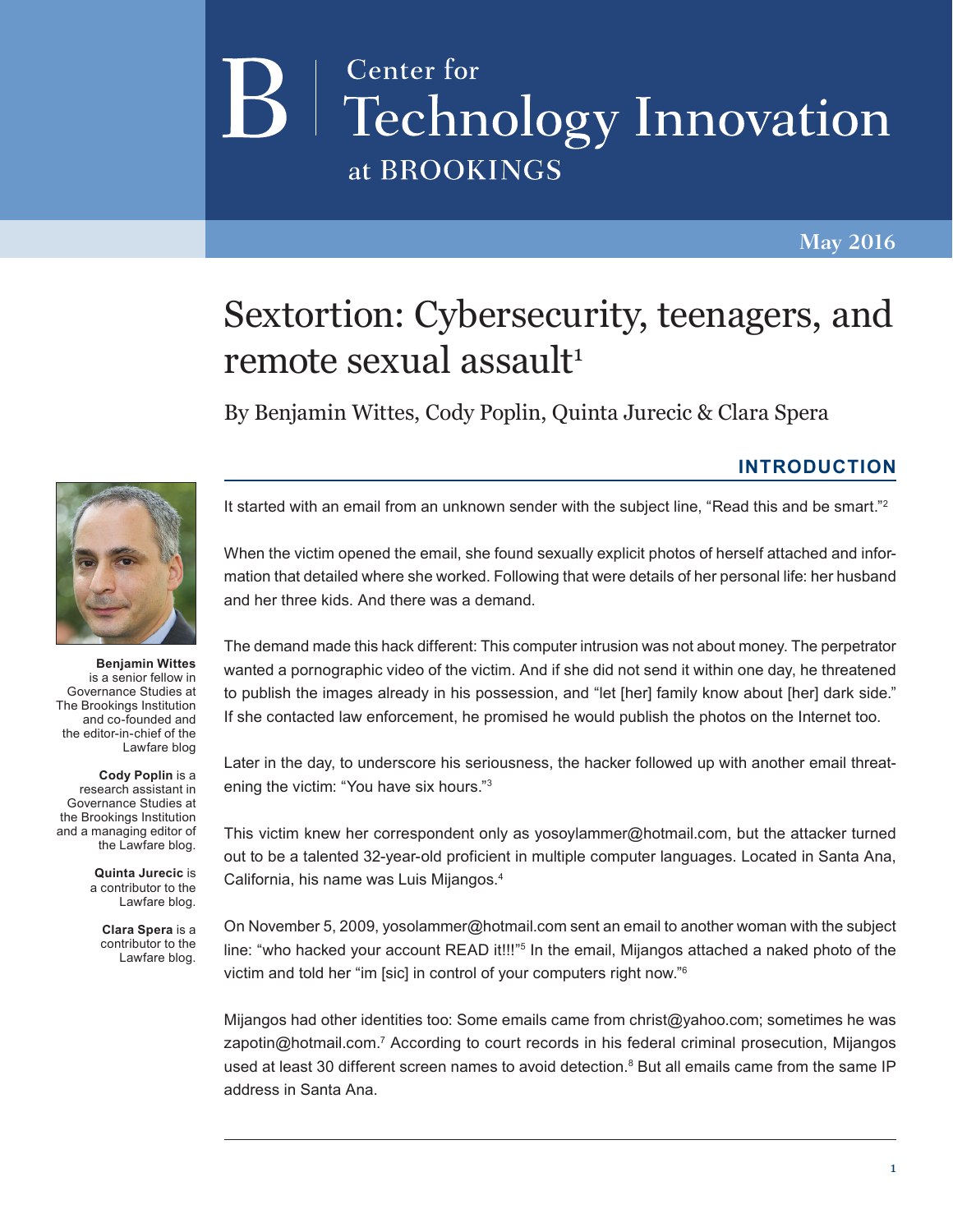Law enforcement authorities investigating the emails soon realized that the threatening communications were part of a larger series of crimes. Mijangos, they discovered, had tricked scores of women and teenage girls into downloading malware onto their computers. The malicious software he employed provided access to all files, photos, and videos on the infected computers.<sup>9</sup> It allowed him to see everything typed on their keyboards.<sup>10</sup> And it allowed him to, at will, turn on any web camera and microphone attached to the computer, a capability he used to watch, listen, and record his victims without their knowledge.11 He kept detailed files on many of his victims, at times gathering information for more than a month, and filling his files with information he could later use to manipulate his victims.12 Mijangos used a keylogger – a tool that allowed him to see everything typed on a computer – to track whether the victims told friends and family or law enforcement about his scheme.13 And if they did, he would then threaten them further, notifying them that he knew they had told someone. The malware Mijangos wrote was sophisticated, and he told federal authorities that he designed it specifically to be undetectable to antivirus programs.<sup>14</sup>

In some cases, he tricked victims into creating pornographic images and videos by assuming the online identity of the victims' boyfriends.15 He then, according to court documents, "used [those] intimate images or videos of female victims he stole or captured to 'sextort' those victims, threatening to post those images or videos on the Internet unless the victims provided more."16

Mijangos's threats were not idle. In at least one case, he posted nude photos of a victim on the Myspace account of a friend of the victim, which Mijangos had also hacked, after she refused to comply with his demands.17

To make matters worse, Mijangos also used the computers he controlled to spread his malware further, propagating to the people in his victims' address books instant messages that appeared to come from friends and thereby inducing new victims to download his malware.18

In all, federal investigators found more than 15,000 webcam-video captures, 900 audio recordings, and 13,000 screen captures on his computers.19 Mijangos possessed files associated with 129 computers and roughly 230 people.20 Of those, 44 of his victims were determined to be minors.21 His scheme reached as far away as New Zealand. The videos he surreptitiously recorded showed victims in various states of undress, getting out of the shower, and having sex with partners.<sup>22</sup> In addition to the intimate material he seized from victims' computers, federal authorities also found credit card and other online account information consistent with identity theft.<sup>23</sup> He sometimes passed this information along to co-conspirators around the world.24

Mijangos' actions constitute serial online sexual abuse—something, we shall argue, akin to virtual sexual assault. As the prosecutor said in the case, Mijangos "play[ed] psychological games with his victims"<sup>25</sup> and "some of his victims" thoroughly feared him and continued to be traumatized by his criminal conduct."26 One victim reported feeling "terrorized" by Mijangos, saying that she did not leave her dorm room for a week after the episode.<sup>27</sup> His victims reported signs of immense psychological stress, noting that they had "trouble concentrating, appetite change, increased school and family stress, lack of trust in others, and a desire to be alone."<sup>28</sup> At least one harbored a continuing fear that her attacker would "return."29

Mijangos was arrested by the FBI in June 2010.<sup>30</sup> He pled guilty to one count of computer hacking and one count of wiretapping.<sup>31</sup>

He was sentenced to six years imprisonment and is scheduled to be released next year.<sup>32</sup>

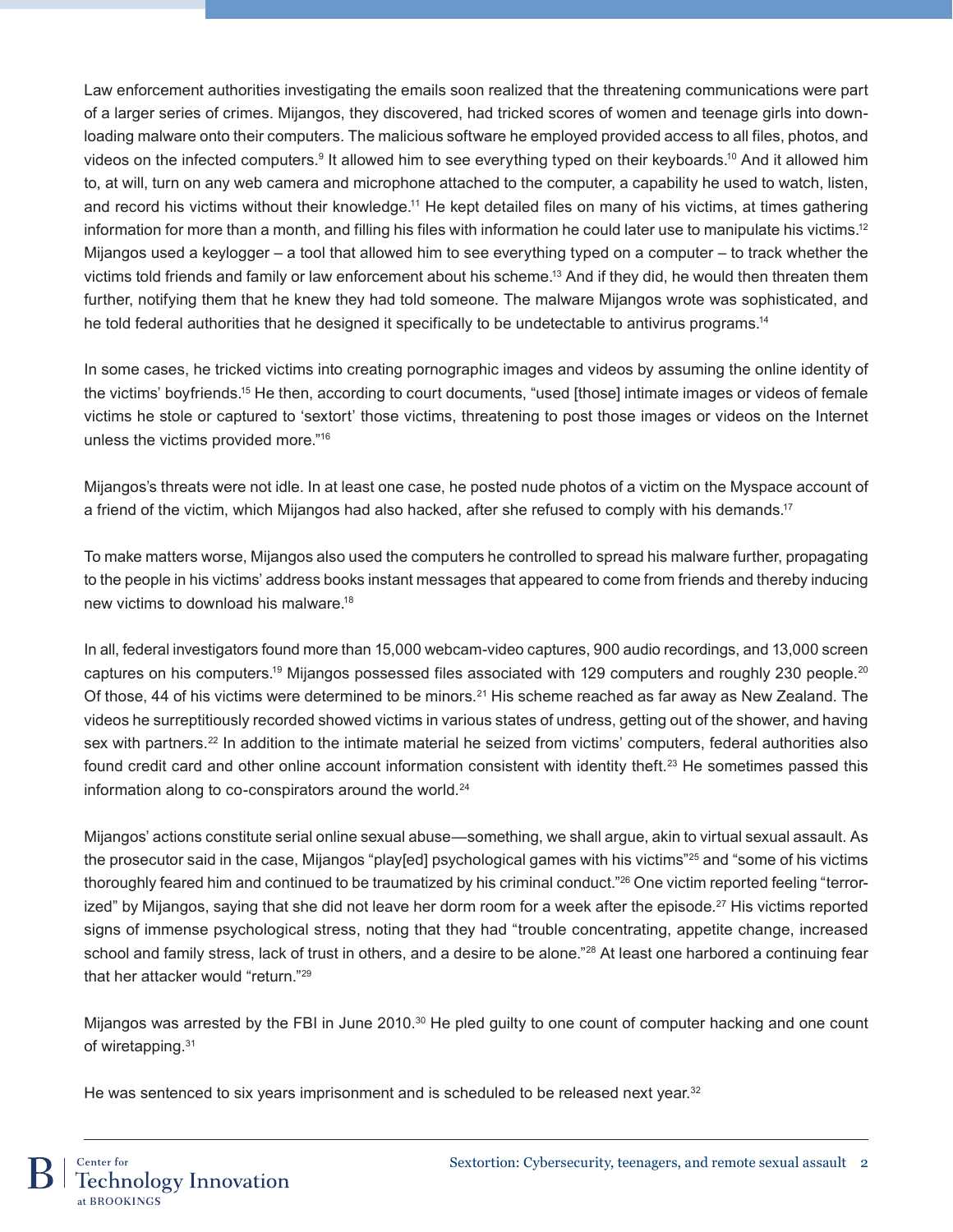As bizarre as the Mijangos case may sound, his conduct turns out to be not all that unusual. We searched dockets and news stories for criminal cases in which one person used a computer network to extort another into producing pornography or engaging in sexual activity. We found nearly 80 such cases involving, by conservative estimates, more than 3,000 victims.

This is surely the tip of a very large iceberg. Prosecutors colloquially call this sort of crime "sextortion." And while not all cases are as sophisticated as this one, a great many sextortion cases have taken place―in federal courts, in state courts, and internationally―over a relatively short span of time. Each involves an attacker who effectively invades the homes of sometimes large numbers of remote victims and demands the production of sexual activity from them. Sextortion cases involve what are effectively online, remote sexual assaults, sometimes over great distances, sometimes even crossing international borders, and sometimes—as with Mijangos—involving a great many victims.

We tend think of cybersecurity as a problem for governments, major corporations, and—at an individual level—for people with credit card numbers or identities to steal. The average teenage or young-adult Internet user, however, is the very softest of cybersecurity targets. Teenagers and young adults don't use strong passwords or two-step verification, as a general rule. They often "sext" one another. They sometimes record pornographic or semipornographic images or videos of themselves. And they share material with other teenagers whose cyberdefense practices are even laxer than their own. Sextortion thus turns out to be quite easy to accomplish in a target-rich environment that often does not require more than malicious guile.

For the first time in the history of the world, the global connectivity of the Internet means that you don't have to be in the same country as someone to sexually menace that person.

It is a great mistake, however, to confuse sextortion with consensual sexting or other online teenage flirtations. It is a crime of often unspeakable brutality.

It is also a crime that, as we shall show, does not currently exist in either federal law or the laws of the states. As defined in the Mijangos court documents, sextortion is "a form of extortion and/or blackmail" wherein "the item or service requested/demanded is the performance of a sexual act."<sup>33</sup> The crime takes a number of different forms, and it gets prosecuted under a number of different statutes. Sometimes it involves hacking people's computers to acquire images then used to extort more. More often, it involves manipulation and trickery on social media. But at the core of the crime always lies the intersection of cybersecurity and sexual coercion. For the first time in the history of the world, the global connectivity of the Internet means that you don't have to be in the same country as someone to sexually menace that person.

The problem of this new sex crime of the digital age, fueled by ubiquitous Internet connections and webcams, is almost entirely unstudied. Law enforcement authorities are well aware of it. Brock Nicholson, head of Homeland Security Investigations in Atlanta, Georgia, recently said of online sextoriton, "Predators used to stalk playgrounds. This is the new playground."34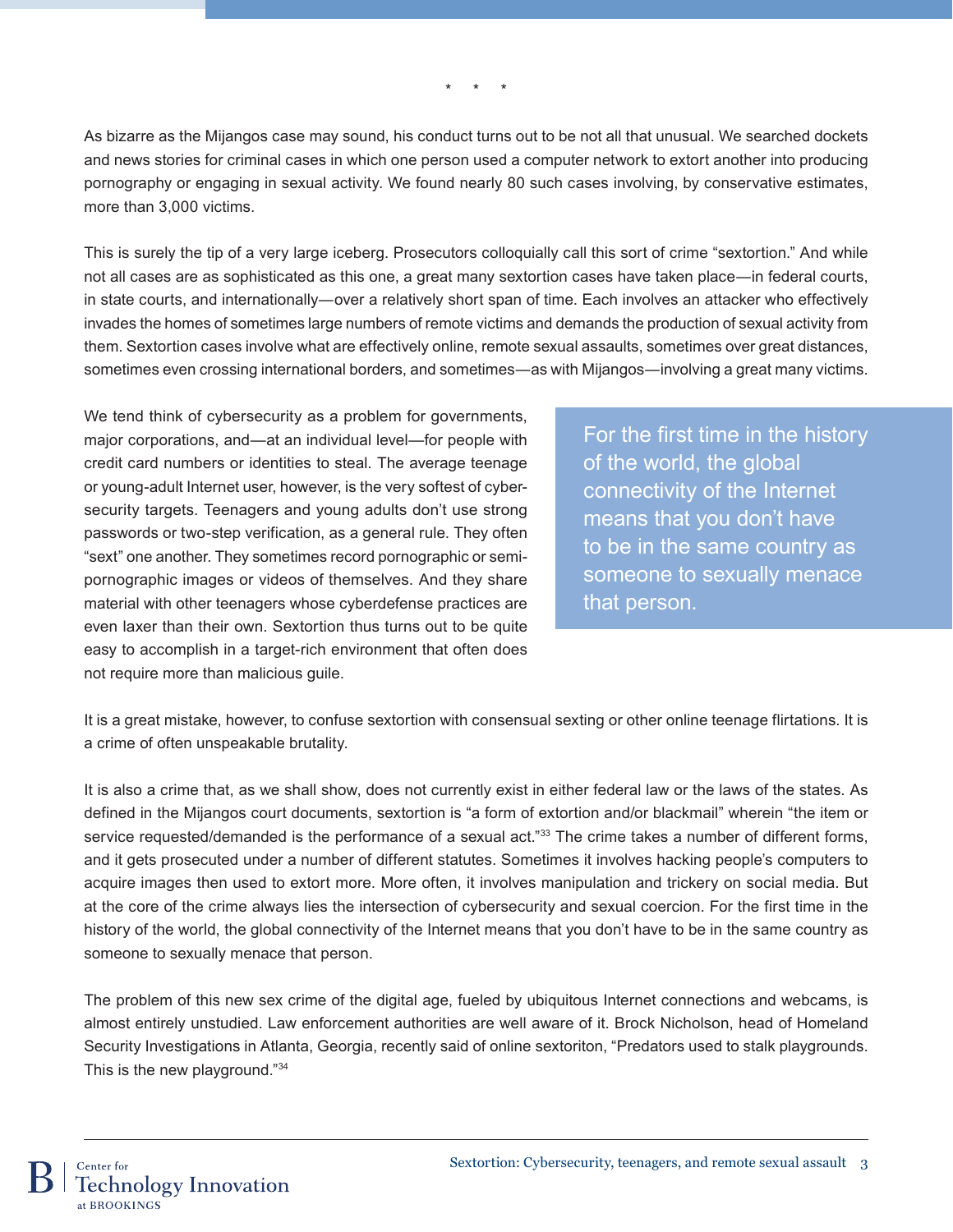But while the FBI has issued numerous warnings about sextortion, the government publishes no data on the subject. Unlike its close cousin, the form of nonconsensual pornography known as "revenge porn," the problem of sextortion has not received sustained press attention or action in numerous state legislatures, in part because with few exceptions, sextortion victims have chosen to remain anonymous, as the law in most jurisdictions permits.

But don't let the problem's invisibility fool you. The 78 cases we reviewed alone involve at least 1,397 victims, and this is undoubtedly just the tip of the iceberg. If the prosecutorial estimates in the various cases are to be believed, the number of actual victims probably ranges between 3,000 and 6,500—and, for reasons we explain below, may be much higher even than that. As the teenage child of one of the present authors put the matter, "You just can't put a portable porn studio in the hands of every teenager in the country and not expect bad things to happen."35

This paper represents an effort—to our knowledge the first—to study in depth and across jurisdictions the problems of sextortion. In it, we look at the methods used by perpetrators and the prosecutorial tools authorities have used to bring offenders to justice. We hope that by highlighting the scale and scope of the problem, and the brutality of these cases for the many victims they affect, to spur a close look at both state and federal laws under which these cases get prosecuted.

Our key findings include:

- Sextortion is dramatically understudied. While it's an acknowledged problem both within law enforcement and among private advocates, no government agency publishes data on its prevalence; no private advocacy group does either. The subject lacks an academic literature. Aside from a few prosecutors and investigators who have devoted significant energy to the problem over time, and a few journalists who have written—often excellently about individual cases, the problem has been largely ignored.
- Yet sextortion is surprisingly common. We identified 78 cases that met our definition of the crime—and a larger number that contained significant elements of the crime but that, for one reason or another, did not fully satisfy our criteria. These cases were prosecuted in 29 states and territories of the United States and three foreign jurisdictions.
- Sextortionists, like other perpetrators of sex crimes, tend to be prolific repeat players. Among the cases we studied, authorities identified at least 10 victims in 25 cases. In 13 cases, moreover, there were at least 20 identified victims. And in four cases, investigators identified more than 100 victims. The numbers get far worse if you consider prosecutorial estimates of the number of additional victims in each case, rather than the number of specifically identified victims. In 13 cases, prosecutors estimated that there were more than 100 victims; in two, prosecutors estimated that there had been "hundreds, if not thousands" of victims.
- Sextortion perpetrators are, in the cases we have seen, uniformly male. Victims, by contrast, vary. Virtually all of the adult victims in these cases are female, and adult sextortion therefore appears to be a species of violence against women. On the other hand, most sextortion victims in this sample are children, and a sizable percentage of the child victims turn out to be boys.
- There is no consistency in the prosecution of sextortion cases. Because no crime of sextortion exists, the cases proceed under a hodgepodge of state and federal laws. Some are prosecuted as child pornography cases. Some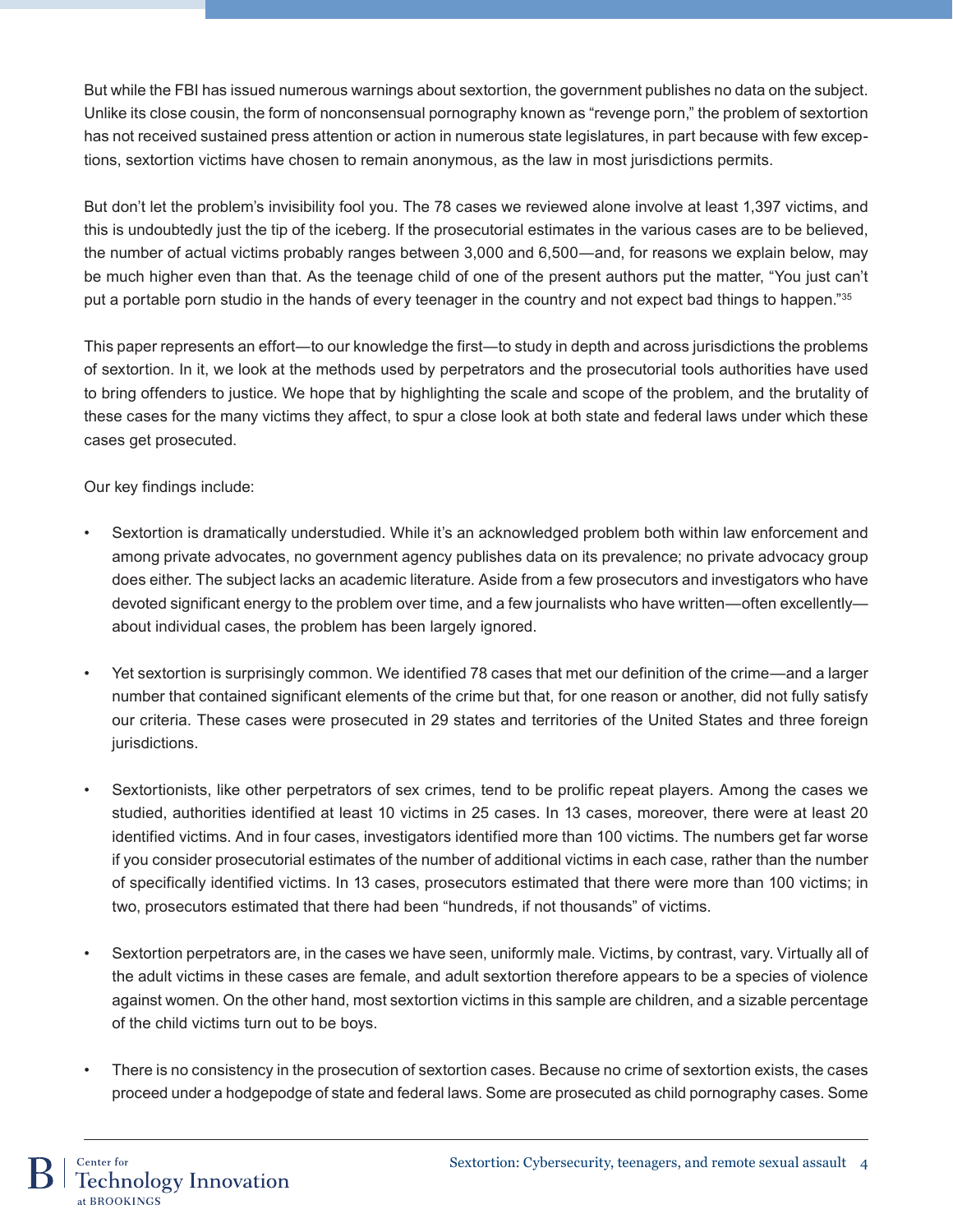are prosecuted as hacking cases. Some are prosecuted as extortions. Some are prosecuted as stalkings. Conduct that seems remarkably similar to an outside observer produces actions under the most dimly-related of statutes.

These cases thus also produce wild, and in in our judgment indefensible, disparities in sentencing. Many sextortionists, particularly those who prey on minors, receive lengthy sentences under child pornography laws. On the other hand, others—like Mijangos—receive sentences dramatically lighter

Sextortion is brutal. This is not a matter of playful consensual sexting—a subject that has received ample attention from a shocked press.

than they would get for multiple physical attacks on even a fraction of the number of people they are accused of victimizing. In our sample, one perpetrator received only three years in prison for victimizing up to 22 young boys.<sup>36</sup> Another received only 30 months for a case in which federal prosecutors identified 15 separate victims.<sup>37</sup>

- Sentencing is particularly light in one of two key circumstances: (1) when all victims are adults and federal prosecutors thus do not have recourse to the child pornography statutes, or (2) in cases prosecuted at the state level.
- Sextortion is brutal. This is not a matter of playful consensual sexting—a subject that has received ample attention from a shocked press. Sextortion, rather, is a form of sexual exploitation, coercion, and violence, often but not always of children. In many cases, the perpetrators seem to take pleasure in their victims' pleading and protestations that they are scared and underage. In multiple cases we have reviewed, victims contemplate, threaten, or even attempt suicide—sometimes to the apparent pleasure of their tormentors.38 At least two cases involve either a father or stepfather tormenting children living in his house.<sup>39</sup> Some of the victims are very young. And the impacts on victims can be severe and likely lasting. Many cases result, after all, in images permanently on the Internet on multiple child pornography sites following extended periods of coercion.
- Certain jurisdictions have seen a disproportionate number of sextortion cases. This almost certainly reflects devoted investigators and prosecutors in those locales, and not a higher incidence of the offense. Rather, our data suggest that sextortion is taking place anywhere social media penetration is ubiquitous.

The paper proceeds in several distinct parts. We begin with a literature review of the limited existing scholarship and data on sextortion. We then outline our methodology for collecting and analyzing data for the present study. We then offer a working definition of sextortion. In the subsequent section, we provide a sketch of the aggregate statistics revealed by our data concerning the scope of the sextortion problem, and we examine the statutes used and sentences delivered in federal and state sextortion cases. We then turn to detailing several specific case studies in sextortion. In our last empirical section, we look briefly at the victim impact of these crimes. Finally, we offer several recommendations for policymakers, law enforcement, parents, teachers, and victims.

We offer more detailed legislative recommendations in a separate paper, "Closing the Sextortion Sentencing Gap: A Legislative Proposal."40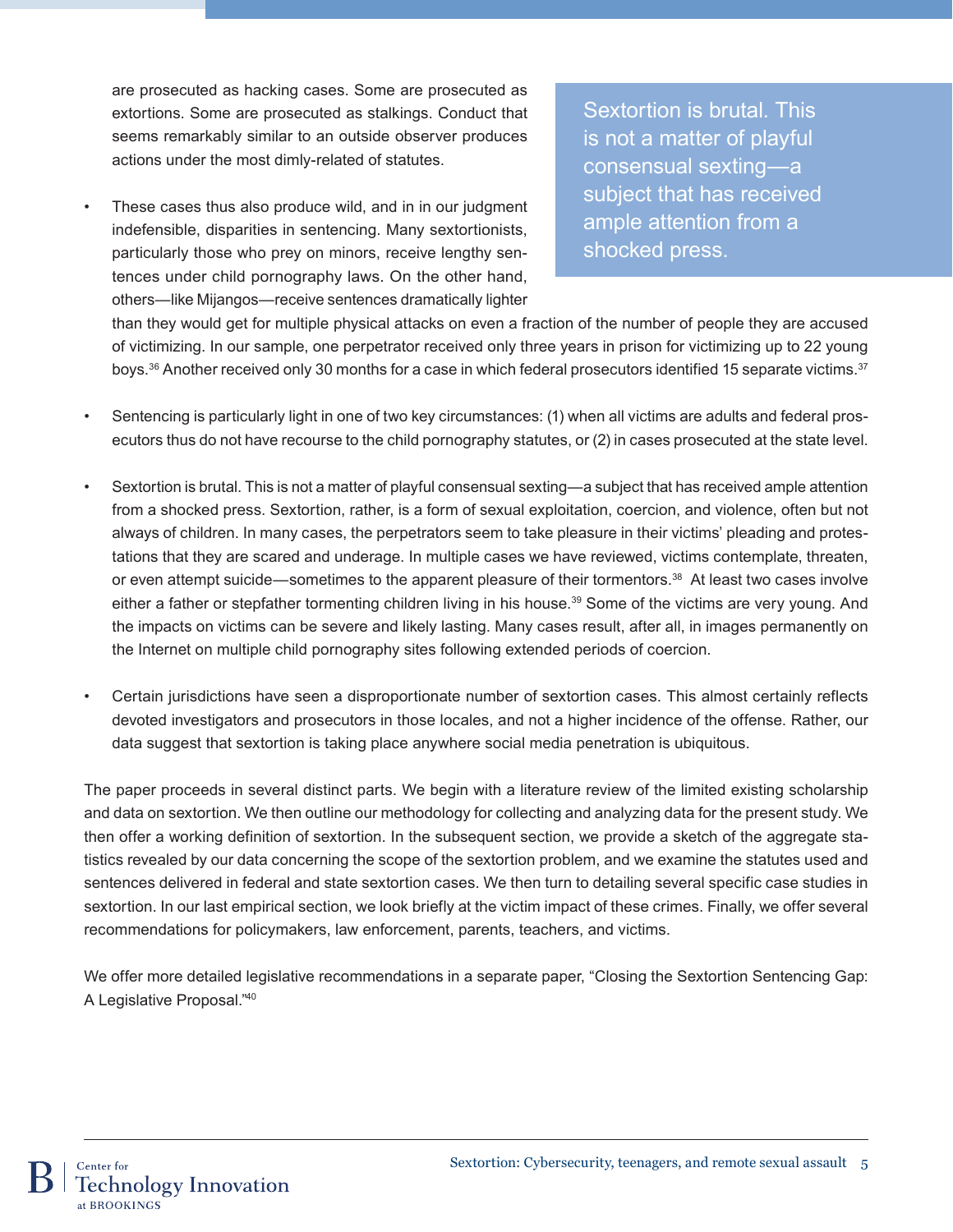#### **AN UNDERSTUDIED PROBLEM**

Sextortion is remarkably understudied. Despite the rash of sextortion cases, some of them reasonably prominent, press attention to the issue has been modest, particularly in comparison to the dramatic attention devoted to issues of online bullying, child pornography generally, and revenge porn. While federal law enforcement has responded vigorously to individual cases around the country, a broader policy discussion has not followed. Most people, we suspect, have never heard of sextortion.

The term "sextortion" is not new. It began popping up in news coverage of incidents of sexual extortion involving online sexual exchanges with relative frequency beginning in 2010,<sup>41</sup> though we found one use of the term dating back to 1950.42 Prosecutors use the term routinely in public statements to describe a certain type of case.43

Still, there has been no serious academic research surrounding sextortion. There have been no studies examining the most basic questions surrounding the problem: How common are these cases? What are the basic elements that characterize them? Are our laws adequate for the investigation and prosecution of sextortion cases?

After this text of this paper was finalized for publication, the U.S. Department of Justice released "The National Strategy for Child Exploitation Prevention and Interdiction," a report to Congress. Released on April 19, 2016, that document discusses in greater depth than the department had in the past the crime of sextortion, at least as committed against children, and is consistent with the findings published in this report that relate to child sexual exploitation. The Justice Department report confirms that "sextortion is by far the most significantly growing threat to children" and that "sextortion cases tend to have more minor victims per offender than all other child sexual exploitation offenses." The document also references a 2015 FBI analysis of 43 cases of sextortion which found that "at least 28 percent of these cases had at least one victim who committed or attempted suicide." As of this writing, however, the FBI has not made this analysis available to us. The National Strategy is a recommended resource for anyone looking to gather information as to how law enforcement plans to tackle the growing crime of sextortion. It suffers, however, from several of the deficiencies on which we have focused in this report. It contains no authoritative data on the scope of the problem or on the number of prosecutions. And the document focuses exclusively on the problem of sextortion as a species of child exploitation, ignoring the many adults victimized as well.

Citation: U.S. Dep't of Justice, The National Strategy for Child Exploitation Prevention and Interdiction, (April 2016), https://www.justice.gov/psc/ file/842411/download. For its part, the press has tended to report on individual cases, not on the phenomenon more broadly. Mentions of the larger problem tend to be passing ones. The *New York Times*, for example, recently ran a short piece in its "Sunday Review" section, outlining all types of scams that those looking for love on the Internet might encounter, including sextortion.44 Another *Times* article on the anonymous messaging app Kik noted that law enforcement commonly comes across the app in connection with sextortion cases.45 In these *Times* pieces, as with most instances, the mention of sextortion is fleeting.

*GQ* magazine has run two feature-length stories on sextortion, both focused on individual cases. In 2009, the magazine covered the story of Anthony Stancl, a troubled and bullied student at New Berlin Eisenhower high school in Wisconsin, who tricked fellow male students into sending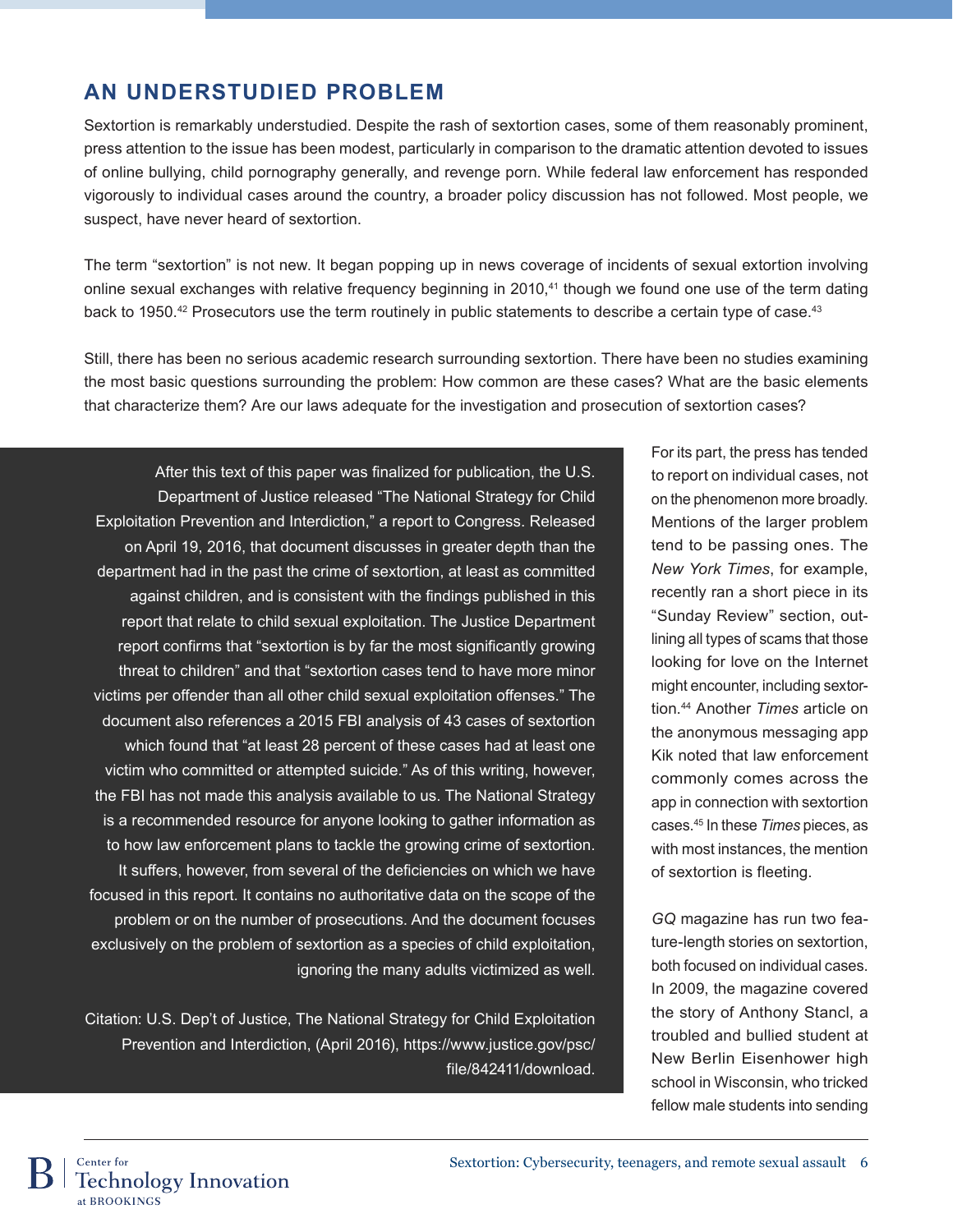him sexually explicit photos and videos as both a form of sexual gratification and also social revenge.<sup>46</sup> Though the title of the *GQ* piece about Stancl references sextortion, the piece does not explore the subject beyond Stancl's own case.

In 2011, *GQ* readers also learned of Mijangos in an article that does highlight the unique qualities of sextortion. That article explained that "[d]espite billions spent on technology that lets us broadcast our daily lives, all it takes is one guy, a self-taught hacker with no college degree, to turn that power against us."47 A number of media outlets have done brief pieces on the problem.<sup>48</sup>

The Justice Department's in-house bulletin for prosecutors has specifically addressed the sextortion phenomenon only once, in 2011.

The Digital Citizens Alliance touched on sextortion tangentially as part of a report on remote access trojans (RATs). The report, among other things, demonstrated that RATs like the one used by Mijangos are easily accessible and quite affordable. On one hacker website, the authors found an advertisement for access to computers that belong to girls for \$5 each; access to a boy's computer sold for less, only \$1 each. The report also notes thousands of tutorials on YouTube, instructing hackers on the best techniques for slaving a device; other videos appear to show off an individual hacker's exploits, displaying videos of victims from their own webcams. Yet this report, published in 2015, focused on the cybersecurity problem of RATs broadly, and less on the exploitations at play in sextortion cases.49

Government attention has likewise been spotty. The Justice Department's in-house bulletin for prosecutors has specifically addressed the sextortion phenomenon only once, in 2011, and then in a brief, five-page article on charging options for cases involving underage victims only.50 The Federal Bureau of Investigation cautioned parents and their children about the sextortion threat in a 2012 advisory.<sup>51</sup> The following year, the Bureau's then-director touched on sextortion in a stray paragraph in congressional testimony that canvassed the Bureau's various law enforcement and other activities.52 In 2015, the FBI once again warned parents and children following the conviction of one Lucas Michael Chansler (see case studies below), this time calling on the public for more information about Chansler's crimes,53 and releasing a video explaining how sextortion occurs and how parents should talk to their children about it.54 As part of the same release, the FBI also produced a short, one-minute radio briefing on the "growing number of reports of sextortion."55 A separate sextortion fact sheet, released at the same time, provided more information on how perpetrators carry out their crimes, and ways for parents and children to protect themselves from those who would try to sextort them.<sup>56</sup>

Yet there has never been a congressional hearing on sextortion as a free-standing issue, and neither current nor proposed legislation so much as mentions the phenomenon. To the extent sextortion is on officialdom's radar at all, it appears only as part and parcel of a bigger struggle to beat back online sex offenses more generally.

The scholarship has trended along similar lines. Some legal scholarship has alluded to sextortion, but only in passing.57 Legal academics have noted the phenomenon in the context of computer crimes more broadly, but have not concentrated on sextortion as a focus of study.

Take for example Dayton Law Professor Susan Brenner's book "Cybercrime and the Law," which dedicated only four of its 219 pages to the crime of sextortion. After noting that cyber sexual extortion is a new but rising phenomenon and naming a few recent cases, Brenner concludes that extortion statutes wherein the target's property is presumed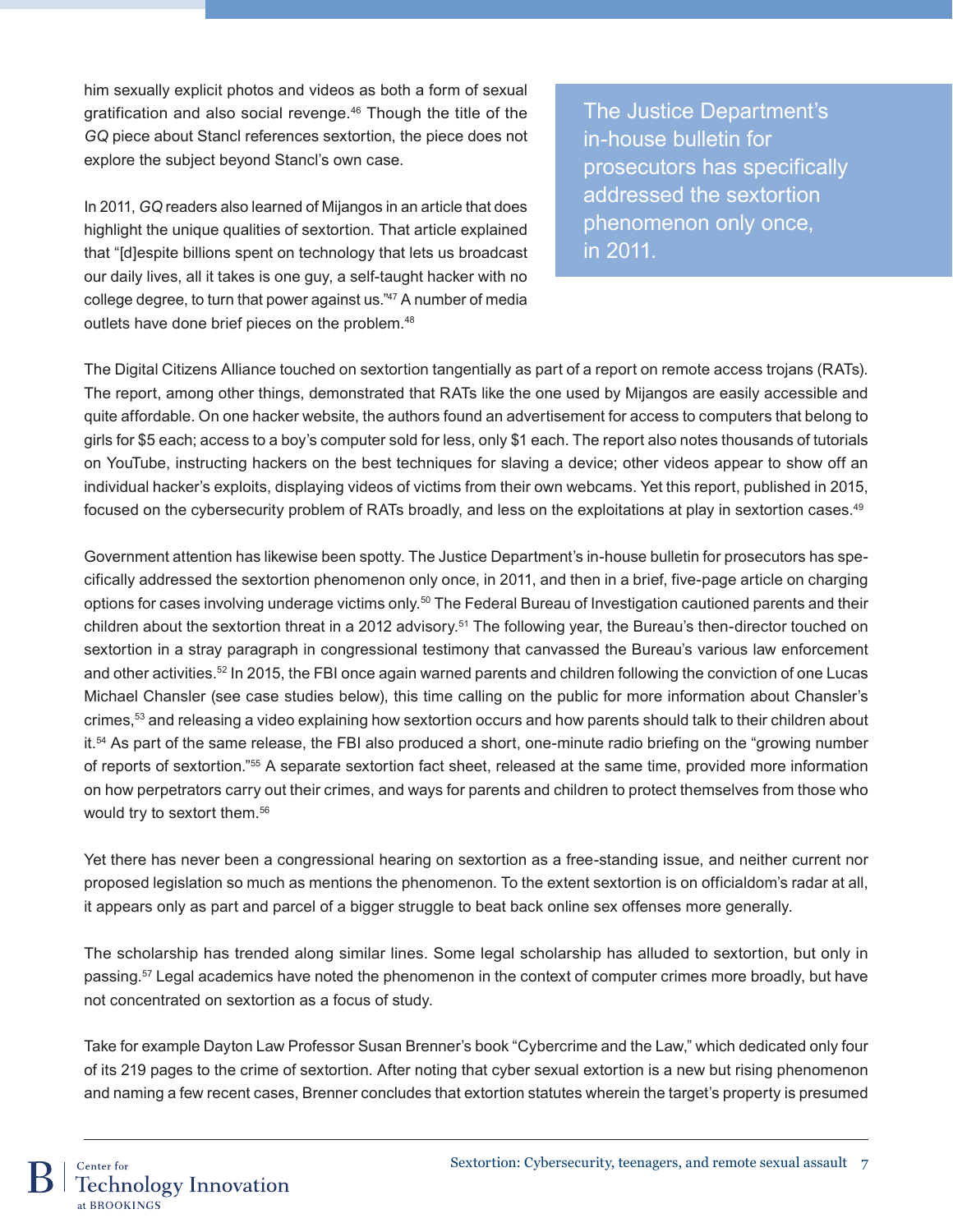to have value in the "traditional, financial sense" may present difficulties for prosecutors in these cases. She suggests prosecutors may be successful by "(1) adopting new, sextortion-specific statutes or (2) revising existing extortion statutes so they encompass the type of harm inflicted in sextortion cases."58 Danielle Keats Citron's excellent book, "Hate Crimes in Cyberspace," contains extensive discussion of revenge porn and virtually no discussion of sextortion.59

Nor are data, either official or private, readily available. We sought data on sextortion cases from the Bureau of Justice Statistics, which informed us that they "are not able to separate out" sextortion cases from other types of cases, as "federal data is based on statute and does not provide the detail needed to identify these offenses."60 We also sought data from the FBI; despite the Bureau's warnings on the subject, it could provide only a link to a webpage describing the Bureau's Violent Crimes Against Children (VCAC) program.<sup>61</sup> The Department of Justice was able to flag eight specific sextortion cases but noted that this was a "sampling" because "the department does not have a data-tracking category for sextortion."62

We also sought data from activist organizations aware of and concerned about the problem. We contacted the Cyber Civil Rights Initiative,<sup>63</sup> the Cyber Civil Rights Legal Project,<sup>64</sup> the Family Online Safety Institute,<sup>65</sup> Thorn,<sup>66</sup> and the National Center for Missing and Exploited Children (NCMEC),<sup>67</sup> none of which could provide data on the prevalence of sextortion cases nationally. The NCMEC has published a limited set of data culled from its CyberTipline, which it reports in part as follows:

- 78 percent of the incidents involved female children and 12 percent involved male children (In 10 percent of incidents, child gender could not be determined);
- The average age at the time of the incident was approximately 15 years old, despite a wider age-range for female children (eight-17 years old) compared to male children (11-17 years old); and
- In 22 percent of the reports, the reporter mentioned being suspicious of, or knowing that, multiple children were targeted by the same offender. …

Based on the information known by the CyberTipline reporter, sextortion appears to have occurred with one of three primary objectives (In 12 percent of reports, the objective could not be determined):

- To acquire additional, and often increasingly more explicit, sexual content (photos/videos) of the child (76 percent)
- To obtain money from the child (six percent)
- To have sex with the child (six percent) …

Sextortion most commonly occurred via phone/tablet messaging apps, social networking sites, and during video chats.

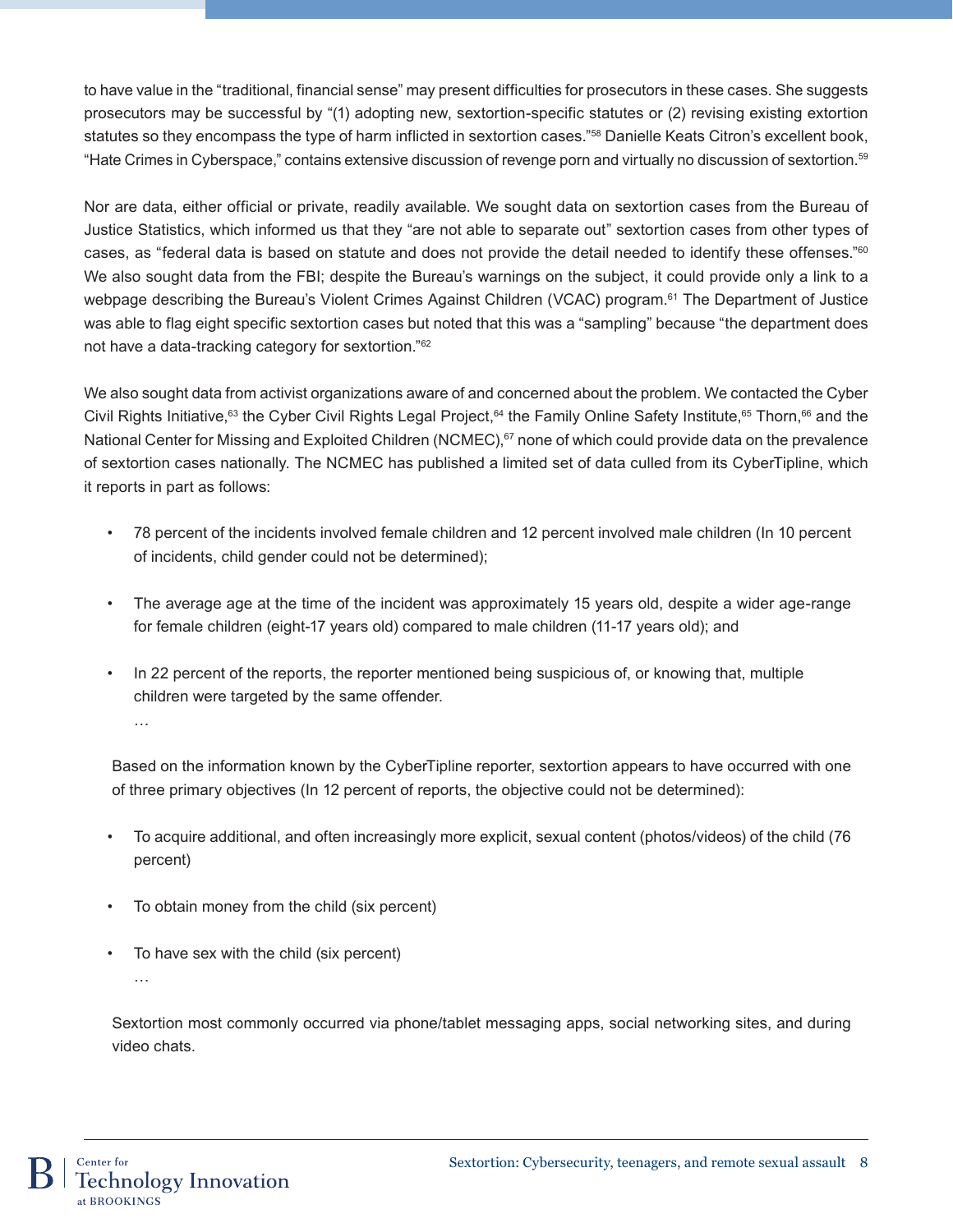- In 41 percent of reports, it was suspected or known that multiple online platforms were involved in facilitating communication between the offender and child. These reports seemed to indicate a pattern whereby the offender would intentionally and systematically move the communication with the child from one online platform type to another.
- Commonly, the offender would approach the child on a social networking site and then attempt to move the communication to anonymous messaging apps or video chats where he/she would obtain sexually explicit content from the child. The child would then be threatened to have this content posted online, particularly on social media sites where their family and friends would see, if the child did not do what the offender wanted.<sup>68</sup>

These data, though useful and illuminating and broadly consistent with our own findings, are necessarily limited. Because they are only based on victim reporting, there is no information about subsequent prosecutions, investigative findings, or critically, victims *other than ones who initially reported the offenses*. That turns out to be a fateful omission.

Our point is not to criticize any of these organizations, or government agencies, for the lack of data on the subject. The problem of sextortion is, in fact, new. It remains relatively undefined. And at least with respect to the activist groups, it is a perfectly reasonable approach to focus on revenge porn first and on the problem of non-consensual pornography—of which sextortion is just one species—more generally. The result, however, is a certain gap in our understanding of this new form of crime. How big a problem is it really? How many people does it affect? And how should we define it? This paper represents a systematic effort to examine these problems.

## **METHODS**

Because of the disaggregated nature of the data we sought, the breadth of the problem, and the numerous criminal statutes available for possible prosecutorial use, we began with a systematic search of media on sextortion. Using LexisNexis, we searched media databases in all 50 states and the District of Columbia for keywords related to sextortion. We used the following keywords: "Sextort," "Sextortion," "Cyber Sextortion," "Cyber Sexual Extortion," "Cyber Sexual Exploitation," "Online Sexual Extortion," "Online Sexual Exploitation," "Non-consensual Pornography," and "Nonconsensual Pornography." Using the same keywords, we then also searched WestLaw, looking for legal opinions involving sextortion.

We then read all media results that our searches of LexisNexis returned, selecting those cases from articles that fit the parameters we set for sextortion cases (described below). We identified 78 cases, 63 of them federal from 39 different judicial districts, 12 of them from the state courts of eight states, and three of them international cases from Israel, Mexico, and the Netherlands. In some instances, prosecutors we contacted made us aware of other cases. In other instances, the cases themselves cited earlier sextortion cases. As we progressed, a number of news stories made us aware of additional cases that arose after our searches took place.

For federal cases, we used both the Public Access to Court Electronic Records (PACER) service and proprietary online databases to gather the warrant applications, complaints, indictments, plea agreements, and judgments for the individual cases, as available, as well as other relevant documents that describe the conduct at issue in the cases.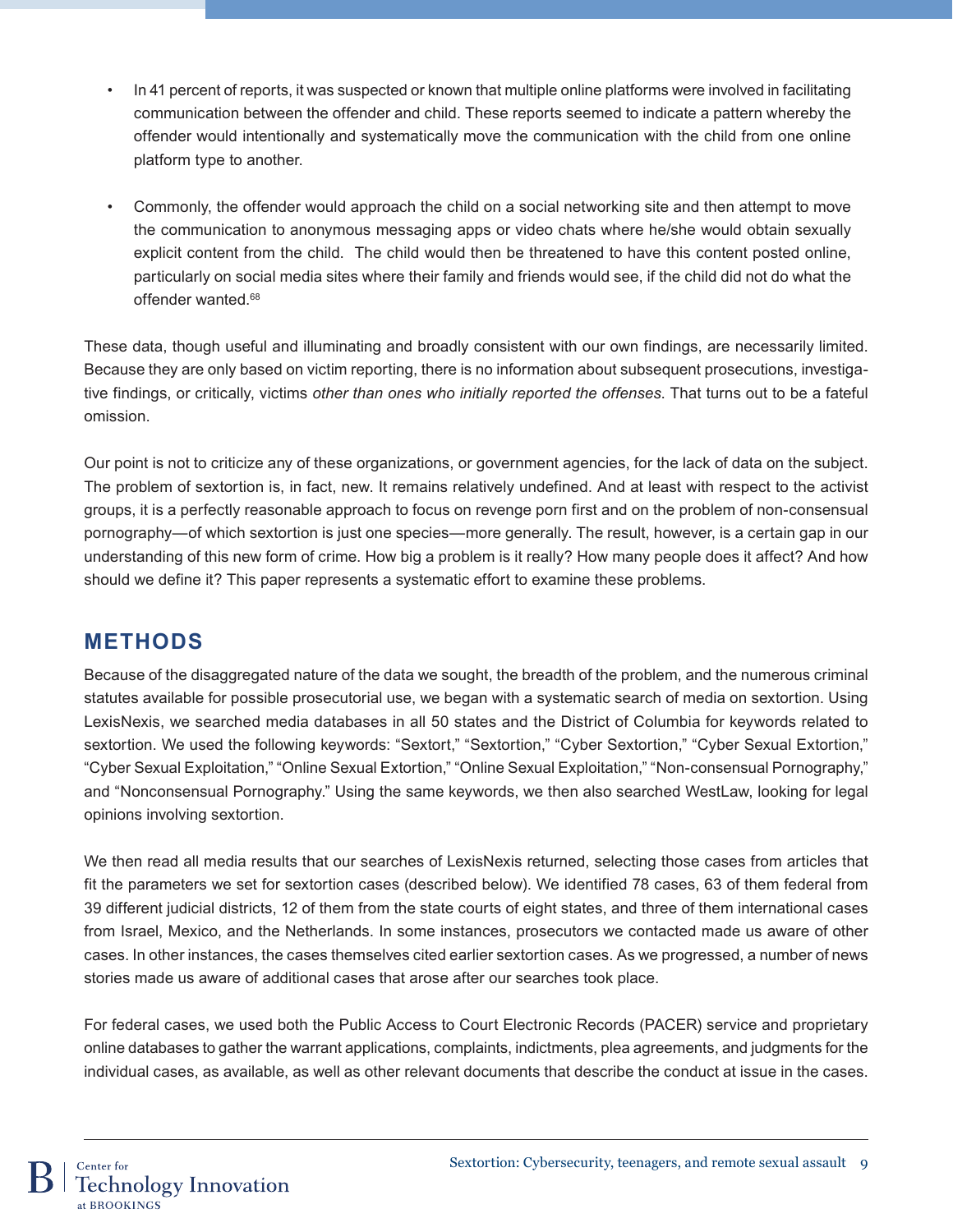For state and international cases, we acquired original court documents where possible, but both for language and document-availability reasons, we also relied to a considerable degree on press accounts.

We examined each case to discern the number of clearly-identified (generally not by name) victims, the maximum number of victims estimated by prosecutors, the ages and genders of the victims, the number of states and countries involved in the offense pattern, and the sentence given the defendant (if any). We also tracked certain common elements of sextortion cases, both those charged and those pled or convicted; specifically, we identified the following recurrent elements in all cases in which they arose:

- computer hacking;
- manipulation of victims using social media (catfishing);
- interstate victimization;
- international victimization; and
- demand for in-person sexual activity.

For those cases prosecuted federally, we also looked specifically at the criminal offenses charged in each case, as well as those to which the defendant either pled guilty or was convicted.

The data we report here reflect our best sense of the sextortion landscape as of April 18, 2016. This report reflects neither developments within cases after that date nor new cases that have arisen since that date.

*We are confident that this dataset is not complete.* That is, there are sextortion cases both domestically and overseas, probably many of them, that we have not identified. We are even more confident that an enormous number of victims have not reported acts that would warrant aggressive investigation and prosecution along the lines of the cases we have found. We have identified the cases discussed in this study, in other words, not as illustrating the totality of the sextortion problem but as a significant and illustrative sample of it. We do not purport to know if it represents the bulk of the cases that have been prosecuted or not. We believe, however, that the prosecuted cases, like other forms of sexual assault, likely reflect a tiny percentage of the unprosecuted ones, meaning that we should understand online sextortion as a feature of life on the Internet for large numbers of vulnerable members of society.

Finally, one additional methodological note: For purposes of this study, we have taken prosecutorial allegations in many instances as true. Each of these cases involves an adjudication, and defendants are entitled to a presumption of innocence in the absence of proof beyond a reasonable doubt. We are not, however, an adjudicative body. We are, rather, looking to understand empirically the scope and depth of a social problem. As such, conduct that the FBI or prosecutors believe has taken place but for which a defendant has not been convicted may be just as interesting as that conduct which has generated a conviction. This point is especially important with respect to estimates as to the number of victims in different cases and to conduct charged but dropped in the context of plea agreements.

## **A WORKING DEFINITION OF SEXTORTION**

Legally speaking, there's no such thing as sextortion. The word is a kind a prosecutorial slang for a class of obviously criminal conduct that does not in reality correspond neatly with any known criminal offense. Sextortion cases are sometimes prosecuted under child pornography laws, sometimes as computer intrusions, sometimes as stalkings,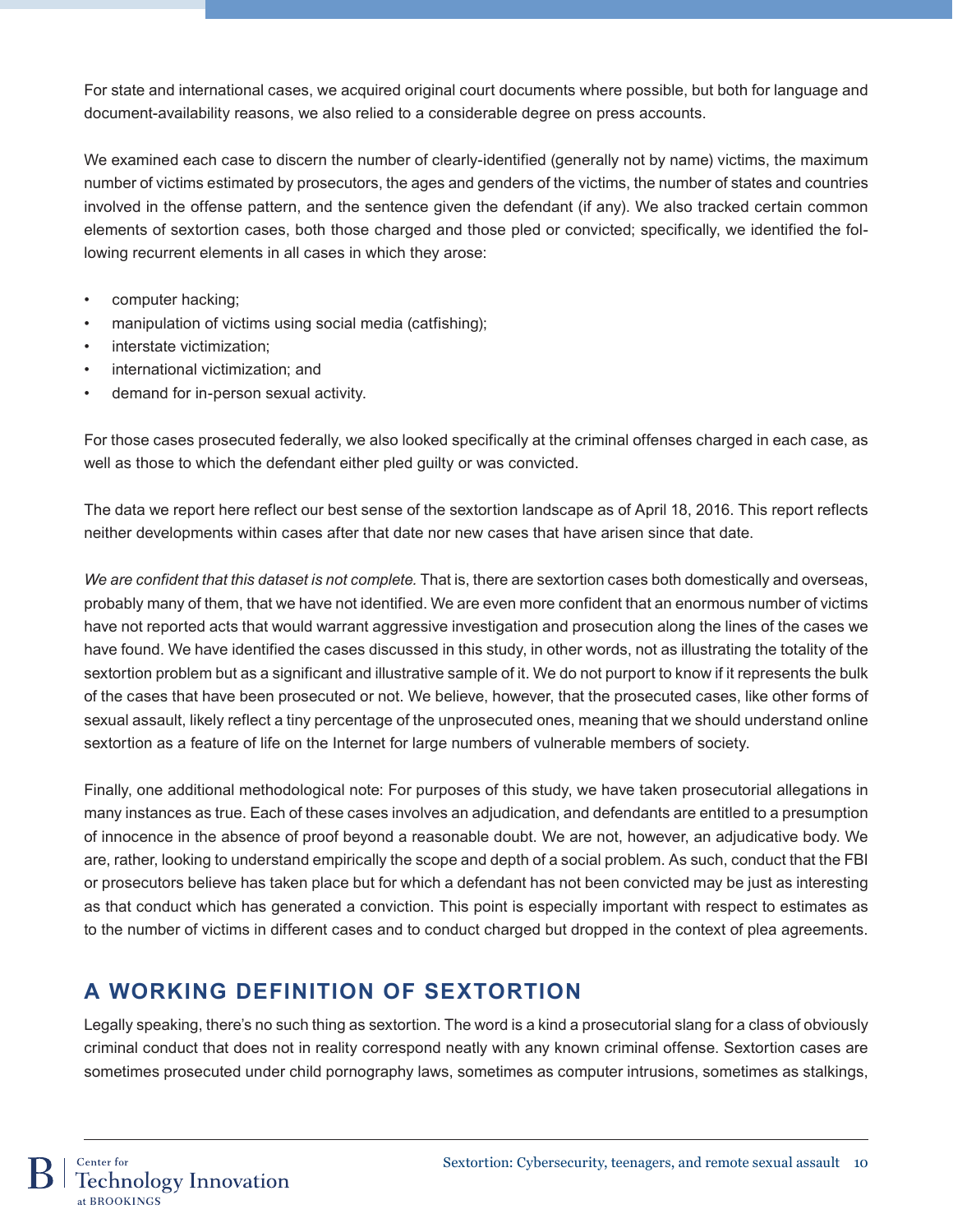and sometimes as extortions. The term "sextortion" lacks a precise definition of its own, much less clear elements of the sort that arise out of legislative definition.

Still, at a high level of altitude, the conduct is easy enough to describe: **sextortion is old-fashioned extortion or blackmail, carried out over a computer network, involving some threat—generally but not always a threat to release sexually-explicit images of the victim—if the victim does not engage in some form of further sexual activity.** 

By defining sextortion in this fashion, it is important to understand that we are excluding a variety of closely-related coercive activities that may also warrant more attention than they have received. For example, it is possible for something like sextortion to take place entirely offline; indeed, sexual extortion has taken place as long as people have had the power to demand sex from one another on threat of doing each other harm. We have not included any

Every single perpetrator in the cases we examined is male.

cases where conduct takes place solely in the offline world, however, on the theory both that this is an old problem that the law has had many generations to address and that it does not pose the same inter-jurisdictional and cybersecurity problems as do the same activities online. When we say "sextortion," therefore, we are talking only about *online sexual extortion*. None of this is to diminish the horrifying extortions by which, for example, many pimps keep women in forms of sexual slavery.

Similarly, in the course of our research, we have discovered a number of cases—including several celebrated "revenge porn" cases—that have significant elements of sextortion and in which the threat of exposure of sexually-explicit material is used to extort money, but in which sexual activity itself is not demanded of the victim.<sup>69</sup> In online sexuallyoriented extortion, it is possible for a perpetrator to use the release of sexual images or videos as a threat against the victim; the production of sexual images or videos can also be the demand; most commonly, both take place at once. That is, the perpetrator uses the threat of the release of material to coerce the production of more material.

A related but distinct problem is that of online scams that extort *money* from individuals after they have engaged in anonymous online sexual video chatting—for example over Skype. One such syndicate in the Philippines was busted in 2015. Following a tip, Philippine police arrested 58 people and seized 250 computers in seven areas across the country. Police said the extortionists acquired hundreds of victims in Australia, Singapore, Hong Kong, the United States, and the United Kingdom over the course of three to four years. The group found and friended victims over various social media sites, inviting them to engage in cybersex. After surreptitiously filming the chats, the group would then demand up to \$2,000 in exchange for not publicly posting the material. The national police chief of the Philippines compared the group to a call center, where employees sit in rows of cubicles luring in foreign victims. The extortion ring was broken up only after its activity led to the suicide of one 17-year-old boy located in Scotland.<sup>70</sup>

While these cases, and others like them, can be extremely severe and present their own cybersecurity and privacy problems, *we have excluded from this analysis all cases in which sexual activity was not demanded of the victim.* If a perpetrator threatens a victim with exposure of sexually-explicit videos unless she pays him money, we have not included that in our sample unless the perpetrator also demands the production of further sexual images or videos.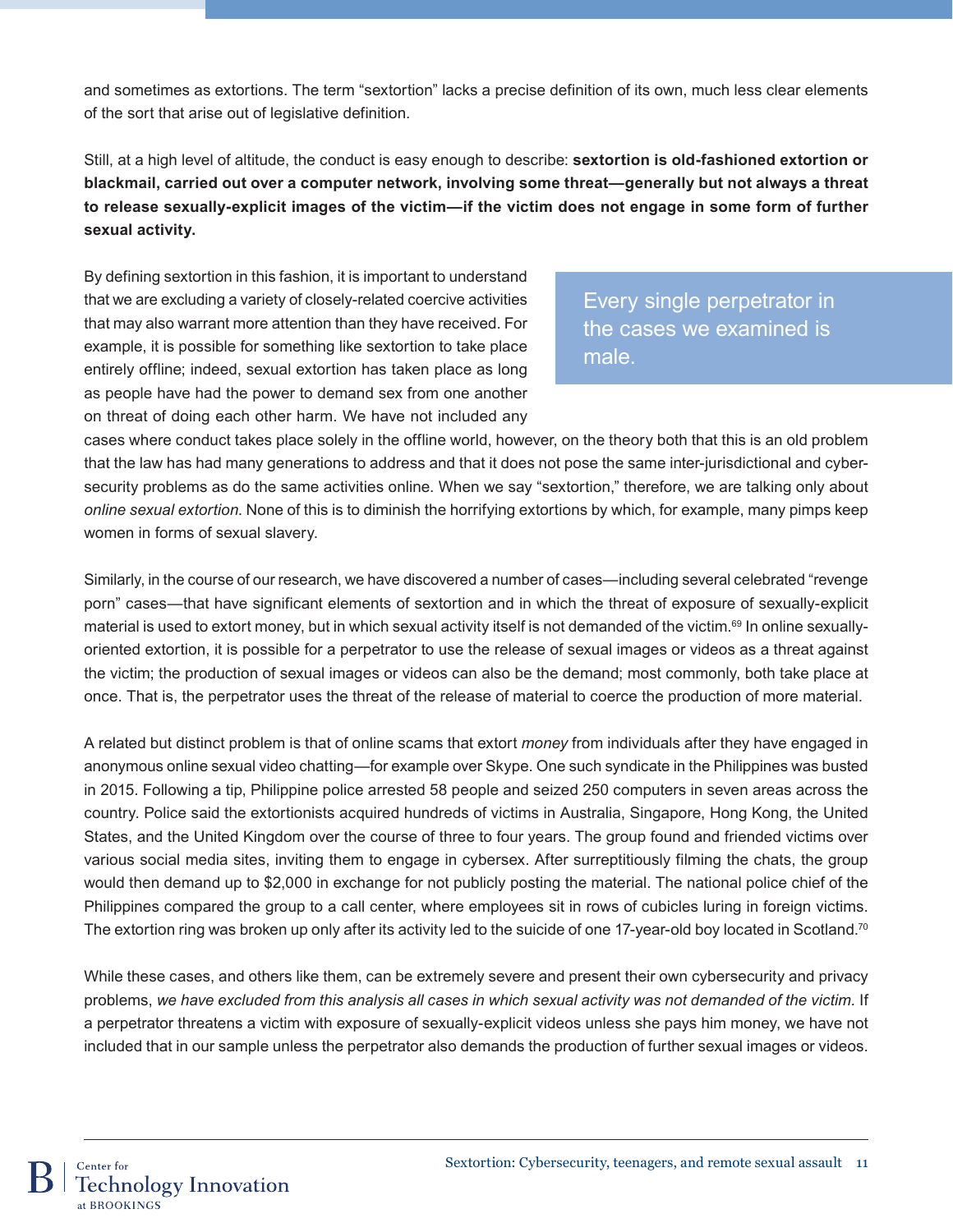A majority of the cases we examined overtly crossed state lines, sometimes the lines of many states.

The reason for this decision is that the primary phenomenon we seek to define here is the remote coercion of sex. The remote coercion of money using sexual images is not a new problem, though the Internet has certainly made it worse. The ability of a person to force someone halfway around the world to engage in sexual activity, by contrast, is a new form of digital abuse that was unthinkable only a few years ago. The ability of a

single perpetrator to exploit hundreds, or even thousands, of victims around the world was particularly beyond our collective imaginations.

 We have thus proposed a relatively narrow definition that excludes a considerable body of related criminal activity in an effort to focus attention on what is new here.

# **THE DATA IN AGGREGATE**

We have included in this analysis a total of 78 cases<sup>71</sup> in 52 different jurisdictions,<sup>72</sup> 29 states or territories,<sup>73</sup> and three foreign countries.

Fifty-five of those cases (71 percent) involve only minor victims.<sup>74</sup> An additional 14 (18 percent), by contrast, involve a mix of minor victims and adult victims.<sup>75</sup> In nine cases (12 percent), all identified victims were adults.<sup>76</sup>

Every single perpetrator in the cases we examined is male. The vast majority of the victims, by contrast, are female. Among the adult victims, nearly all are female.<sup>77</sup> The picture is more complicated among the child victims, where a significant minority of victims is male. In 13 cases (17 percent) involving minor victims, all identified victims in court documents are male.<sup>78</sup> In an additional eight cases (10 percent), the victims include both males and females.<sup>79</sup> Several truly brutal cases focus on young boys. So it's a mistake to think of sextortion as purely a problem of violence against women. There is clearly a problem with respect to boys as well.

The length of a given perpetrator's sentence tends to turn less on the number of victims or the brutality of the conduct involved in the case than on whether the victims are minors or adults. The reason is that federal child pornography laws carry particularly stiff sentences, far stiffer than those at issue with stalking, extortion, or computer intrusion laws. The result is that of those cases that involved minor victims and did not produce a life sentence, the sentencing range varied from seven months to 139 years imprisonment, with a median of 288 months (24 years) and a mean sentence of 369 months (31 years). Cases that involved only adult victims, by contrast, involved sentencing ranges from one month to 6.5 years imprisonment, a median sentence of only 40 months and a mean sentence of 38 months.

By far, the most common feature of sextortion cases is social media manipulation, in which the perpetrator tricks the victim into sending him the compromising pictures he then uses to extort more. Social media manipulation of some kind is present in the overwhelming majority of cases. Fully 65 cases (83 percent) involve some form of social media manipulation.<sup>80</sup> Also known as "catfishing," this behavior is even more common when the victim is a minor, with some form of social media manipulation featuring in 91 percent of the cases involving minors.<sup>81</sup> Only three cases with only adult victims, by contrast, involved catfishing.<sup>82</sup> Alternatively, some form of computer hacking was involved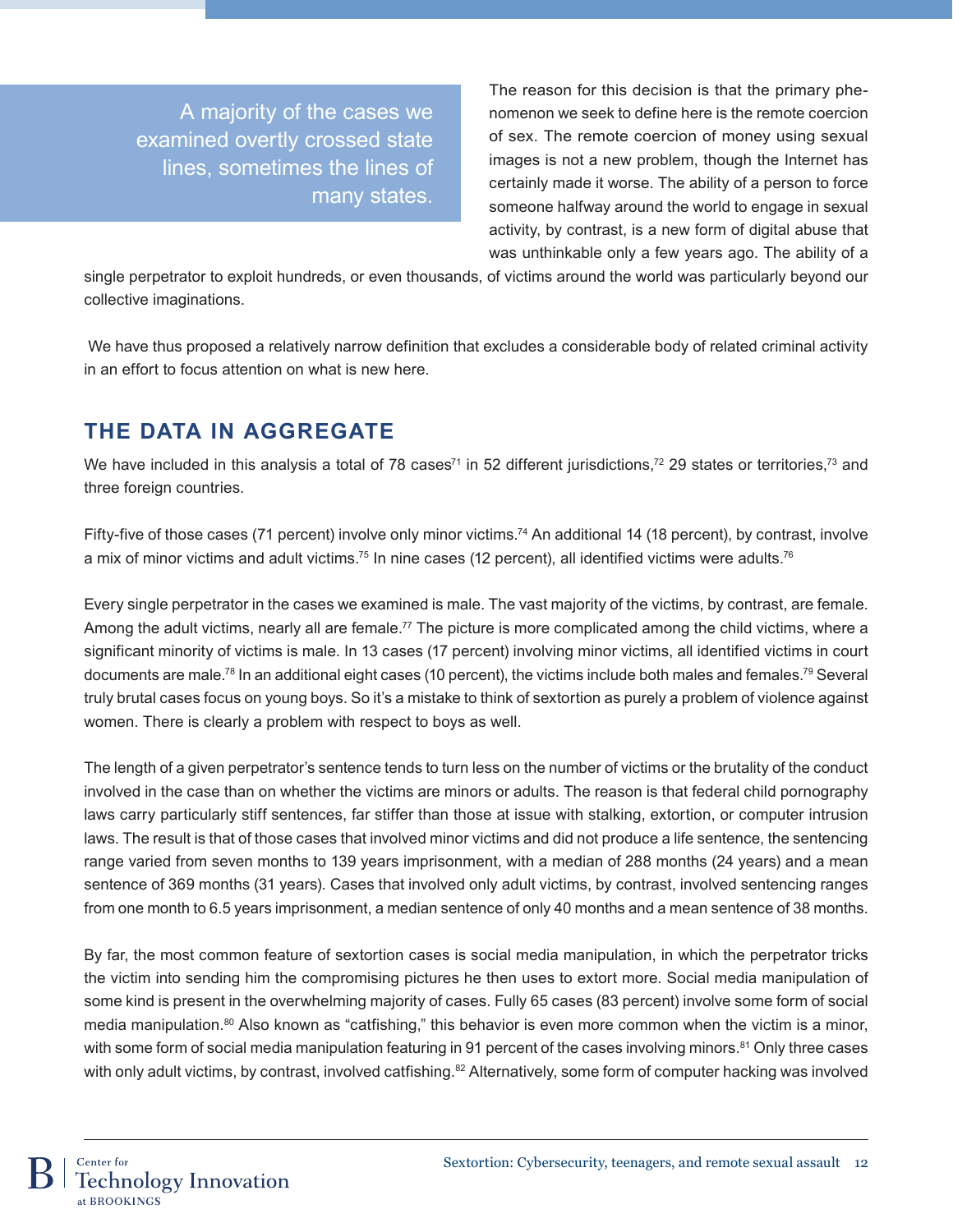in 43 percent of cases with adult victims, $83$  but only nine percent of cases only involving only minor victims.<sup>84</sup> Hacking featured in 15 cases (19 percent) total.<sup>85</sup>

In many of the cases involving catfishing, the defendant used information he had somehow discovered about the victim to make his catfishing more effective. In one case, the information in question was obtained by hacking the victim's computer.<sup>86</sup> In at least one other case, the defendant looked up information available online.<sup>87</sup> In another, the defendant worked as a camp counselor over the summer and accumulated information about campers over the course of his job—and then later used that info to catfish and blackmail them.<sup>88</sup> Similarly, the criminal complaint in one case alleges that the defendant used personal information he knew about his victims from his offline interactions with them to make his threats more effective.<sup>89</sup>

The same cybersecurity vulnerabilities that are making our corporations and government agencies ripe for cyber exploitations from foreign intelligence agencies and hackers are making teenagers and young adults ripe for highly-remote sexual exploitations.

A majority of the cases we examined overtly crossed state lines, sometimes the lines of many states. Forty nine cases (63 percent) involved significant interstate elements: the perpetrator, for example, victimizing people in other states.<sup>90</sup> At least six cases involved more than ten jurisdictions, either foreign or domestic.<sup>91</sup> Seven additional cases involved more than five jurisdictions.92

A surprising number of cases cross international borders as well. Sixteen cases (21 percent) involve a perpetrator victimizing at least one person in a country other than that in which he is himself residing.<sup>93</sup> This finding seems particularly challenging. It used to be impossible to sexually assault someone in a different country. That is no longer true. The same cybersecurity vulnerabilities that are making our corporations and government agencies ripe for cyber exploitations from foreign intelligence agencies and hackers are making teenagers and young adults ripe for highly-remote sexual exploitations.

Some cases manage to leap out of the online world and involve abuse in the physical world. In 13 cases (17 percent) perpetrators demanded actual in-person sexual activity from victims, not merely the production of pornographic materials.<sup>94</sup> This category of case hints at one of the fault lines in sextortion cases. The majority of sextortionists are after targets of opportunity on social media. Some sextortion cases, by contrast, are highly-targeted cases of intimate abuse: a former boyfriend who can't let go and goes after his ex-girlfriend's daughter,<sup>95</sup> a father bent on molesting his daughter,<sup>96</sup> or some other person with a pathological obsession with a particular victim.<sup>97</sup> These cases tend to look more like stalking—and are often prosecuted as such. They tend to involve smaller numbers of victims. But they are also far likelier to involve physical abuse of those victims. In some of these cases, sextortion is only a part of a far larger pattern of abuse.

Calculating the total number of victims in these cases is impossible. The cases cumulatively identify 1,397 victims, but these are only the victims counted by authorities in charging or alleging specific conduct against a particular defendant. For example, if prosecutors included a specific reference to a particular sextortion victim in a charging document, a complaint, or a plea agreement, or if a sentencing memo says that a particular number of victims has been identified, this victim—or this number of victims—will be included in this total figure.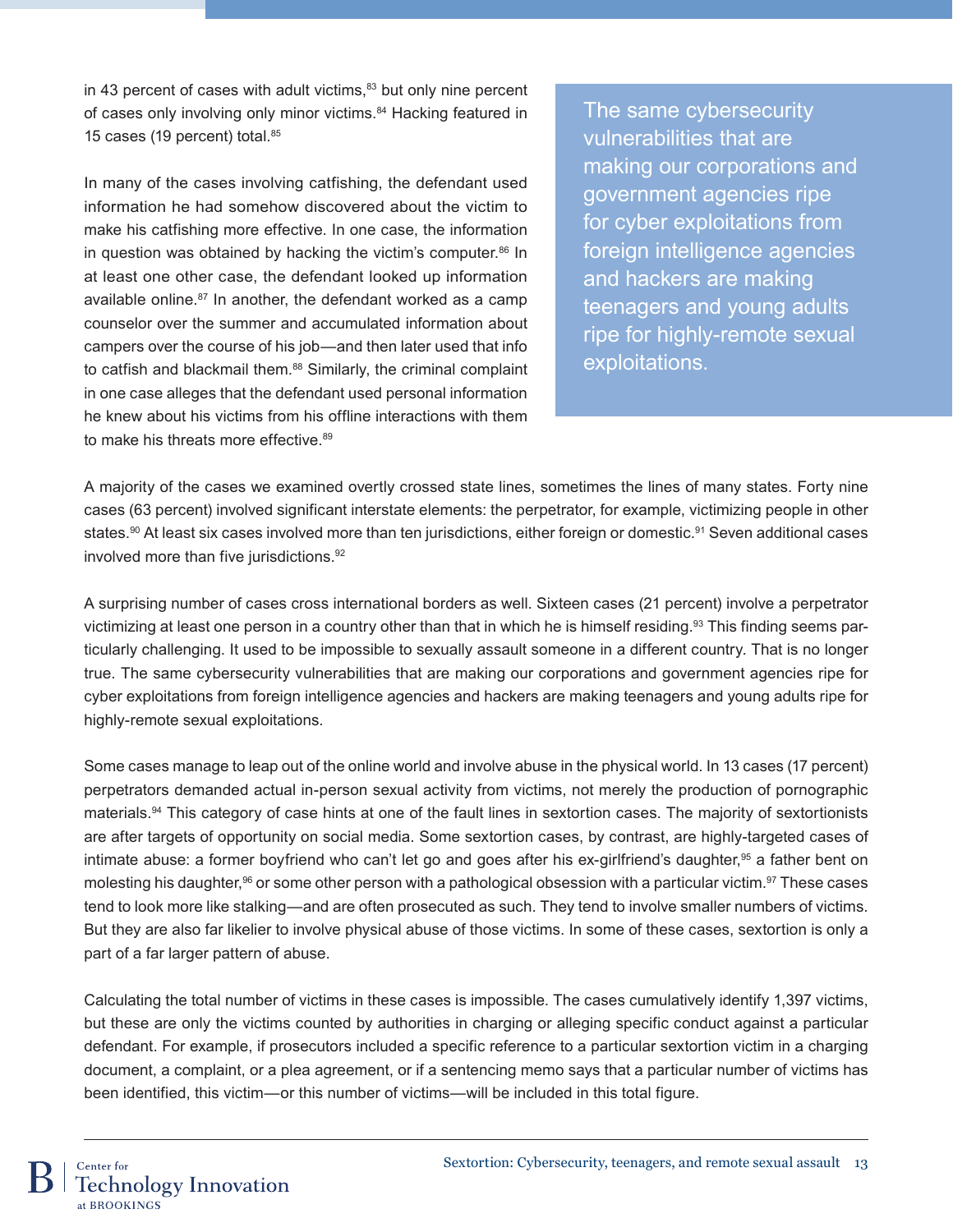This way of counting, however, grossly undercounts the true number of victims. In many cases, prosecutors do not charge a defendant with every instance of sextortion of which they have reason to believe him guilty; they charge, rather, only conduct related to those victims where the evidence is most developed. Along the way, they sometimes mention a much larger figure of other cases in which they believe the same perpetrator was involved.

The disparities between the number of identified victims and the number estimated can be extreme. For example, in the case of Brian Caputo—a California man accused in federal court of posing as a teenage girl on social media to trick real teenage girls into sending him explicit pictures—prosecutors identified "at least eight possible minor victims." On the other hand, in the same document, they say that they have found 843 emails in which "almost every e-mail either contained child pornography or was [Caputo] communicating with possible other unidentified victims."<sup>98</sup> Similarly, in the particularly sinister case of Richard Leon Finkbiner (detailed below), prosecutors identified only thirteen victims, but they made clear that those victims stood in for "hundreds, if not thousands, of other minors and adults all over the world" whom Finkbiner also sextorted.<sup>99</sup> In some cases, the best prosecutorial estimates of the total number of victims are quite vague. The government frequently describes "numerous" victims, for example; in some cases it refers to "hundreds" or "more than 100" or some such minimum round number. By contrast, in some cases, investigators seem to have gone through a great deal of trouble to identify every victim they could. All of this makes any effort to estimate the total size of the victim population necessarily a back-of-the-envelope sort of calculation.

Still, it is possible in very round terms to give a sense of the magnitude of the victim population. If we take the list of prosecutorial estimates of the likely number of victims in each case, and we make a series of different assumptions about what certain terms suggest on average, we can come up with various estimates.<sup>100</sup>

A conservative approach would be to assume that when prosecutors describe a given sextortionist as having "numerous" victims, "numerous" will work out on average to around 20, that "hundreds" should be interpreted conservatively to mean 100, and that we should take the lowest figure in any range (meaning that a phrase like "between 100 and 150" should mean 100). Tabulated this way, the total victim court comes out to be around 3,200.

A more aggressive approach would be to assume that when prosecutors are only dealing with 20 victims, they tend to identify them and count them, and therefore phrases like "numerous" should mean something more like 50. Similarly, "hundreds" should refer to at least 200, and more than X should refer to something close to 150 percent of X than to X itself. In this approach, we take in any range of numbers the mean between the two poles. The phrase "at least hundreds and possibly thousands," meanwhile, should imply something more like 750 than 100. Using this method of tabulation, the figure works out to be more than 5,200.

Even this approach, however, may involve a substantial undercount. In many cases, prosecutors do not even attempt an accounting of the total number of victims. They merely identify a few victims and prosecute based on those few, leaving the rest uncounted. There are thus a bunch of cases that are clearly not intimate abuse cases—say stalkings of individuals, which are highly targeted at those individuals—but give every indication, rather, of being more indiscriminate. Yet these 28 cases identify, like the intimate abuse cases, only one or two victims and lack a high-end estimate as to the number of victims. We think this is likely not because the number of identified victims is, in fact, equal to the total number of victims but—in most cases—because prosecutors did not bother to include estimates in their pleadings or because investigators did not bother to count other possible victims. To compensate for this, we examined the average disparity between the high-end victim estimate and the number of identified victims in those cases in which a high-end estimate does exist, using the more aggressive assumptions in our second model.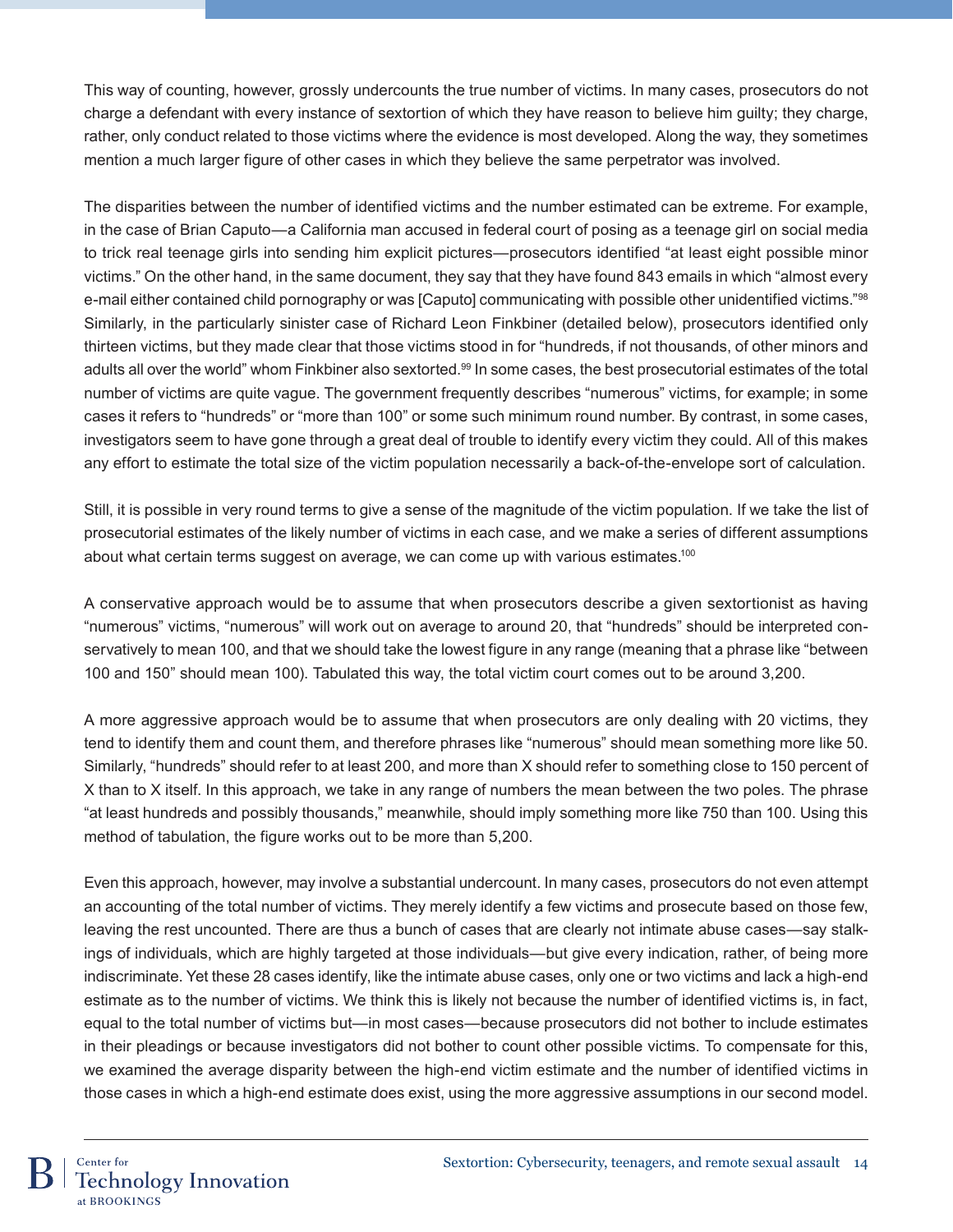In those cases, the high-end victim estimate averages to 4.6 times the number of identified victims. Using this multiplier for the set of 28, we estimate that a reasonable guess as to the total number of victims may include up to an additional 1,500 people.

Put simply, we think a reasonable estimate of total victims in these cases will run anywhere from about 3,000 to about 6,500.

There's at least one additional complicating factor. A single pair of sextortionists, the FBI has estimated, may have as many as 3,800 victims between them. This estimate does not appear in the court documents associated with their cases, which we discuss below. But the FBI has stated it publicly elsewhere.101 If that figure is correct, the entire range—calculated by whatever means and with whatever assumptions—needs to be shifted upward by nearly several thousand victims.

#### **PROSECUTING SEXTORTION**

One of the most interesting features of sextortion cases is the diversity of statutes under which authorities prosecute them. As we noted above, sextortion does not exist in federal or state law as a crime of its own. So sextortionate patterns of conduct can plausibly implicate any number of criminal statutes, which carry very different penalties and elements.

In the federal system, at least, the workhorse statute is 18 USC § 2251, which prohibits sexual exploitation of children. Prosecutors charged under this law in 43 of the cases under study here (55 percent).102 In particular, subsection § 2251(a) does a great deal of heavy lifting for prosecutors. Under that section, "Any person who employs, uses, persuades, induces, entices, or coerces any minor to engage in . . . any sexually explicit conduct for the purpose of producing any visual depiction of such conduct" is subject to a mandatory minimum sentence of 15 years in prison.<sup>103</sup>

In other words, absent a child victim, there's no obvious on-point federal law that covers the sexual elements of sextortion.

More generally, the child pornography laws provide powerful tools of choice for prosecutors, at least in the cases in which minor victims are involved. Section § 2252 of Title 18, which relates to materials associated with the sexual exploitation of children, can be used to prosecute both receipt and distribution of child pornography and possession of it; charges under this section show up in 28 cases (36 percent).104 Seventeen cases (22 percent) also contain charges under the adjacent section § 2252A, which is a parallel law related to child pornography in particular.105 And 18 USC § 2422(b), which forbids coercion or enticement of a minor to engage in illegal sexual activity, shows up in 19 cases (24 percent).<sup>106</sup> Where they are available, the child pornography laws do clearly give prosecutors the tools they need, owing to the stiff sentences they mete out.

The trouble is that not all sextortionists prey on children, and where none of the victims involved in the conduct charged is a minor, the cases fall into something of a statutory lacuna. After all, without touching someone or issuing a threat of force, it is not possible to violate the aggravated sexual abuse law (18 USC § 2241), which only applies in any event in the special maritime or territorial jurisdiction of the United States or in a prison facility. (That same jurisdictional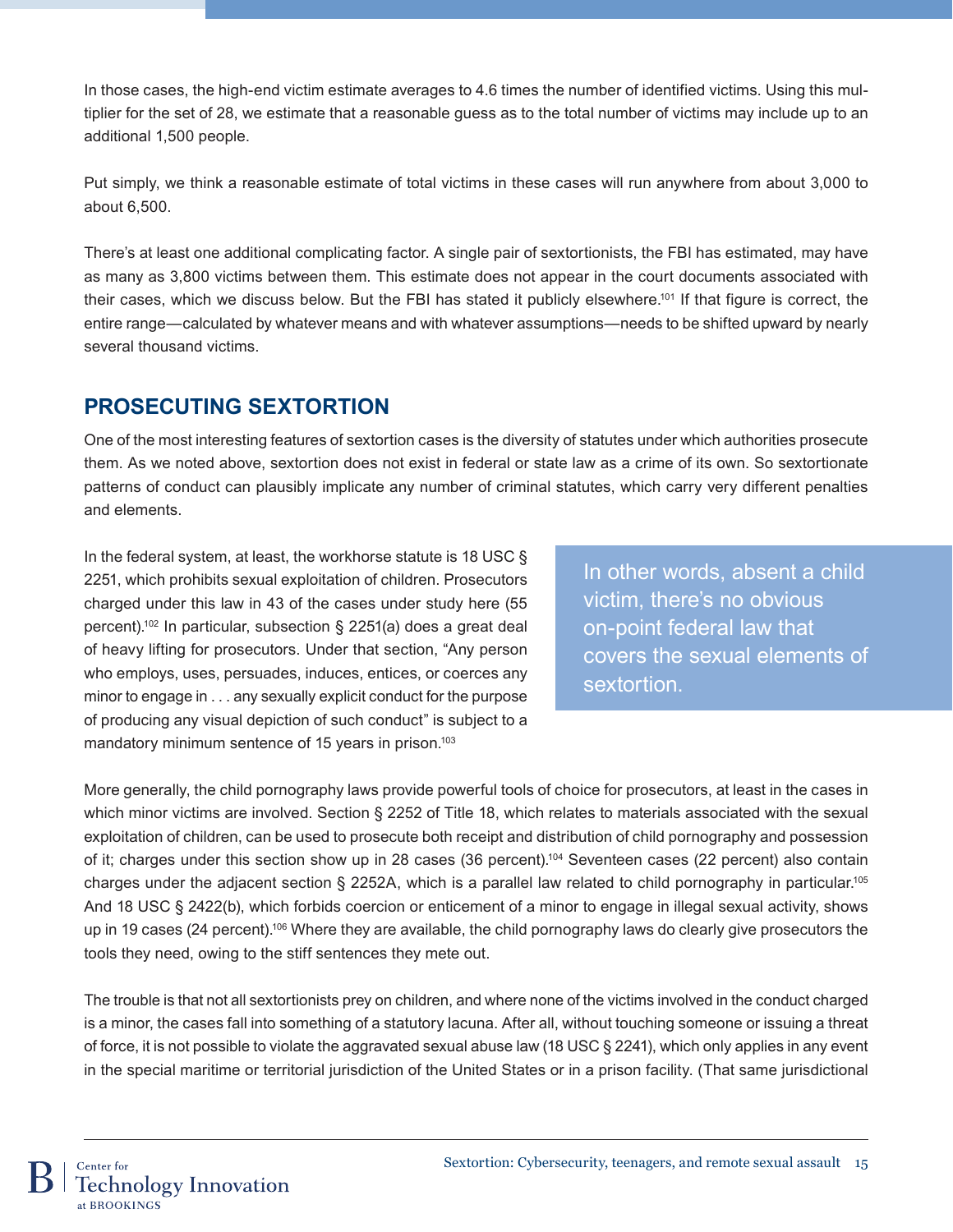limit applies to the lesser crime of sexual abuse, 18 USC § 2242, and other federal sex crimes statutes.) In other words, absent a child victim, there's no obvious on-point federal law that covers the sexual elements of sextortion.

The result is a frequent prosecutorial reliance on the federal interstate extortion statute (18 USC § 875)—the relevant portion of which carries only a two year sentence. This law shows up in 29 of the federal cases we examined (37 percent).

In cases in which the attacks are highly targeted against an individual, prosecutors have sometimes relied on the federal stalking law (18 USC § 2261A), charges under which appear in nine cases (12 percent). And in 12 cases (15 percent) involving hacking or appropriation of social media accounts, prosecutors have used the Computer Fraud and Abuse Act (18 USC § 1030), the identity theft law (18 USC § 1028A), or both.

As we noted above, these cases produce sentences on average dramatically lower than those charged under the child exploitation laws. This is partly because the child pornography laws carry particularly severe sentences, but it's also because sextortion cases end up outside of the arena of sex crimes and prosecuted as hacking and extortion cases. As we argue in "Closing the Sextortion Sentencing Gap," Congress should examine closely the question of whether sextortionists who prey on adults—sometimes many of them—are receiving excessively lenient treatment under current law. Suffice it for present purposes to observe that there is no analog for adult victims to 18 USC § 2422's criminalization of coercing a minor to engage in sexual activity (at least if that sexual activity does not involve prostitution or otherwise illegal activity). And while 18 USC § 875, the extortion statute, permits a 20-year sentence for the transmittal of a ransom demand, and the same stiff term for anyone who transmits a "threat to injure the person of another," the statute offers only a two-year sentence for anyone who, "with intent to extort from any person . . . any money or other thing of value, transmits in interstate or foreign commerce any communication containing any threat to injure the property or reputation of the addressee." It contains no enhanced sentence for the situation in which the thing of value in question being extorted is coerced production of nonconsensual pornography.

Another area in which current law looks deficient is at the state level. State prosecutors are among those who have done the most dedicated work in this area. But the data in aggregate strongly suggest that they are working with weak tools compared to their federal counterparts. The average sentence in the six state cases that have reached the sentencing phases is 88 months (seven years and four months). By contrast, the average sentence in the 49 federal cases that have produced a sentence less than life in prison (one case has produced a life sentence) is, by contrast, 349 months (a little over 29 years).

This dramatic disparity is only partly a reflection of strong federal child pornography sentencing. It also reflects weak state laws that are under-punishing serious offenders. For example, Joseph Simone in Rhode Island, who sextorted 22 teenage boys in a particularly brutal fashion, received only one year in prison and two more years of home confinement (and an additional period of probation).<sup>107</sup> Similarly, it's hard to imagine that had Cameron Wiley been prosecuted in federal court for sextorting two underage girls, he would have received only seven months in jail and an additional 18 months of probation—as he did in Wisconsin state court.108

## **CASE STUDIES IN SEXTORTION**

Sextortion cases vary. Most involve relatively simple social media manipulations, in which the perpetrator tricks victims into sending him one or more nude photographs and then uses the threat of release of those photos to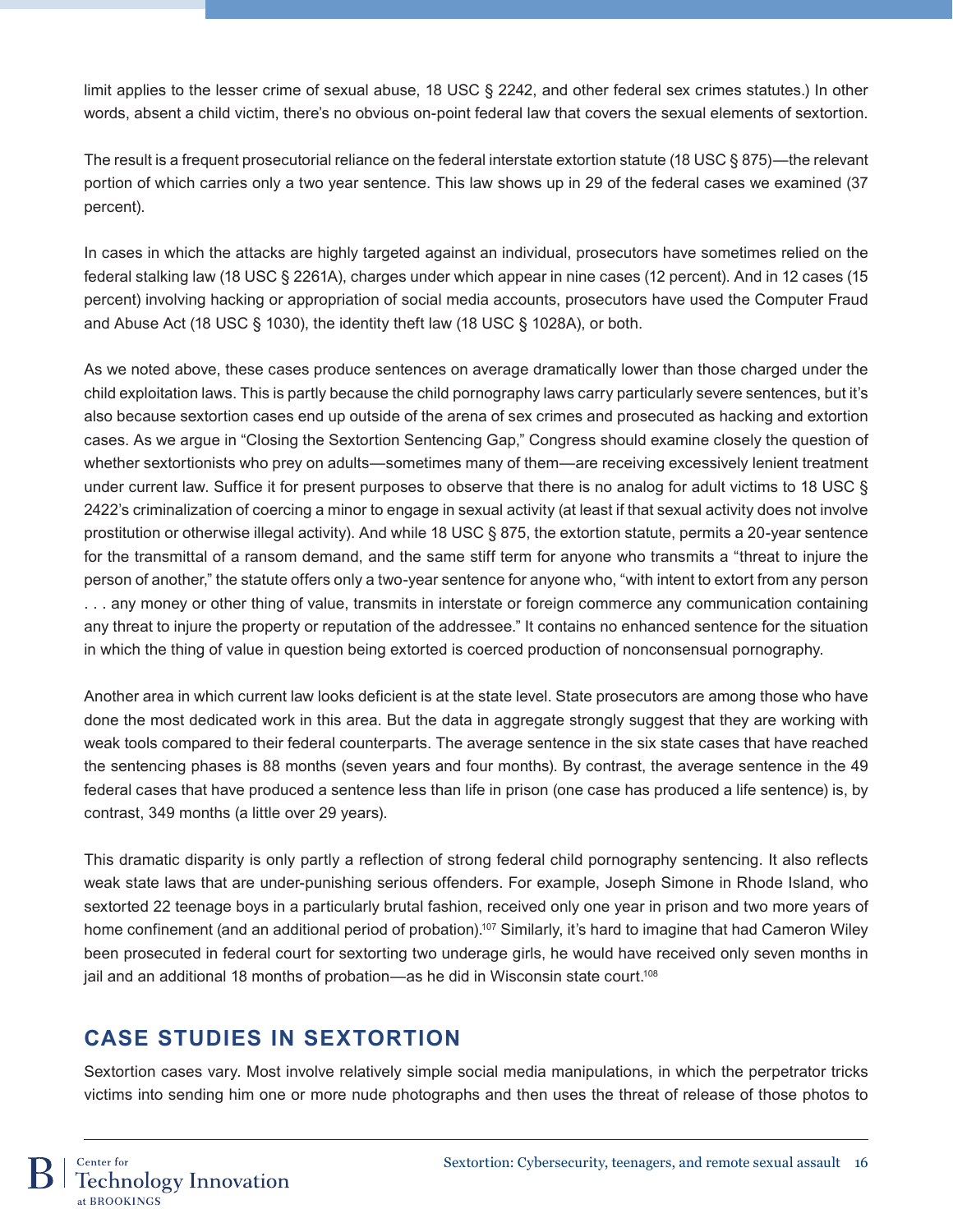extort the production of larger numbers of more explicit ones. These attacks tend to have large numbers of victims and to be relatively indiscriminate. As noted above, however, some sextortion cases involve highly targeted attacks on individuals known personally to the perpetrator. A smaller number involve one or more forms of hacking, either intrusions into victims' social media accounts or, in some instances, the actual hacking of their computers and the remote controlling of their webcams.

What follows are detailed accounts of eight sextortion cases; the accounts are culled from court documents to give readers a flavor of both the common threads between the cases and the diversity among them. Our goal is both to describe the mechanics of sextortion and to portray how the crime operates on its victims, with the aim of communicating the seriousness of these offenses.

# JARED JAMES ABRAHAMS

Jared James Abrahams, a California college freshman studying computer science, was arrested in 2013 for the sextortion of the woman who would become the crime's best-known victim: Cassidy Wolf, that year's winner of the Miss Teen USA beauty pageant.<sup>109</sup> Abrahams and Wolf had gone to high school together in Temecula, California.<sup>110</sup> She first suspected that something was wrong when she received notifications from several social media services that someone had tried to change her passwords. Thirty minutes later, Abrahams emailed her, demanding that she either send him nude pictures of herself on the social media service Snapchat, send a "good quality video," or Skype with him "and do what I tell you to do for five minutes." Otherwise, he would upload naked pictures of her to her social media accounts. Wolf did not recognize the photos, which appeared to have been taken from her webcam.<sup>111</sup>

Investigators later found that Abrahams had sextorted at least 12 young women, including women from Ireland, Canada, and Moldova and controlled the computers of between 100 and 150 women<sup>112</sup> He installed keylogger software on his victims' computers to record their passwords and gain access to their social media accounts—though he mocked Wolf for making her passwords so easy for him to guess.<sup>113</sup> He would also install the malware programs Blackshades and DarkComet, which enabled him to remotely control his victims' webcams without their knowledge and surreptitiously take photographs.114 He often contacted victims using other email addresses that he had hacked, and would use the productivity software Bananatag and Toutapp to monitor when his victims read his emails.115

One victim wrote to Abrahams, "Please remember im only 17. Have a heart." He responded, "I'll tell you this right now! I do NOT have a heart!! However I do stick to my deals! Also age doesn't mean a thing to me!!!"<sup>116</sup>

In order to hide his IP address, Abrahams used a Virtual Private Network (VPN) service that advertised it did not keep logs,117 along with a dynamic DNS service offered by No-IP.com.118 Investigators ultimately traced the IP address back to Abrahams, discovering that a person with the same username used to register for No-IP.com had also posted on hacking forums bragging that he had infected the computer of someone who "happened to be a model." The username in question? "Cutefuzzypuppy."119

Abrahams was charged with one count of computer fraud and three counts of extortion, and pleaded guilty to all charges.<sup>120</sup> He was sentenced to 18 months in prison.<sup>121</sup>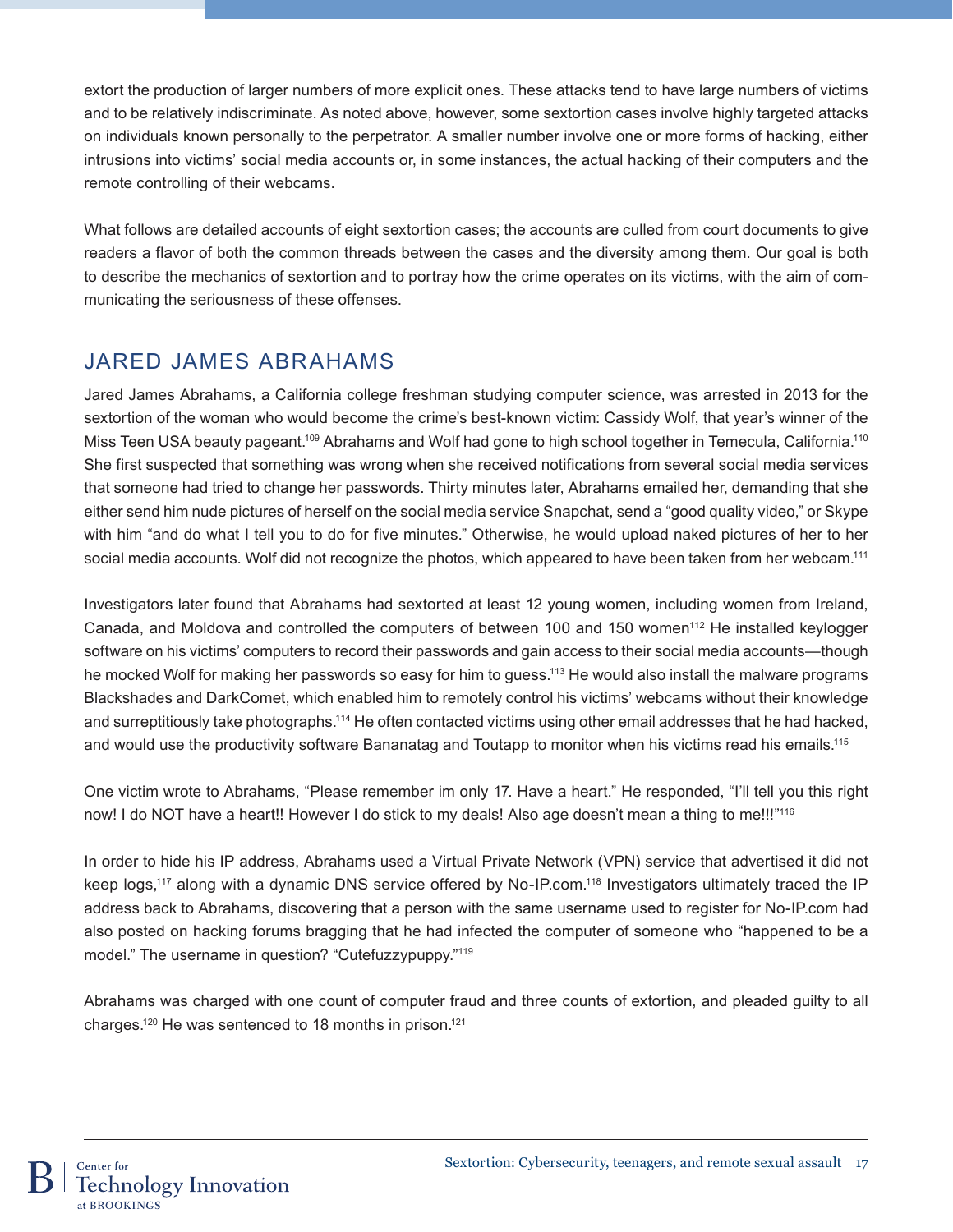# LUCAS MICHAEL CHANSLER

From 2007 to 2010, Lucas Michael Chansler targeted nearly 350 young girls in his sextortion ploy—so many that, after his arrest, the FBI launched a prolonged online campaign to locate the scores of girls whom he had victimized.<sup>122</sup> Agents wanted to interview the girls for information on Chansler's case, but they also wanted to provide closure. After all, there was no other way that victims would know that their torture had been ended for good.<sup>123</sup>

Hiding his IP address through proxy servers, Chansler relied on catfishing to reach out to potential targets through social media.<sup>124</sup> Pretending to be a teenage boy—usually interested in skateboarding—who was looking for a friendship or flirtation with the victim, Chansler would ask to video chat with the victim and display video of a naked boy in order to hide his identity. He asked the victims to strip on camera, and he secretly recorded the stream.125 In one case, he tricked four young girls at a sleepover into posing for him on Stickam, a now-discontinued livestreaming service notorious for the predatory behavior of some of its users and notorious as well because of its owner, a businessman who also controlled a network of pornographic websites.126 Once Chansler had the video or pictures that he wanted, he threatened to release the material to the victim's friends and family or upload it to a public website unless the victim provided him with more.<sup>127</sup> In an interview with the FBI, one victim described the depression and panic caused by Chansler's demands that she constantly be available to respond to his messages: "I felt like a slave. . . . I remember just lying in bed in silence and just thinking. I felt like God was so disappointed in me, and I didn't know what to do."128



*[FBI MAP: https://www.fbi.gov/news/stories/2015/july/sextortion; https://www.fbi.gov/news/stories/2015/july/sextortion/ image/map-showing-locations-of-identified-sextortion-victims]*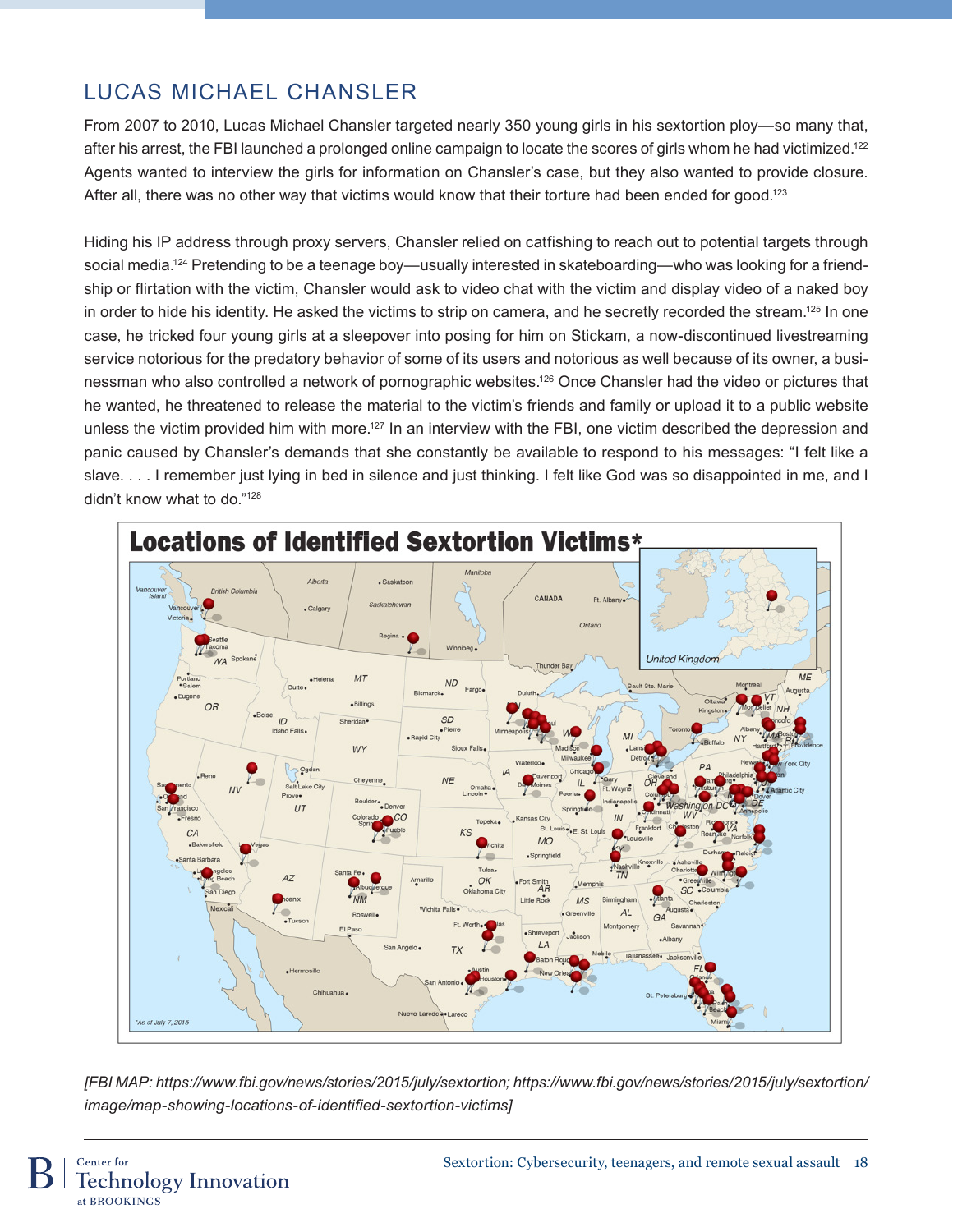Speaking with an FBI agent after his arrest, Chansler explained that he targeted young girls because they were more likely to believe his scam.129 He was charged with four counts of extortion, 14 counts of producing child pornography, one count of receiving child pornography, and one count of possessing child pornography.130 He pleaded guilty to all 14 counts of producing child pornography and has been sentenced to 105 years in federal prison.<sup>131</sup>

# IVORY DICKERSON AND PATRICK CONNOLLY

Ivory Dickerson and Patrick Connolly never met in person, but they functioned together as a kind of sextortion team: together, the FBI claims, they targeted more than 3,800 underage girls.132 Dickerson—a civil engineer in North Carolina—and Connolly—a British military contractor working at a U.S. base in Baghdad—worked in tandem,133 with Connolly usually reaching out to potential victims over the internet in order to trick them into installing the malware Bifrost.<sup>134</sup> Then the two would collaborate in blackmailing their victims with photos taken surreptitiously using their webcams or with personal information obtained by their computers.<sup>135</sup> It took four years of investigation to track them down.136

In one case, Connolly threatened to post a girl's email address online and to harm her younger sister unless she provided photographs.<sup>137</sup> In another, he told a victim that he would make her "the most well-known girl at school" unless she provided him with pictures. "Are you sure you want to drive to school tomorrow?" he asked, claiming that he saw her at school every day.138

The FBI initially contacted Dickerson believing that he might be one of Connolly's victims; they suspected that Connolly may have gained control over Dickerson's computer and used it to attack other computers as a way of hiding his tracks.139 Soon, however, they realized that Dickerson himself was also behind the attacks, discovering evidence of hacking and videos of graphic, self-produced child pornography on his computer.140 Dickerson also used a program that would allow him to search the Internet for vulnerable webcams that he might be able to hack.<sup>141</sup>

Dickerson explained to the FBI that he while he had never met Connolly in person, he had a good idea of his identity: as Dickerson's co-conspirator, Connolly referred to himself as "Lauren," and would often send Dickerson pictures of Connolly and information about Connolly's life.<sup>142</sup>

Dickerson was sentenced to 110 years in prison after pleading guilty to all charges: three counts of producing child pornography, one count of possessing child pornography, and two counts of computer fraud.143 Connolly was charged with five counts of producing child pornography, six counts of extortion, and one count of computer fraud.<sup>144</sup> He pleaded guilty to one count of producing child pornography,145 and was sentenced to 30 years in prison—though the sentencing judge declared, "If I could sentence you to life, I would."146

# MICHAEL C. FORD

Investigators initially discovered Michael C. Ford when looking into an anonymous sextortionist whom they believed might be using a State Department IP address to obscure his identity.<sup>147</sup> As it happened, the IP address was not a ruse: the investigation ultimately traced the sextortion back to Ford, an employee at the U.S. Embassy in London.148 Ford contacted his victims from his cubicle, storing elaborate spreadsheets of his victims' emails and passwords on his work computer.149 His sextortion began the year he was hired at the Embassy; he was busy sextorting at work for six years without anyone at the Embassy noticing before he was finally arrested.<sup>150</sup>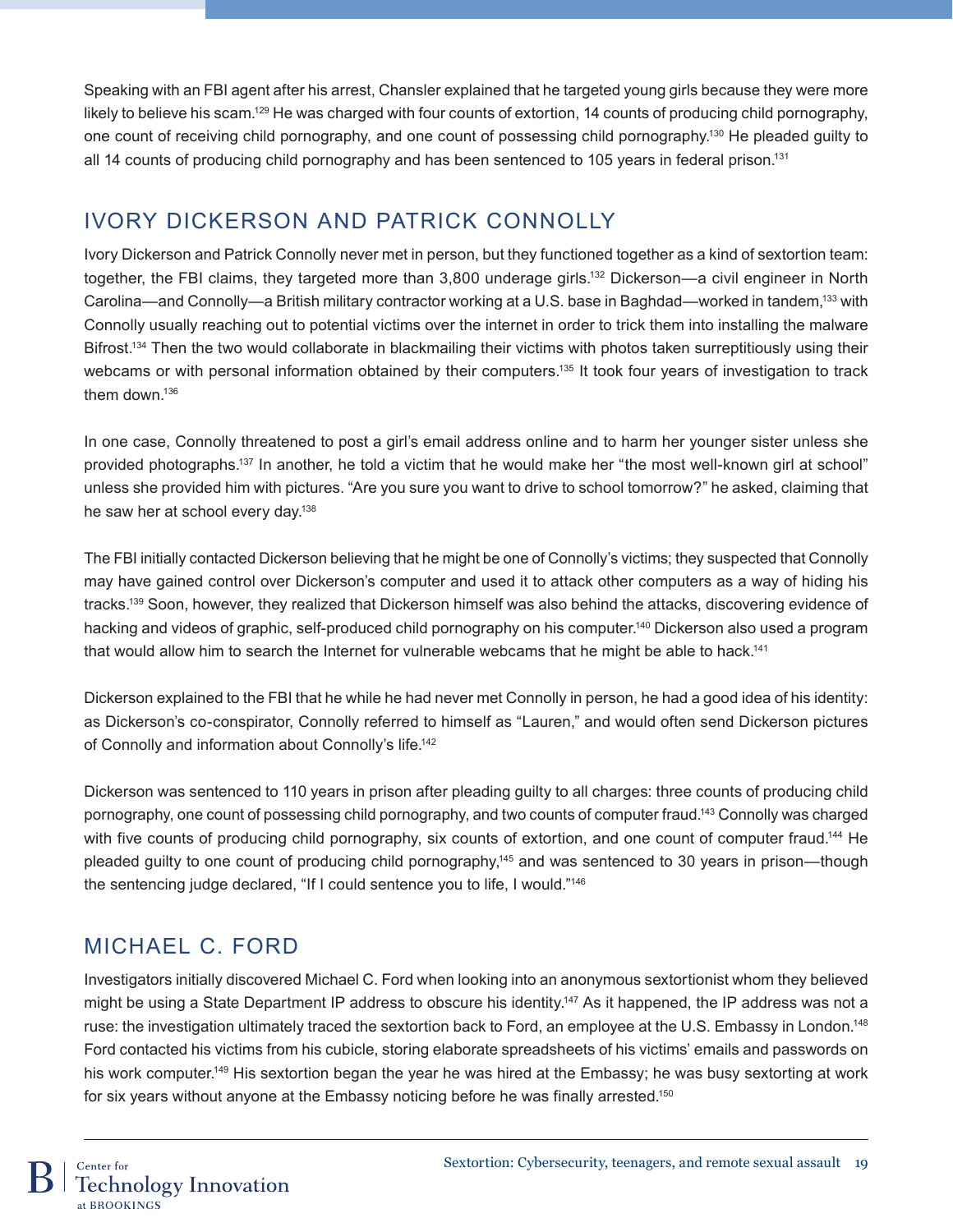Ford relied on a phishing scheme to gain his victims' passwords and steal explicit photos from their accounts, along with personal information such as the victims' addresses and phone numbers. He sent thousands of emails posing as a member of Google's "Account Deletion Team," notifying victims that their Google accounts were set to be deleted and requesting their passwords in order to prevent the purging of their account.151 (Ford saved drafts of these phishing emails on his Embassy computer.)152 He primarily targeted young women who belonged to college sororities or aspired to be models,<sup>153</sup> though in one case he sextorted a young man for a female friend's passwords.<sup>154</sup> The man refused to send along more pictures because, in his words, "I'm 16 in those photos [that Ford had already obtained] and if you post/distribute child porn, you're going to have a bad time." Ford responded, "Do you really think I care?"<sup>155</sup>

Once he obtained a victim's passwords and accessed her account, he would threaten to release her photos to family members or publish the photos on the Internet unless the victim provided him with video of women's changing rooms.156 Sometimes, he would threaten to make public the victim's contact information and address as well.157 In several cases he made good on his threats, at one point emailing a victim's mother a picture of her with a note reading, "Check out your little girl."158 Some of his victims began to fear for their physical safety: one woman slept with a knife under her pillow, while another considered obtaining a gun to protect herself.<sup>159</sup>

Ford had successfully hacked into 450 computers and threatened 75 victims at the time of his arrest.<sup>160</sup> He was indicted on nine counts of cyberstalking, seven counts of computer fraud, and one count of wire fraud,<sup>161</sup> and pleaded guilty to all charges.<sup>162</sup> He was sentenced to 57 months in prison.<sup>163</sup>

# CHRISTOPHER PATRICK GUNN AND JEREMY BRENDAN SEARS

Christopher Patrick Gunn had two methods of catfishing young girls to extort them for sexual photos.<sup>164</sup> In one, he would reach out through a fraudulent Facebook profile and pretend to be a new kid in town looking for friends—a ruse that conveniently explained away why his potential victim never would have heard of him before.165 In his second method, he would contact girls over online chatting apps such as Omegle—a service that randomly pairs chatters for anonymous conversations<sup>166</sup>—and pretend to be none other than pop heartthrob Justin Bieber, roaming the Internet in the hopes of meeting his fans. As Bieber, he would offer free concert tickets or backstage passes to his young fans if they sent photos or video of their bare chests. He would then quickly move to make ever-more-invasive demands of his victims; if they initially sent a picture of their breasts, he would push for a full-body photo or a photo of the girls' friends bare-chested as well.<sup>167</sup>

Gunn was not alone in targeting young Beliebers as potential victims for sextortion. Jeremy Brendan Sears got his start in the "Bieber Hijacking and Trolling Company," an online group that trolled girls' fan-sites for Bieber and the boyband One Direction.168 Soon, Sears struck out on his own, harassing the young website owners and spamming their pages in order to extort the girls for explicit photos and videos.169 The fans, who had invested months or even years of work in collecting pictures of their idols, were desperate to regain control over their webpages—which was exactly what made them vulnerable to Sears.<sup>170</sup> Sears would also catfish victims using fake social media profiles and post victims' contact information online, promising to remove it only if the victims provided photographs or video.171 When interviewed by the FBI, Sears stated that his sextortion had "a very minor sexual thing to it," but that the primary appeal was the "power" it offered him over his victims.172

Christopher Patrick Gunn was charged with six counts of producing child pornography, two counts of possessing child pornography, seven counts of stalking, 20 counts of extortion, and eight counts of interstate transmission in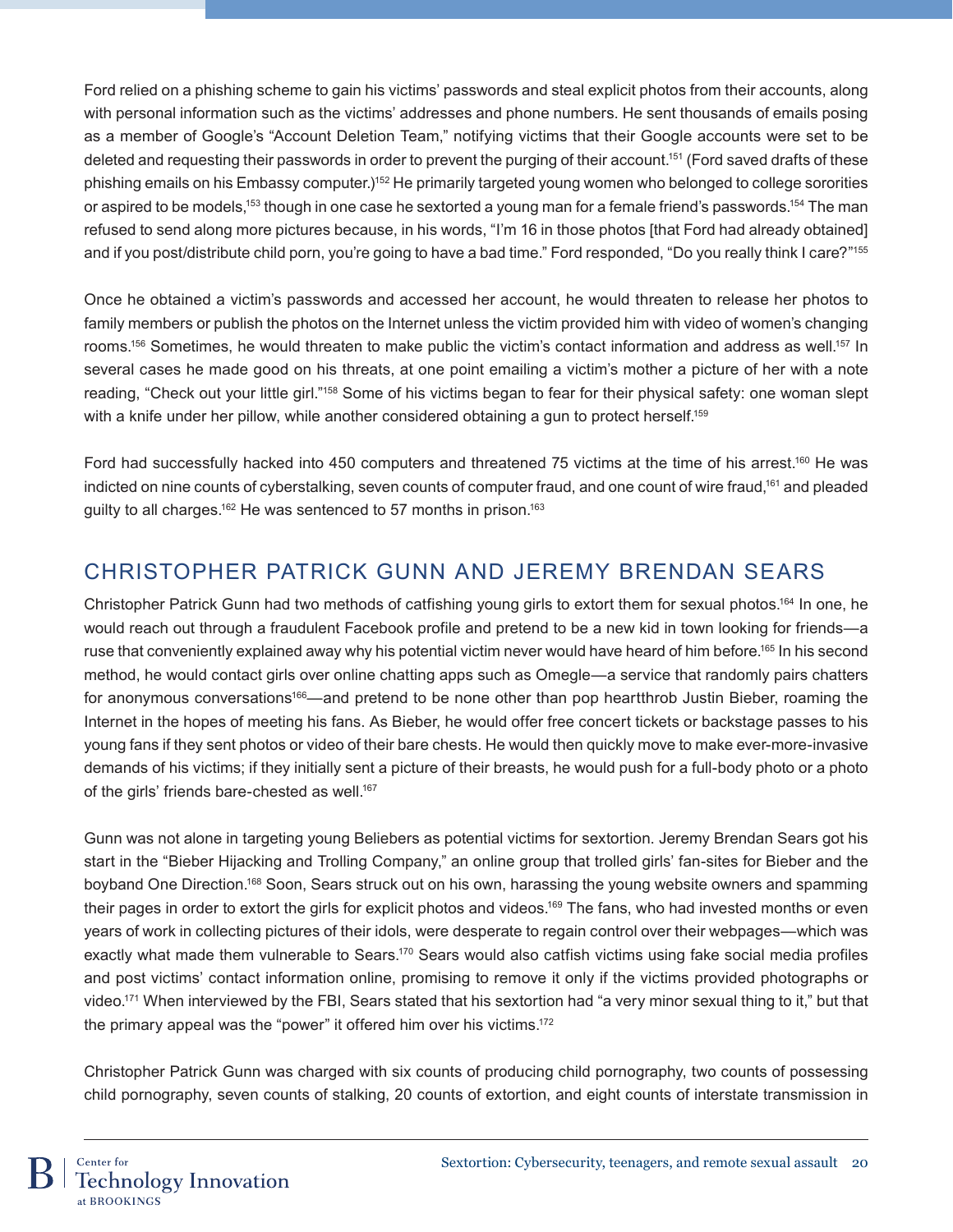aid of extortion.<sup>173</sup> He pleaded guilty to two counts of producing child pornography and four counts of extortion,<sup>174</sup> and was sentenced to 35 years in prison.175

Jeremy Brendan Sears received a sentence of 15 years<sup>176</sup> after pleading guilty to just one count of producing child pornography.177 He was originally charged with 16 counts of producing child pornography, 11 counts of distributing or receiving child pornography, one count of possessing child pornography, one count of extortion, one count of computer fraud, and one count of aggravated identity theft.<sup>178</sup>

#### RICHARD FINKBINER

When FBI agents searched Richard Finkbiner's rural Indiana home in 2012, they discovered more than 22,000 video files saved on his computer, roughly half of which were sexually explicit and most of which depicted minors.179 Finkbiner routinely sextorted so many people for these videos, he told the FBI, that it was impossible for him to recognize the images of any one particular victim that agents had presented to him: he had too many victims to recall them individually.180

Finkbiner would reach out to potential victims—usually teenage boys—through Omegle or other anonymous chatting programs. Like Chansler, he would ask them to strip and perform sexual acts while he surreptitiously recorded them, hiding his own identity by displaying sexually explicit videos in place of his own camera feed.181 Then he would threaten to upload the video to pornographic websites unless the victims emailed him—and as soon as they did so, he would threaten to distribute the material to friends, family, and school acquaintances unless they agreed to become what he referred to as his "cam slaves."182 In as many as three cases, Finkbiner may have used image editing software to trick his victims into believing that he had uploaded their videos to pornographic sites.<sup>183</sup>

At one point, a 17-year-old girl wrote to Finkbiner saying that she had attempted suicide the previous night and would attempt it again if he did not stop his requests. Finkbiner wrote back, "Glad i could help."184

When one boy protested against Finkbiner's requests, Finkbiner responded, "yes it is illegal im ok with that ... i wont get caught im a hacker i covered my tracks."<sup>185</sup> In fact, he made no effort to hide his IP address, and the FBI was able to trace the email and Skype accounts he used for sextortion to the small Internet service company registered in his name.<sup>186</sup>

Overall, Finkbiner sextorted " "hundreds, if not thousands, of . . . minors and adults all over the world," prosecutors claimed.187 Most of the victims were minors. He was charged with six counts of producing child pornography, 20 counts of interstate extortion, eight counts of interstate transmission in aid of extortion, two counts of possessing child pornography, and seven counts of stalking.188 He pleaded guilty to all seven counts of stalking, two counts of producing child pornography, and 15 counts of extortion,189 and was sentenced to 40 years in prison.190

## ADAM SAVADER

Adam Savader, a college student active in Republican politics, spent the summer and fall of 2012 in a prestigious position as Paul Ryan's "sole intern" on the Romney-Ryan presidential campaign.191 But by September 2012, he had begun sextorting,<sup>192</sup> targeting young women whom he knew from high school or college<sup>193</sup>—one of whom had threatened to take out a restraining order against him in the past.194 In the case of one victim who was similarly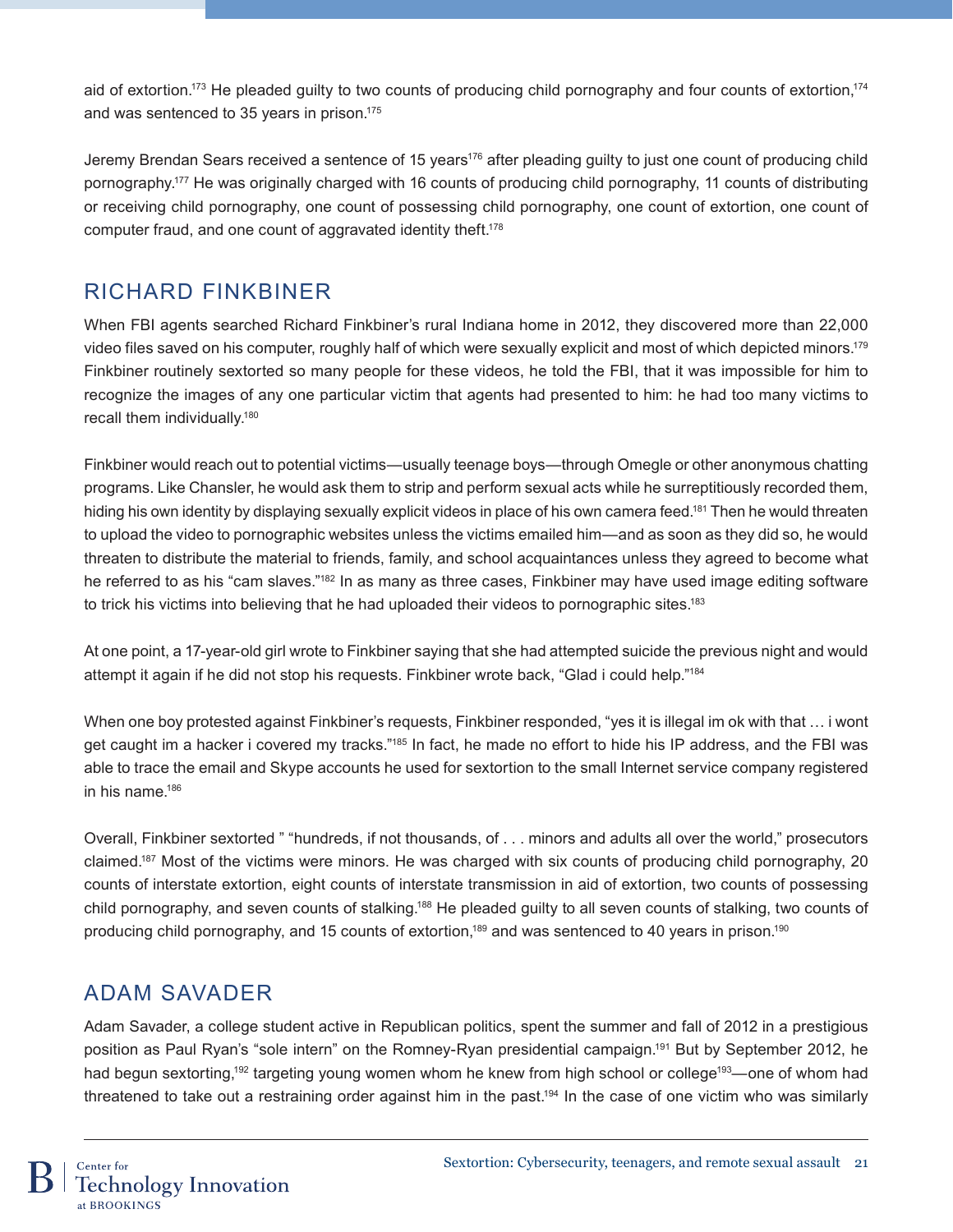politically active, Savader threatened to release her photos to her mother, her sorority sisters, and the Republican National Committee.<sup>195</sup> He would usually goad his victims into responding to him: a typical series of messages reads, "I'm about to send those pics… Should I? If not tell me. I'm running out of patience… Answer me now or pay."196

Savader extorted at least 15 women in total,<sup>197</sup> hacking into victims' email and social media accounts in order to access sexually explicit photos stored there. His college and hometown connections with his victims allowed him access to their accounts, as he could reset their passwords by guessing the answers to security questions that asked about information such as high school mascots and street of residence.198

Once he had the photos, he would contact victims through Google Voice, a service that allows users to create a new number from which to receive and forward calls.199 Savader's multiple Google Voice accounts allowed him to keep his cell phone number hidden from his victims, and may also have allowed him to prevent them from contacting him back in turn: Google Voice allows users to turn off call forwarding to their devices,200 and one victim's account of her failed attempts to contact Savader is consistent with Savader's having used this function.<sup>201</sup> Savader used freshly created email accounts to register for the Google Voice numbers,<sup>202</sup> but both the forwarding number for the Google Voice accounts and the IP addresses used to create those email addresses traced directly back to Savader.<sup>203</sup>

Savader was sentenced to two-and-a-half years on one count of cyberstalking<sup>204</sup> after pleading guilty to one count of cyberstalking and one count of extortion;<sup>205</sup> he had originally been charged with four counts of each.<sup>206</sup> While in prison, Savader has registered a Super PAC lobbying for legislation supporting improved reintegration of previously incarcerated individuals into society. According to Savader's father, the PAC will refrain from fundraising until his son is released from prison.<sup>207</sup>

# RINAT: ISRAELI CASE OF SEXTORTION

The problem of sextortion is not by any means limited to the United States. In 2013, a 30-year-old man was convicted in Israel of extortion, sexual harassment, and the publication of obscene material after posing as a female soldier on various social media sites and tricking young girls into communicating with him. Under pressure, the communications became sexually explicit and exploitative, with the offender requesting nude photos and other pornographic material from at least three minors.

In one instance, the perpetrator filmed a 13-year-old female minor without her knowledge over Skype after pres-

The court wrote: "The thought that children are unsafe in their own home is a difficult one, and it turns out that there, in their own room in their house under the watchful eye of their parents, the appellant managed to trick them, hurt them, and cause them unimaginable harm."

suring the girl to masturbate on camera. The young girl eventually attempted to end the relationship with the person she knew as "Rinat," cutting off communication with the offender. However, the man then told her that he had recorded all of their online conversations and would publish the material if she refused to continue their relationship. After the victim refused, the sextortionist published explicit images of the minor on Facebook.

In another instance, the perpetrator pressed a different 13-year-old minor to engage in sexual acts over Skype. When the minor told the sextortionist that her mother was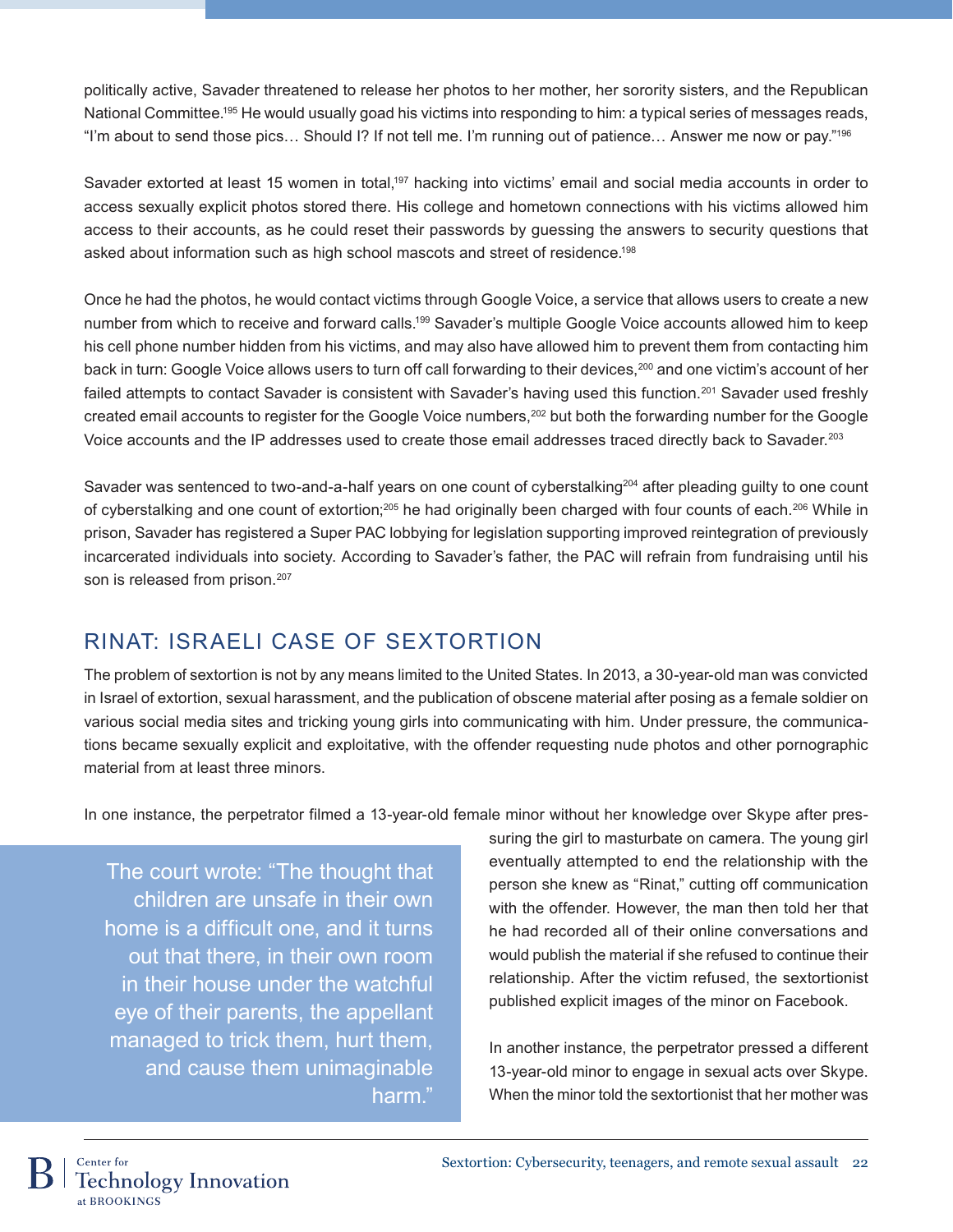in the room, he asked and eventually convinced his victim to pretend to change her clothes in front of her webcam, so as not to attract the attention of her mother, and to allow him to see her naked. According to the court opinion, the victim's mother was present in the room as she was sextorted.

In denying the man's appeal against the two-year prison sentence imposed on him, the Israeli Supreme Court stated, that "the appellant's action, absent any physical contact, does not reduce the severity of the offence." In a chilling conclusion, the court wrote: "The thought that children are unsafe in their own home is a difficult one, and it turns out that there, in their own room in their house under the watchful eye of their parents, the appellant managed to trick them, hurt them, and cause them unimaginable harm."208

## **IMPACT OF SEXTORTION ON VICTIMS**

The harm that many victims experience as a result of sextortion is, indeed, unimaginable. But it is also real. Victims of sextortion feel a justified sense of powerlessness and vulnerability: they are at the mercy of their hackers. Victims have described descried feeling like a "slave" to the hackers during the sextortion scheme.<sup>209</sup> Victims of these schemes spend every moment in fear of the next message demanding more compromising pictures or videos, living in perpetual anxiety of the risk of public exposure. With every new picture sent to the hacker is the worry that it isn't enough or that the hacker will never leave. Related is the feeling of helplessness: the inability to reach out to others about what is going on for fear of the attacker's retaliation. The days, weeks, and months under the sextortionist's control can be an absolute "nightmare," where a victim is "trapped" and can't "talk to anyone."210 One teenager told investigators that the experience "felt like I was being virtually raped."211

The traumatic effects on child victims can be particularly severe. Younger victims are sometimes paralyzed by the potential social repercussions of sextortion. One victim recounted that, as a young teenager, she was "already getting teased in middle school" and was terrified she might lose friends and become a target of cruel teenage bullying if her classmates found out what was going on.<sup>212</sup> The nature of sextortion also makes for easy victim-blaming: the victims, after all, took pictures and videos of themselves and sent them along. Why didn't they just refuse to go along with the scheme?

Martha Finnegan, an FBI expert in child forensics explains that this kind of psychological cruelty—forcing the victim to participate in the production of these images—can have "a devastating emotional effect" on the victims:

[T]hat's what society doesn't get: Yes, the girls participated in this. But they're *children*; they're still very much victims. Even though they haven't been touched, the trauma level we see is as severe as hands-on offenses, because a lot of these kids don't know how to end what can go on, sometimes, for years. … And they think it's not happening to anyone else.<sup>213</sup>

Children are often the easiest targets of these sorts of crimes not only because of their social vulnerability, but because they often do not realize that what is happening is criminal behavior. They are often left defenseless and too scared to admit to their parents or to anyone else what is happening. They also sometimes have no idea when threats are completely idle ones. One young sextortion victim complied with demands for nude photos because her attacker threatened to "blow up" her computer if she did not, and the computer was a treasured new Christmas present.214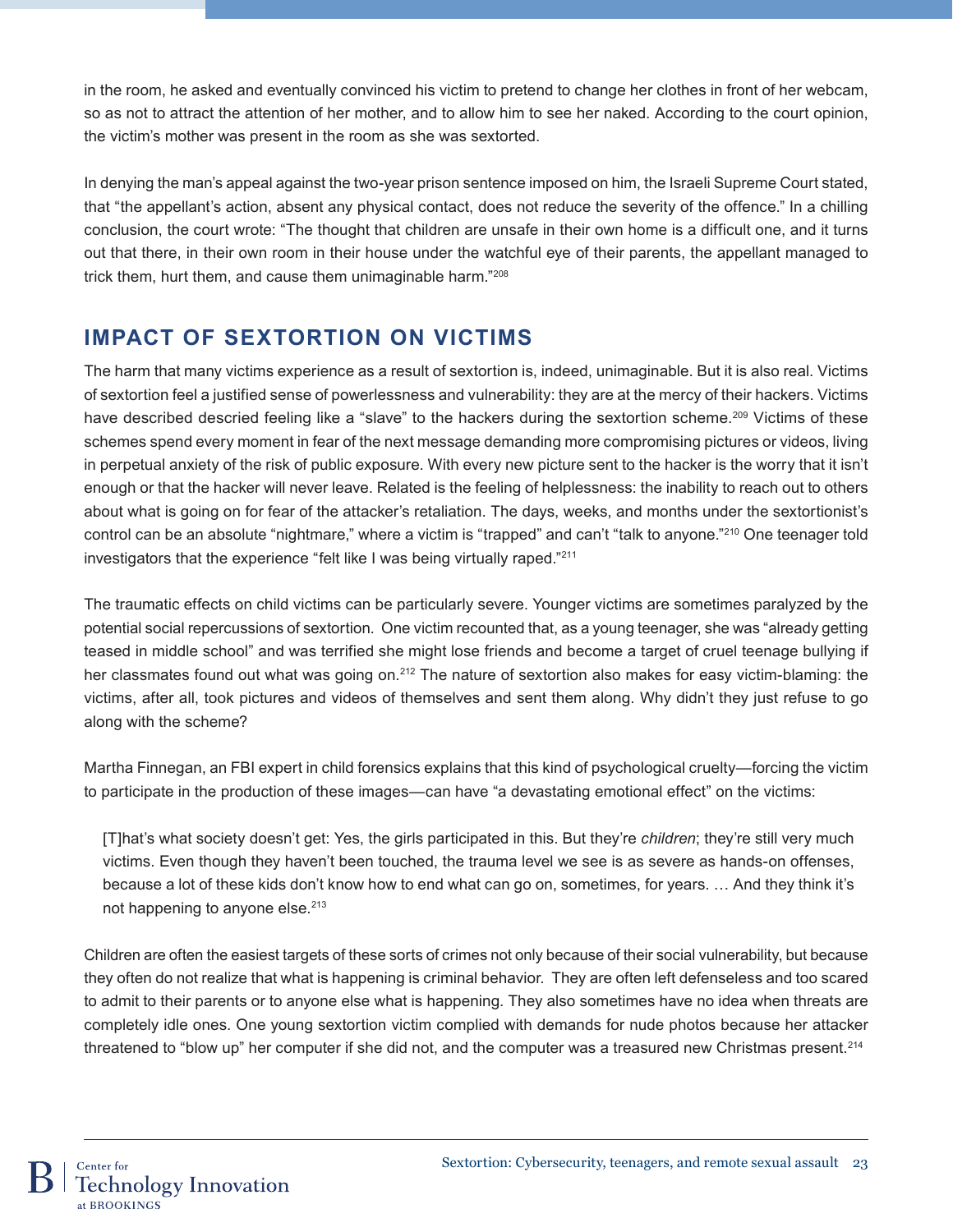That defenselessness does not cease even in when the hacking is over and the sextortionist is prosecuted. One of Luis Mijangos' victims described the visceral fear of her hacker that has stayed with her since, despite Mijangos' prosecution and ultimate jail time: "He [still] haunts me every time I use the computer."215 Another one of Mijangos' victims explained that moving away from the Los Angeles area has not made her feel any safer: as long as he had an Internet connection, Mijangos was able to attack from anywhere, at any time. This is a crime from which some victims have a great deal of trouble escaping. They carry the weight of this anxiety and distrust with them.

To make these points tangible, consider some of the victim impacts from the case studies in the previous section. In sentencing Abrahams, for example, the judge declared:

Through his computer skills, he hacked into girls' computers and observed them in their bedrooms dressing and undressing through cameras, or webcams, on the computers. He hacked their e-mail and social media accounts, and by his own assessment attempted to make them his "slaves." The intimidation turned to extortion when he demanded that they perform certain acts before the computer camera or face posting of their images on the internet. He did in fact post images. And as one of the victims noted, she will never know for rest of her life when those images will resurface on the internet.<sup>216</sup>

In the Chansler case, impact statements for five victims and their family members were introduced at sentencing. One victim described herself as becoming a "hollow shell" under the onslaught of Chansler's demands, plagued by panic attacks.217 The mother of another victim explained that her daughter now becomes uncomfortable whenever she steps out onto the street, constantly wondering if any passersby have seen her naked.<sup>218</sup> An FBI special agent assigned to the case described the situation of one young girl who was forced to leave school and move hundreds of miles away out of fear for her life, returning home only when she learned from FBI agents that Chansler had been arrested.219

Impact statements submitted in the Savader case make clear how an ever-present stream of threats can lead to victims' psychological exhaustion. One woman characterized the experience as an unending "barrage of harassment," leading to a "feeling of helplessness [that] consumed almost every aspect of my life."<sup>220</sup> Another described the extensive reach of Savader's sextortion:

The harassment invaded every part of my life. There were times when I needed to completely turn my phone off to avoid receiving continuous harassment almost every minute. There was no way to block the messages because the numbers were constantly changing. I received messages on my cell phone while at home in Pennsylvania, in the classroom in D.C., and even on vacation with my family in Florida. The fake Facebook account then began contacting my mother, stepfather, brother, boyfriend, and best friend. The fake account sent messages to my family seeking further pictures of me. At this point, everyone in both my boyfriend's family and mine were involved. When the texts would not stop, I was forced to contact my cell phone provider and change my cell phone number.<sup>221</sup>

The sentencing transcript in the Ivory Dickerson case and the government's sentencing memorandum in the Finkbiner case makes for particularly ugly reading. In Dickerson's case, one victim reported that she became "afraid to go to school ... afraid to walk outside" for fear that she would meet her tormenter.<sup>222</sup> The parents of a second victim testified that they constantly feared for their daughter's life: "we had no idea what would happen when she went to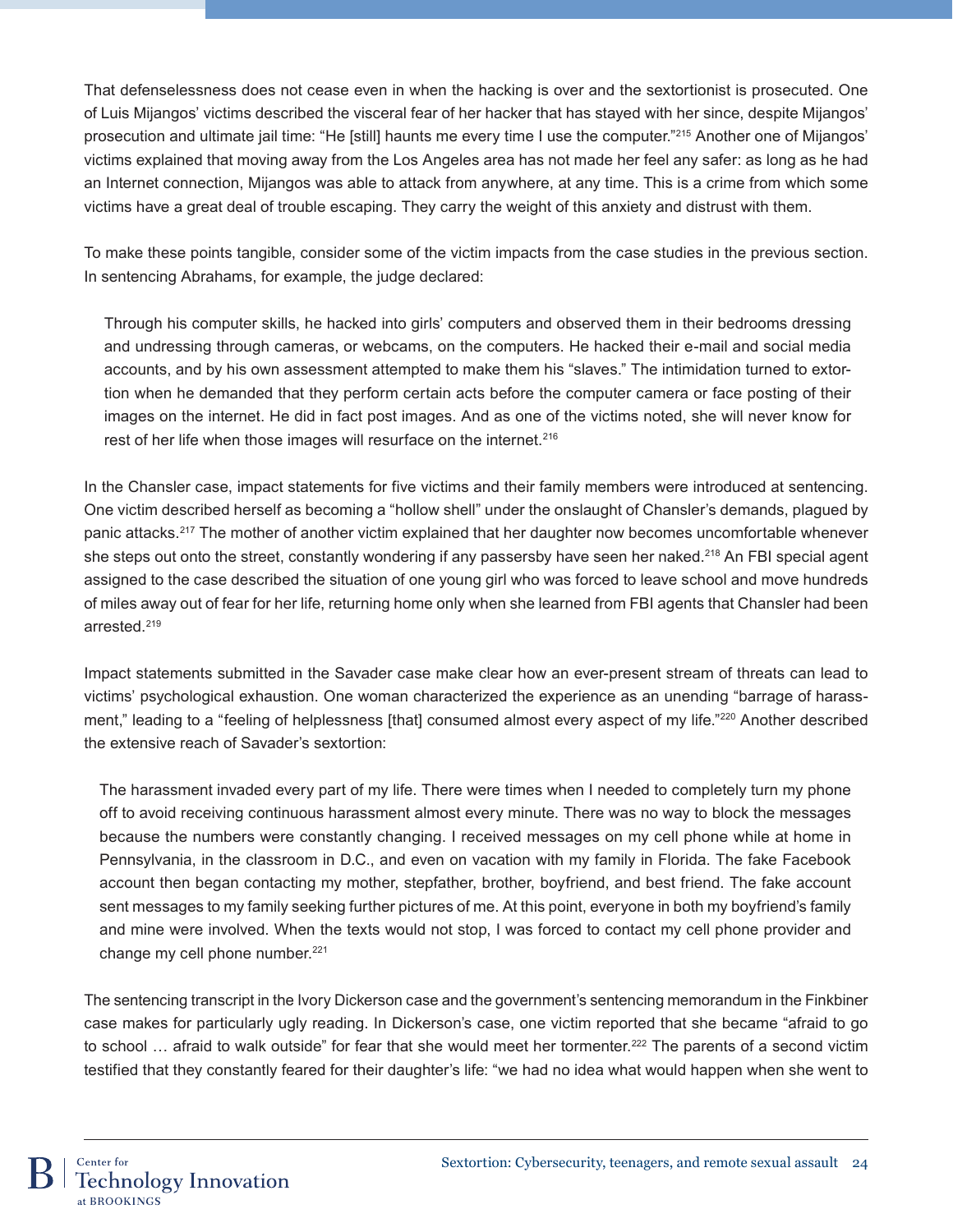the school, to the store, to anywhere."223 The atmosphere of fear in the family was such that this second victim's younger brother began to worry that Dickerson would come and hurt him in his sleep.<sup>224</sup>

In Finkbiner, the government did not introduce victim impact statements. It did, however, lay out what Finkbiner made some of his victims do. In addition, as we noted above, to driving one girl to a suicide attempt, he forced children to engage in all sorts of highly-degrading sexual activity. The following is an almost random sample:

#### **C. Finkbiner's Victimization of John Doe 2 (Count 2 of the First Information)**

At the time of Finkbiner's offense against him, John Doe 2 was a 14-year-old boy located in Sissonville, West Virginia. During a March 10, 2011, video chat session, Finkbiner demanded that John Doe 2 model a jock strap, dance naked, do sit-ups, masturbate and eat his ejaculate, and penetrate his anus with a finger. John Doe 2 complied with Finkbiner's demands, which Finkbiner recorded on video.

During a March 14, 2011, video chat session, Finkbiner demanded that John Doe 2 wear short shorts, strip naked, dance, masturbate, wear a wet t-shirt and jock strap, dance, strip again, do sit-ups and simulate sex with a pillow. John Doe 2 again complied with Finkbiner's demands, which Finkbiner recorded on video.

During a March 16, 2011, video chat session, Finkbiner demanded that John Doe 2 do a strip dance, masturbate, wear his jock strap backwards, dance, get naked again, do push-ups and masturbate again. John Doe 2 again complied with Finkbiner's demands, which Finkbiner recorded on video.

#### **D. Finkbiner's Victimization of John Doe 3 (Count 3 of the First Information)**

At the time of Finkbiner's offense against him, John Doe 3 was a 14-year-old boy located in Dubuque, Iowa. During a May 10, 2011, chat session, Finkbiner recorded a video of John Doe 3 masturbating.

During another video chat session about an hour later, John Doe 3 initially refused to show Finkbiner his face on camera. Finkbiner stated that he knew John Doe 3 lived in Dubuque, Iowa, and threatened to send the video to named individuals and teachers who knew John Doe 3, and a named high school. John Doe 3 then agreed to comply with Finkbiner's demands. During this chat session, Finkbiner demanded that John Doe 3 strip, dance, masturbate, and show Finkbiner his anus. John Doe 3 complied with Finkbiner's demands, which Finkbiner recorded on video.

#### **E. Finkbiner's Victimization of John Doe 4 (Count 4 of the First Information)**

At the time of Finkbiner's offense against him, John Doe 4 was a 15-year-old boy located in River Falls, Wisconsin. During a May 12, 2011, video chat session, Finkbiner recorded a video of John Doe 4 masturbating.

During another video chat session about 20 minutes later, Finkbiner demanded that John Doe 4 be his "cam slave" and engage in additional sexually explicit conduct on video. John Doe 4 initially refused to comply. Finkbiner threatened to send the video to individuals and teachers who knew John Doe 4, naming the individuals and a high school. John Doe 4 then agreed to comply with Finkbiner's demands. Finkbiner demanded that John Doe 4 dance like "a stripper," masturbate, and show Finkbiner his anus. Finkbiner demanded that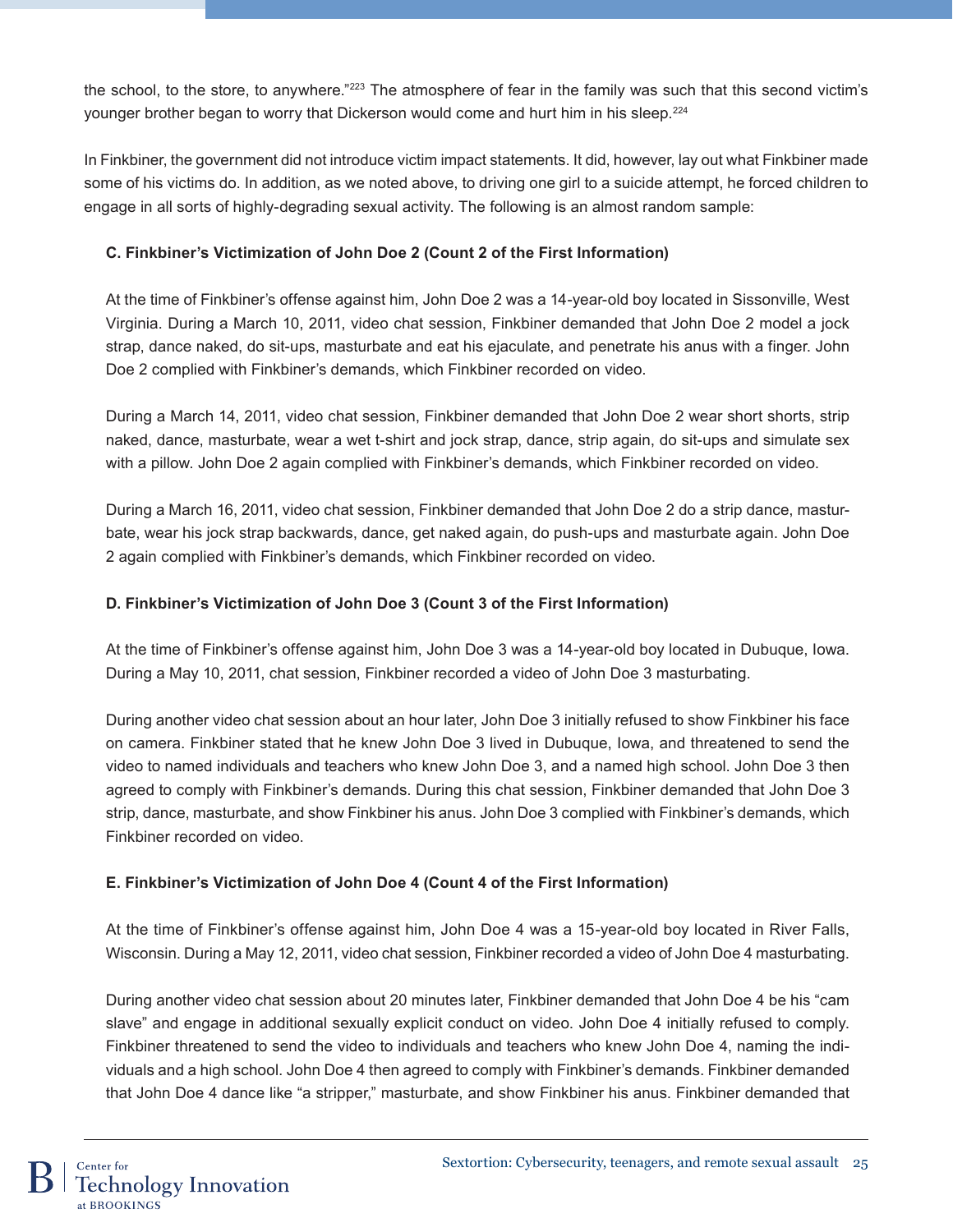John Doe 4 play with his nipples, then lay in bed and masturbate. Finkbiner then told John Doe 4 to ejaculate into his hand, lick up his ejaculate and show his mouth full of ejaculate to Finkbiner on camera. John Doe 4 complied with Finkbiner's demands, which Finkbiner recorded on video.

Finkbiner then told John Doe 4 to contact him again the next day. John Doe 4 pleaded with Finkbiner not to have to engage in any more activity on camera. Finkbiner stated "complain and ill fukk u over," "depends on u." John Doe 4 then asked Finkbiner to just get it all done at that time, Finkbiner stated "ull be fine dgo do ur hw or somthing." John Doe 4 continued to plead with Finkbiner, stating "no please im scared i dont wanna worry about this please." Finkbiner did not respond further to John Doe 4.225

## **CONCLUSION**

The discussion above suggests a number of important policy and social interventions. Our purpose in this paper is largely to describe a serious problem of whose existence many people are unaware. But to describe this problem is also to notice serious deficiencies in the way we are addressing the matter as a society. The following are several recommendations aimed at different levels of society:

# RECOMMENDATIONS FOR LAWMAKERS

The law currently contains two startling deficiencies that lead to serious sentencing disparities in sextortion cases. The first is the absence of any parallel in cases involving adult victims for the severe sentencing associated with federal child pornography prosecutions. The disparity is understandable as an original matter: adult pornography is, as a general matter, constitutionally protected speech and expression, whereas the federal government has an abiding interest in protecting children against exploitation in fashions that implicate federal jurisdiction. In this context, however, as we have explained, the disparate treatment of adults and children results in a gross under-protection of adult women relative to children of either gender in the interstate coerced production of pornography. Exacerbating this problem is the relative weakness of many state laws. Some serious sextortion cases we reviewed were prosecuted at the state level as misdemeanors.

Prosecutors and investigators should operate on the presumption that sextortion is taking place everywhere and should devote human resources to investigating and prosecuting sextortion cases as part of their broader focus on child exploitation.

Recommendation #1: Given that these cases are numerous, many are interstate in nature, and most being prosecuted federally anyway, Congress should consider adopting a federal sextortion statute that addresses the specific conduct at issue in sextortion cases and does not treat the age of the victim as a core element of the offense. Specifically, as we lay out in greater depth in a separate paper, "Closing the Sextortion Sentencing Gap," we believe this statute should combine elements of the federal interstate extortion statute with elements of the aggravated sexual abuse statute and have sentencing that parallels physical-world sexual assaults.

Recommendation #2: State lawmakers should likewise adopt strong statutes with criminal penalties commensurate with the harm sextortion cases do. More broadly, states should carefully review their statutes relative to the production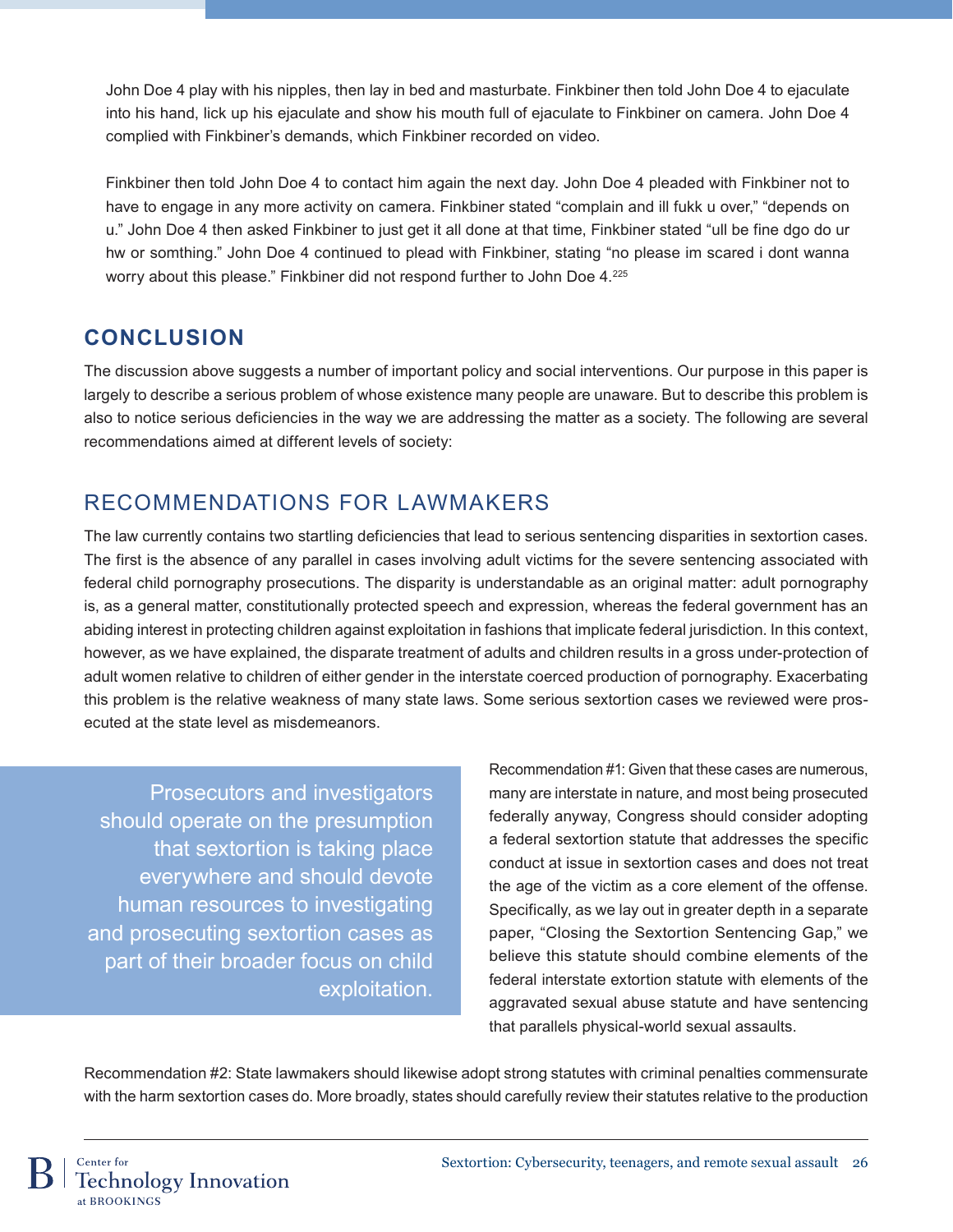and distribution of non-consensual pornography. Many states have no such laws. Others have laws of inadequate force. In our view, states should both criminalize the production and distribution of nonconsensual pornography and give victims of it reasonable civil remedies against their victimizers. In combination with a federal statute, this would create a number of avenues for victims to pursue.

# RECOMMENDATIONS FOR FEDERAL AUTHORITIES

Short of the adoption of new legislation, there are important steps available to the Justice Department and the FBI to take administratively. One striking feature of the sextortion problem is that nobody knows how widespread or serious it is, because nobody publishes good data on sextortion cases at either the state or federal levels. The failure to lack of readily available data takes place even as the FBI has repeatedly warned of the problem and even as the Justice Department has announced Project Safe Childhood, which the department describes as "a Department of Justice initiative launched in 2006 to combat the proliferation of technology-facilitated crimes involving the sexual exploitation of children."226 A number of Justice Department press releases in sextortion cases describe the prosecutions in question as taking place under the Project Safe Childhood umbrella. It is striking that even the project under which sextortion prosecutions take place cannot readily identify or count them.

Moreover, the federal system is notably uneven in its focus on sextortion cases. We think it unlikely that four of our cases come each from such jurisdictions as the Central District of California, the Middle District of Florida, and the Northern District of Georgia because these jurisdictions are particularly rife with sextortionists. We suspect, moreover, that the reason three of our cases come from state court in Wisconsin has more to do with the attention in that state of a single local prosecutor named Erin Karshen—who cares about the issue—than with the prevalence of the offense in Milwaukee. We also suspect that the apparent absence of cases (at least in our dataset) from such powerhouse prosecutorial districts as the Southern and Eastern Districts of New York does not reflect the fact that New York City is a sextortion-free zone.

Recommendation #3: The federal government should develop and maintain robust data on federal prosecutions of sextortion and other cases involving the non-consensual production of pornography and cyberstalking. It should not wait to do so until Congress passes statutes specifically criminalizing sextortion. The conduct is all already covered by federal statutes; it is mostly prosecuted, as we have seen, in federal court. Having access to good data on federal handling of these cases is critical both to raising awareness of the problem and to developing more refined statutory tools for addressing it.

Recommendation #4: U.S. Attorneys and FBI Special Agents in Charge in jurisdictions which have not seen these cases should not conclude that they are not taking place but that they have probably overlooked them. Prosecutors and investigators should operate on the presumption that sextortion is taking place everywhere and should devote human resources to investigating and prosecuting sextortion cases as part of their broader focus on child exploitation.

Recommendation #5: They should also adopt as policy what is already de facto practice: Federal authorities, being both better positioned for interstate and international investigations than state or local authorities and having the stronger laws and penalties, should presume—in contrast to many other sex crimes cases—that they are an investigative and prosecutorial front line. Unlike physical sexual assaults, which are presumptively local in nature, sextortions take place in a domain that is generally non-local and often requires complex interjurisdictional machinations and technical forensics. These cases are, much of the time, best handled at the federal level.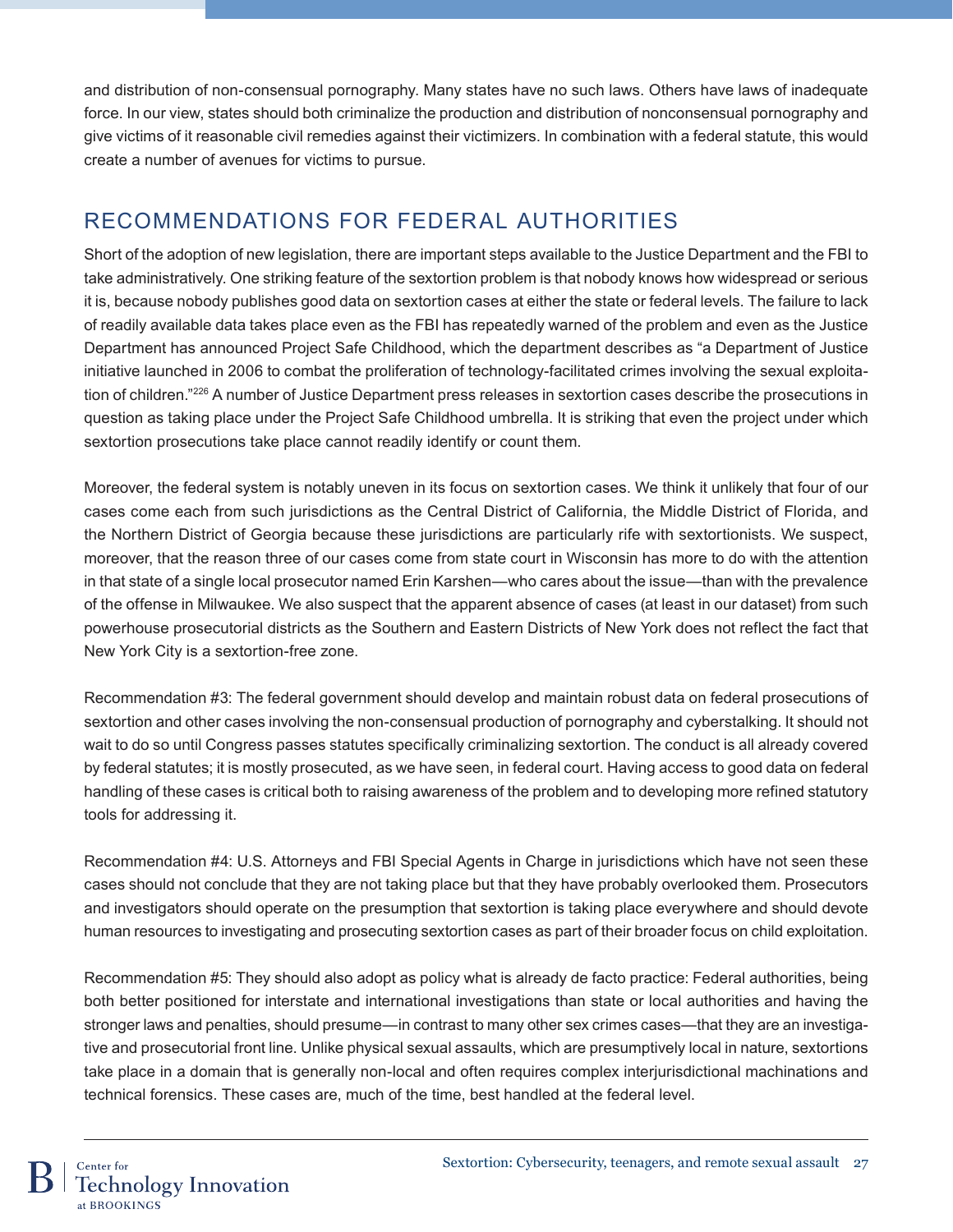## RECOMMENDATIONS FOR DEVICE MANUFACTURERS AND INTERNET COMPANIES

Webcams are a great innovation for human connectivity. They are also often insecure and offer sextortionists and other bad cyber actors literal visibility into the activity of non-consenting targets. Similarly, relatively lax password controls—and relatively simple password recovery—on social media platforms makes hacking accounts too easy.

Recommendation #6: Hardware manufacturers should build into computers easy slip-over webcam masks that allow users to physically cover their computers' camera when it is not in use. More generally, hardware manufacturers should consider whether the security risks of software-driven webcams exceed the convenience benefits and whether a physical switch disabling webcams should be the preferred norm. By one means or another, computer manufacturers should make it convenient and easy to physically disable when not in use those hardware devices that hackers can use to turn computers into surveillance devices.

Recommendation #7: Account hacking would be far more difficult if Internet and social media companies required the use of strong passwords and made those passwords recoverable based on criteria other than data hometown stalkers know well or can guess easily.

## RECOMMENDATIONS FOR PARENTS AND TEACHERS AND VICTIMS

One of the factors that makes sextortion cases, particularly those involving child victims, difficult to uncover is the intergenerational gap in sexual mores concerning online activities. Teenagers often send nude pictures of themselves to one another. Their parents find this shocking. And this gap in attitude inhibits communication between generations when what a teenager may regard as innocent sexting suddenly turns very ugly.

Yet one of the features of these cases that jumps out at even a casual reader is how much better those victims who have an adult to turn to fare than those who are too humiliated to tell a parent or a teacher what is happening to them. Parents are better positioned to activate law enforcement than are children. And every sextortionist who gets caught has one thing in common: a victim who talked to someone that victim decided to trust. This observation has important process implications.

Recommendation #8: It is critically important for parents and teachers to establish with their children a no-judgment, no-questions reporting regime for sexual exploitation online. Children need to understand that there are ways out of the traps the sextortionists have them in. And responsible adults need to create mechanisms the children they are responsible for feel safe using when they are threatened.

Finally, there is one critical recommendation with respect to victims of sextortion, both those currently subject to it and those who have been victimized in this past.

Recommendation #9: Victims need to be enabled to come forward and, to the extent they wish, speak up. Current victims of sextortion may or may not understand that the person victimizing them may also be doing the same thing to literally hundreds of other people and will not stop until someone gets law enforcement involved. Past victims have a role to play in making current victims understand that they are experiencing something that is both common and not their fault. Yet it can be extremely difficult for victims to come forward, especially in the absence of assurances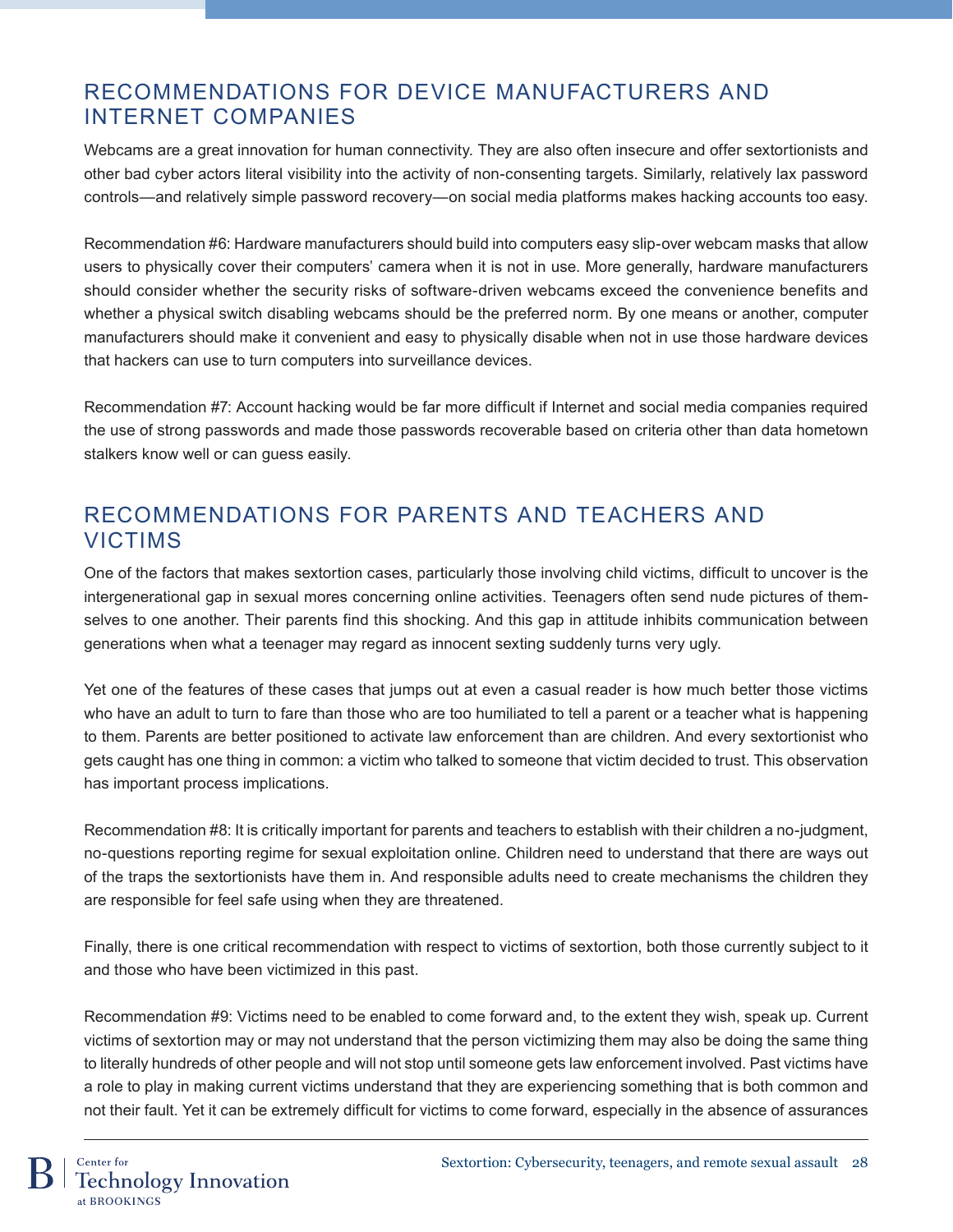that the law will protect them and that law enforcement will treat them with respect and dignity. In this context, it is especially troubling that child pornography laws in many jurisdictions have been used to punish minors for creating images of themselves—a reality that means that minor victims potentially put themselves in legal jeopardy by coming forward. Only by making it possible to talk about sextortion will society lessen the power of those who engage in it.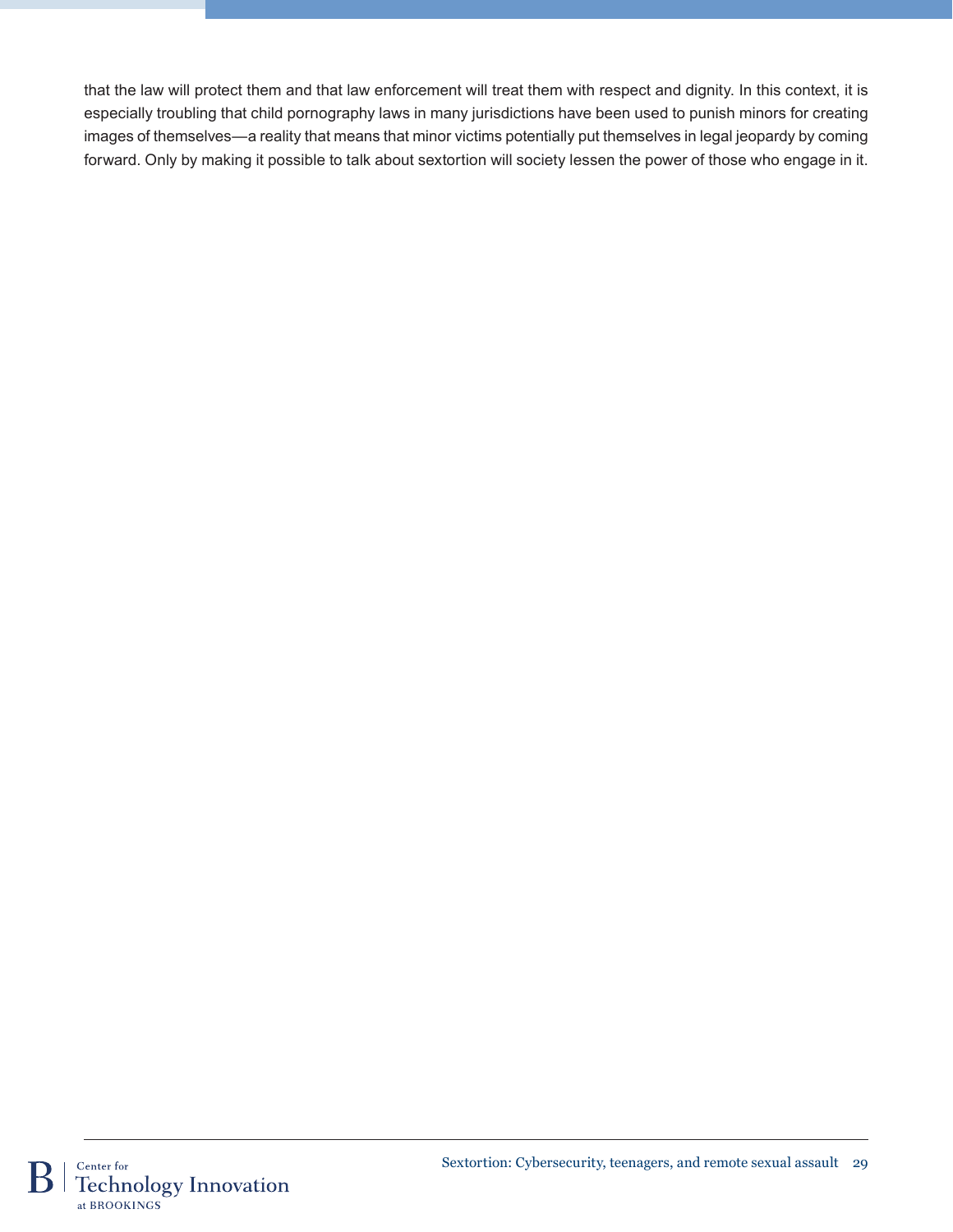#### **ENDNOTES**

1 \* We are grateful for extremely helpful comments and assistance from Chris Jay Hoofnagle, Hannah Neprash, Jonathan Rauch, Mary Anne Franks, Carrie Goldberg, Danielle Citron, Erin Karshen, Wells Bennett, and Staley Smith.

2 Government's Objections to the PSR and Sentencing Position at 21, United States v. Mijangos, No. 10-743-GHK (C.D. Cal. July 20, 2011).

3 Complaint at 13, United States v. Mijangos, No. 10-743-GHK (C.D. Cal. June 17, 2010).

4 *Id.* at 12.

5 *Id.*

6 Affidavit for Search Warrant at 9, United States v. Mijangos, No. 10-743-GHK (C.D. Cal. Mar,. 2010).

7 Indictment at 2, United States v. Mijangos, No. 10-743-GHK (C.D. Cal. July 8, 2010).

8 Government's Objections to the PSR and Sentencing Position at 3, United States v. Mijangos, No. 10-743-GHK (C.D. Cal. July 20, 2011).

9 Indictment at 3, United States v. Mijangos, No. 10-743-GHK (C.D. Cal. July 8, 2010).

10 *Id.*

11 *Id.* at 5.

12 Government's Objections to the PSR and Sentencing Position at 5, United States v. Mijangos, No. 10-743-GHK (C.D. Cal. July 20, 2011).

13 Indictment at 4, United States v. Mijangos, No. 10-743-GHK (C.D. Cal. July 8, 2010).

14 *See Id.* at 6. *See also* Complaint at 9, United States v. Mijangos, No. 10-743-GHK (C.D. Cal. June 17, 2010); Government's Objections to the PSR and Sentencing Position at 4, United States v. Mijangos, No. 10-743-GHK (C.D. Cal. July 20, 2011).

15 *See* Indictment at 4, United States v. Mijangos, No. 10-743-GHK (C.D. Cal. July 8, 2010); Government's Objections to the PSR and Sentencing Position at 1, United States v. Mijangos, No. 10-743-GHK (C.D. Cal. July 20, 2011).

16 *Id.*

17 *Id*. at 1, 18.

18 Complaint at 16, United States v. Mijangos, No. 10-743-GHK (C.D. Cal. June 17, 2010).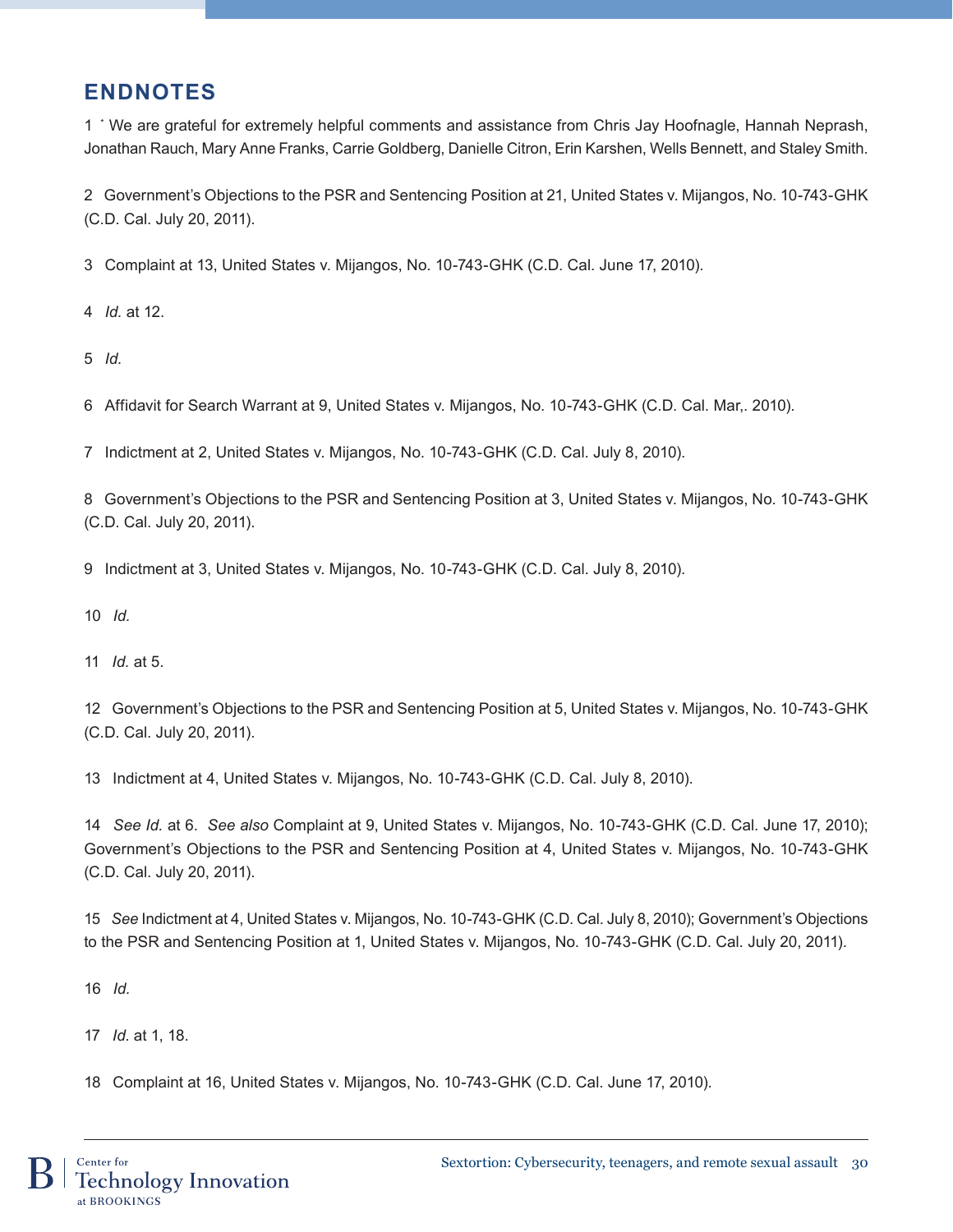19 David Kushner, *The Hacker is Watching*, GQ Magazine (Jan. 11, 2012), http://www.gq.com/story/ luis-mijangos-hacker-webcam-virus-internet.

20 Complaint at 10, United States v. Mijangos, No. 10-743-GHK (C.D. Cal. June 17, 2010).

21 *Id.*

22 Government's Objections to the PSR and Sentencing Position at 21, United States v. Mijangos, No. 10-743- GHK (C.D. Cal. July 20, 2011).

23 Indictment at 4, United States v. Mijangos, No. 10-743-GHK (C.D. Cal. July 8, 2010).

24 Complaint at 8, United States v. Mijangos, No. 10-743-GHK (C.D. Cal. June 17, 2010).

25 Government's Objections to the PSR and Sentencing Position at 1, United States v. Mijangos, No. 10-743-GHK (C.D. Cal. July 20, 2011).

26 *Id.*

27 *Id.* at 16.

28 *Id.*

29 *Id.* at 17.

30 "Orange County Man Suspected of Hacking Computers Arrested on Federal Charges Related to Demands for Sexually Explicit Videos from Women and Teenage Girls," U.S. Attorney's Office, Central District of California, June 22, 2010. Accessed on March 8, 2016 (https://www.fbi.gov/losangeles/press-releases/2010/la062210a.htm)

31 *See* Plea Agreement, United States v. Mijangos, No. 10-743-GHK (C.D. Cal. Mar. 11, 2011).

32 *See* Judgment, United States v. Mijangos, No. 10-743-GHK (C.D. Cal. Sept. 16, 2011).

33 Complaint at 7, United States v. Mijangos, No. 10-743-GHK (C.D. Cal. June 17, 2010).

34 Marisol Bellow, *'Sextortion' is an Online 'Epidemic' Against Children*, USA Today (July 2, 2014), http://www. usatoday.com/story/news/nation/2014/07/01/sextortion-teens-online/11580633/.

35 Conversation with Elishe Julian Wittes.

36 State of Rhode Island v. Joseph Simone, No. P2-2012-0684A (Providence County Superior Court). *See also* W. Zachary Malinowski, *Former Moses Brown Wrestling Coach Sentenced for Child Pornography, Indecent Solicitation of Minor and Extortion*, Providence Journal (Dec. 12, 2014), http://www.providencejournal.com/article/20141212/ news/312129915.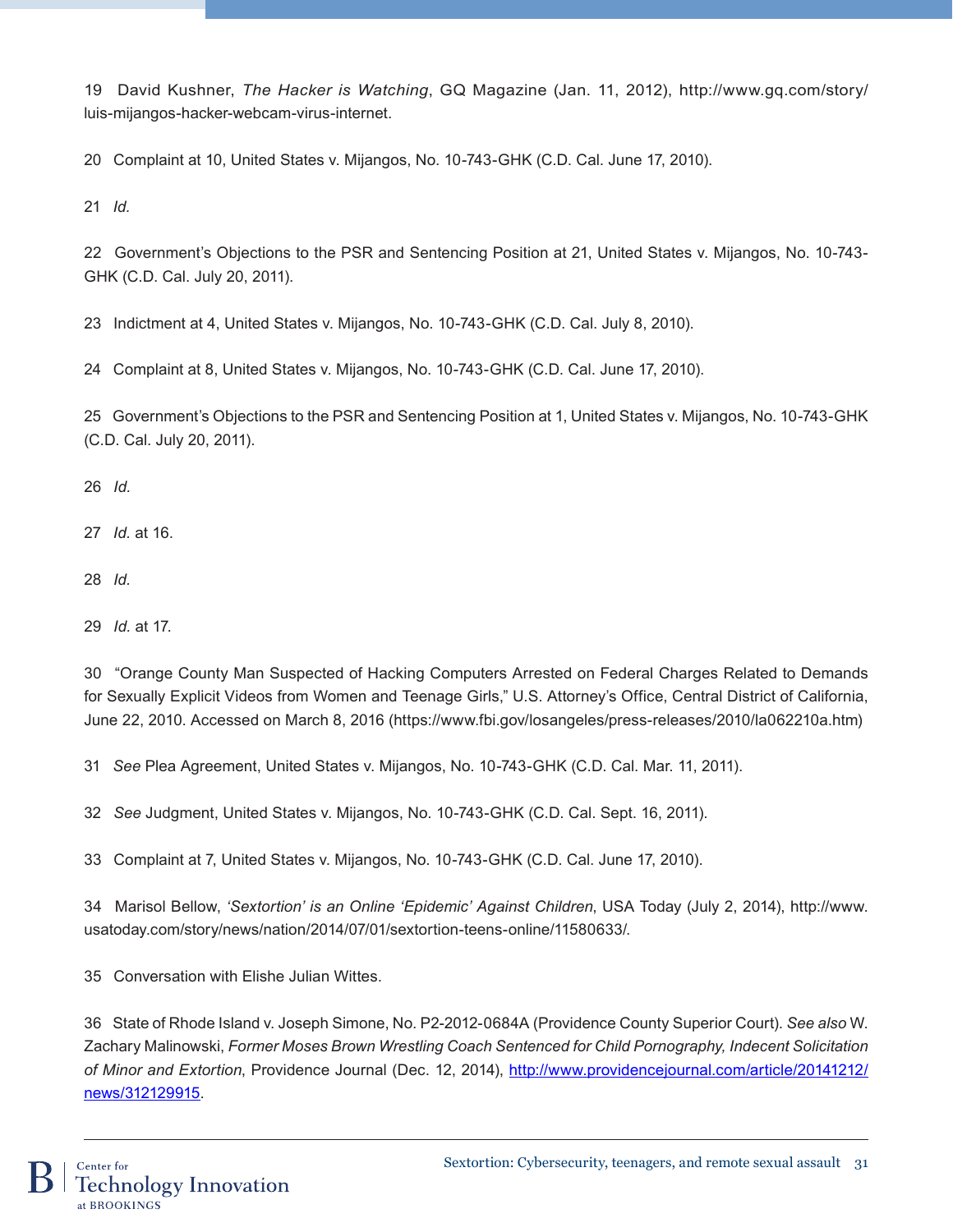37 United States v. Adam Savader, No. 13-20522-MOB-PJK (E.D. Mich.).

38 *See, e.g.*, United States v. Killen, No. 15-20106-KMM-1 (S.D. Fla.); United States v. Finkbiner, No. 12-00021- WTL-CMM-1 (S.D. Ind.). *See also* Matt Hennie, *Teen Tried Suicide During Sextortion by Ga. Man*, Project Q Atlanta (May 5, 2015), http://www.projectq.us/atlanta/teen\_tried\_suicide\_during\_sextortion\_by\_ga.\_man?gid=13497.

39 *See* United States v. Ralph Daniel Smith, No. 15-00342-BKS-1 (N.D.N.Y.); United States v. Russell Freed, No. 11-00132-TFM (W.D. Pa.). See comment on note 36.

40 Benjamin Wittes, Cody Poplin, Quinta Jurecic & Clara Spera, *Closing the Sextortion Sentencing Gap: A Legislative Proposal*, Brookings (May 11, 2016), http://www.brookings.edu/research/reports2/2016/05/ sextortion-sentencing-wittes-poplin-jurecic-spera

41 *See, e.g.*, Charles Wilson, *Online 'Sextortion' Of Teens On The Rise: Feds*, Associated Press (Oct. 14, 2010), http://www.huffingtonpost.com/2010/08/14/online-sextortion-of-teen\_n\_682246.html; Kristine Johnson, *Analyzing The Disturbing World of 'Sextortion',* CBS New York (Nov. 1, 2010), http://newyork.cbslocal.com/2010/11/01/ analyzing-the-disturbing-world-of-sextortion/.

42 *'Sextortion' Charges To Come Up Next Week*, Los Angeles Times (Apr. 5, 1950), archived at http://pqasb. pqarchiver.com/latimes/doc/166101610.html?FMT=CITE&FMTS=CITE:AI&type=historic&date=Apr%2005,%20 1950&author=&pub=Los%20Angeles%20Times&edition=&startpage=&desc=%27SEXTORTION%27%20CHARGES%20 TO%20COME%20UP%20NEXT%20WEEK.

43 *See, e.g.*, Press Release, U.S. Attorney's Office for the Eastern District of Virginia, Virginia Man Sentenced to 24 Years for Sextortion of Minors on Facebook (Sept. 25, 2014), https://www.fbi.gov/richmond/press-releases/2014/ virginia-man-sentenced-to-24-years-for-sextortion-of-minors-on-facebook.

44 Kate Murphy*, In Online Dating, 'Sextortion' and Scams*, New York Times (Jan. 15, 2016), http://www.nytimes. com/2016/01/17/sunday-review/in-online-dating-sextortion-and-scams.html?\_r=1.

45 Sheryl Gay Stolberg and Richard Pérez-Peña, *Wildly Popular App Kik Offers Teenagers, and Predators, Anonymity,* New York Times (Feb. 5 2015), http://www.nytimes.com/2016/02/06/us/social-media-apps-anonymouskik-crime.html.

46 Michael Joseph Gross, *Sextortion at Eisenhower High*, GQ Magazine (Jun. 30, 2009), http://www.gq.com/story/ wisconsin-high-school-sex-scandal-online-facebook.

47 David Kushner, *The Hacker is Watching*, GQ Magazine (Jan. 11, 2012), http://www.gq.com/story/ luis-mijangos-hacker-webcam-virus-internet.

48 Bill Rankin, *Predators Exploit Social Sites for 'Sextortion' of Minors*, Atlanta Journal-Constitution (May 4, 2013), http://www.myajc.com/news/news/local/predators-exploit-social-sites-for-sextortion-of-m/nXhBK/?icmp=ajc\_internallink\_invitationbox\_apr2013\_ajcstubtomyajcpremium; Dan Sewell, *Ohio Cases Highlight Online Targeting, 'Sextortion' of Teens*, Associated Press (Oct. 25, 2015), http://bigstory.ap.org/article/910f6bff282e491295b75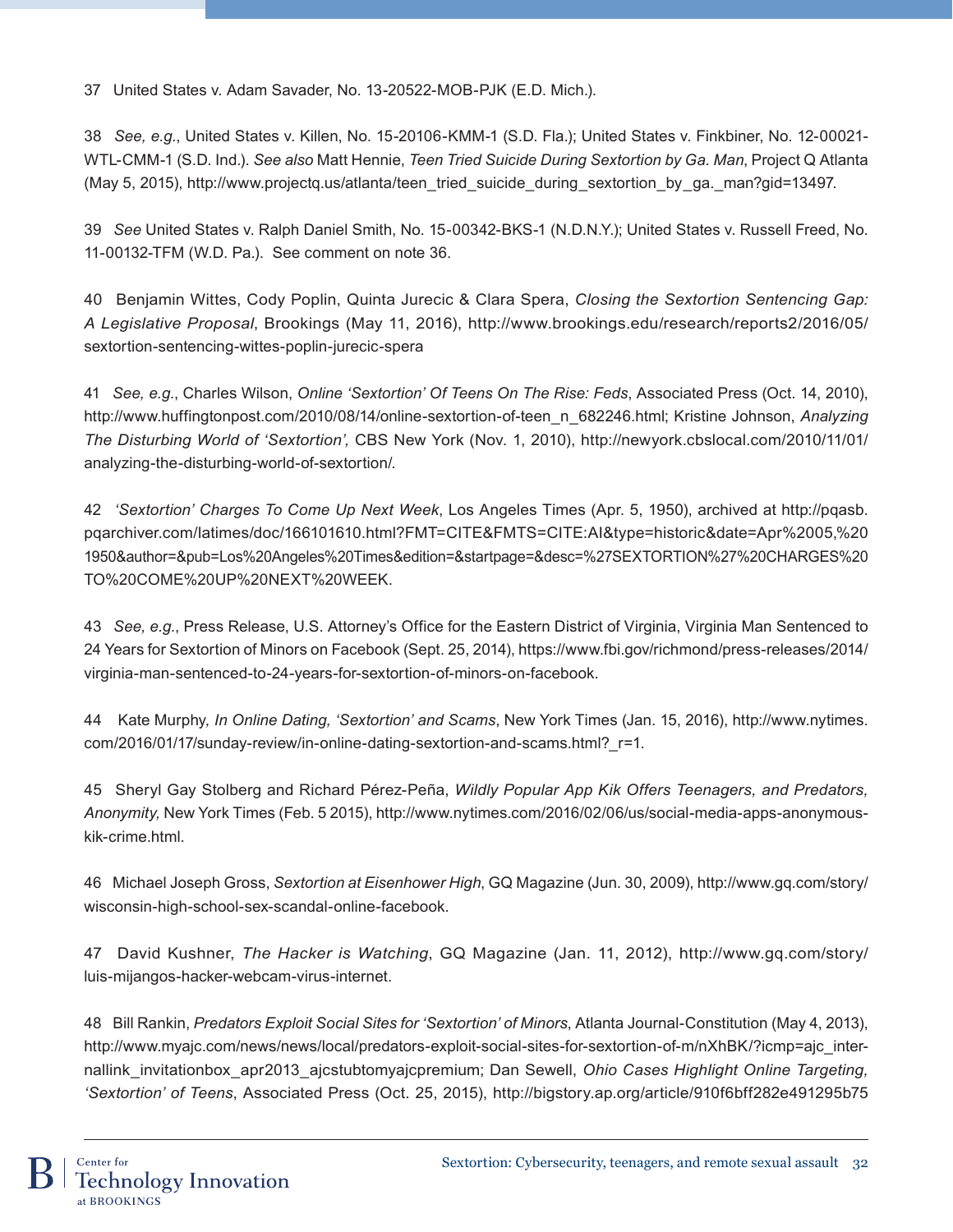efcdd4936b4/ohio-cases-highlight-online-targeting-sextortion-teens; Marisol Bello, *'Sextortion' is an Online 'Epidemic' Against Children*, USA Today (July 2, 2014), http://www.usatoday.com/story/news/nation/2014/07/01/ sextortion-teens-online/11580633/.

49 *See* Digital Citizens Alliance , Selling "Slaving": Outing the Principal Enablers that Profit from Pushing Malware and Put Your Privacy at Risk (July 2015), https://media.gractions.com/314A5A5A9ABBBBC5E3BD824CF47C46EF 4B9D3A76/07027202-8151-4903-9c40-b6a8503743aa.pdf.

50 Darcy Katzin et al., *Social Networking Sites: Breeding Grounds for "Sextortion" Prosecutions*, U.S. Att'y's Bull., Sept. 2011, at 54–58, http://www.justice.gov/usao/eousa/foia\_reading\_room/usab5905.pdf.

51 *Cyber Alert for Parents & Kids, Tip #2: Beware of 'Sextortion*' (Feb. 2, 2010), https://www.fbi.gov/news/stories/2012/ february/sextortion\_021012; *see also Special Agent Nickolas Savage Dicusses 'Sextortion'* (last accessed Mar. 24, 2016), https://www.fbi.gov/news/stories/2012/february/sextortion\_021012/special-agent\_021012.

52 *Oversight Hearing of the Federal Bureau of Investigation: Before the H. Comm. on the Judiciary*, 113th Cong. 19 (2013) (statement of Robert S. Mueller, III, Director, Federal Bureau of Investigation).

53 *Sextortion: Help Us Locate Additional Victims of an Online Predator* (July 7, 2015), https://www.fbi.gov/news/ stories/2015/july/sextortion.

54 *What is Sextortion?* (July 7, 2015), https://www.fbi.gov/news/stories/2015/july/sextortion/video/what-is-sextortion.

55 *FBI This Week: Sextortion Reports on the Rise* (July 7, 2015), https://www.fbi.gov/news/podcasts/thisweek/ sextortion-reports-on-the-rise.mp3/view.

56 Federal Bureau of Investigation, STOP SEXTORTION: Sextortion of Children in the United States, A Fact Sheet for Parents and Children, (July 2015), https://www.fbi.gov/news/stories/2015/july/sextortion/stop-sextortion-brochure.

57 *See* Tracy Webb, *The Brave New World of Cyber Crime Investigation and Prosecution*, 19 Nexus J. Op. 77, 82–83 (2013/2014) (discussing sextortion—defined as "extortion using sexual images"—briefly in the context of a wider paper about the development of cybercrime in the new social media age); Clay Calvert et al., *Playing Legislative Catch-Up in 2010 With a Growing, High-Tech Phenomenon: Evolving Statutory Approaches for Addressing Teen Sexting*, 11 PGH. J. Tech. L. & Pol'y 1, 56–57 (2010) (noting in the conclusion that sextortion is a growing phenomenon to which lawmakers should pay attention); Sherry Capps Cannon*, OMG! "Sexting": First Amendment Right or Felony?*, 38 S.U. L. Rev. 293, 295 (2011) (mentioning sextortion as an "alarming trend" in the broader context of sexting and the advent of technology); Laure E. Gomez-Martin, *Smartphone Usage and the Need for Consumer Privacy Laws*, 12 PGH. J. Tech. L. & Pol'y 2, P12 (2012) (referencing sextortion very briefly and in general terms).

58 Susan Brenner, Cybercrime and the Law: Challenges, Issues, and Outcomes 87*,* (Northeastern University Pres,s 2012).

59 *See* Danielle Keats Citron, Hate Crimes in Cyberspace, (Harvard University Press, 2014). Citron's book focuses on cases involving the denial of economic, social, and political opportunities we tend to associate with civil rights.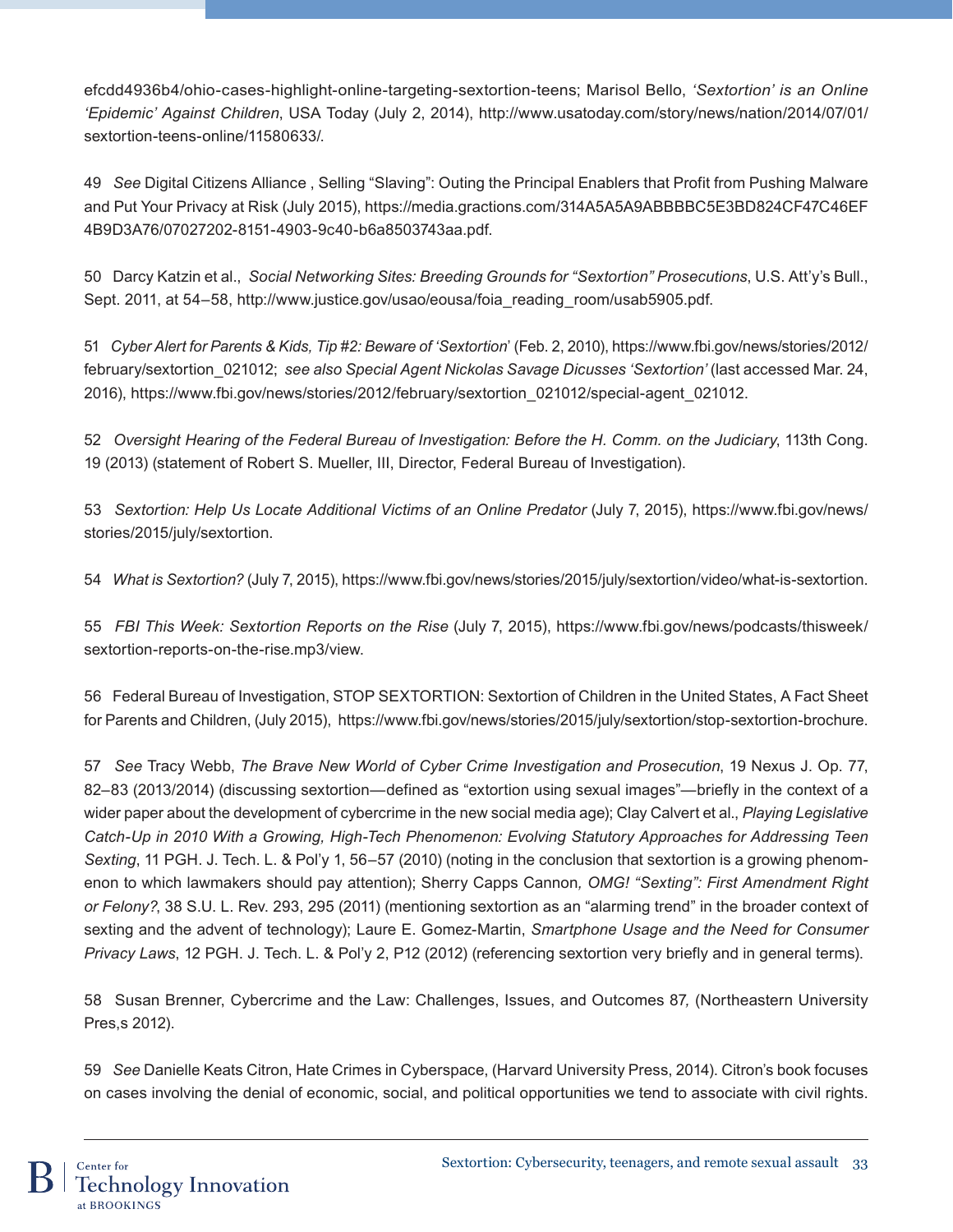Moreover, sextortion often involves minors, whereas Citron's book focuses on the ways in which cyber harassment and stalking deprives adult women, particularly young women, of important life opportunities.

60 Email from Tracey Kyckelhahn, PhD, Statistician at Bureau of Justice Statistics (Sept. 15, 2015).

61 Email from Federal Bureau of Investigation Office of Public Affairs (Sept. 9, 2015)) (linking to webpage on VCAC program, https://www.fbi.gov/about-us/investigate/vc\_majorthefts/cac/overview-and-history (last accessed Mar. 29, 2016)).

62 Email from Peter Carr, Spokesman for the Dep't of Justice (Sept. 11, 2015).

63 Email from Mary Anne Franks, Associate Professor of Law at the University of Miami School of Law and Vice President of the Cyber Civil Rights Initiative (Sept. 2015); Email from Carrie Goldberg, Founding Attorney at C. A. Goldberg, PLLC and Board Member and Volunteer Attorney at the Cyber Civil Rights Initiative (Sept. 2015).

64 Email to Elisa D'Amico, Partner at K&L Gates and Co-Founder of the Cyber Civil Rights Legal Project (Sept. 2015).

65 Email to Family Online Safety Institute (Sept. 2015).

66 Email from Thorn: Tech Innovation to Fight Child Sexual Exploitation (Sept. 2015).

67 Email to National Center for Missing and Exploited Children (Sept. 2015).

68 National Center for Missing and Exploited Children, *Sextortion* (last accessed Apr. 12, 2015), http://www.missingkids.org/Sextortion/.

69 *See, e.g.* United States v. Tyler Schrier, Keith James Hudson, and Ryder Finney, No. 11-01175-SJO (C.D. Calif.); People v. Kevin Bollaert, No. CD252338 (Sup. Ct. of Calif., San Diego County).

70 Manuel Mogato, *Philippines Dismantles International 'Sextortion' Gangs with Massive Arrest Sweep,* Reuters (May 2, 2014), http://www.huffingtonpost.com/2014/05/02/philippines-sextortion-raids\_n\_5251413.html.

71 The cases included in this study are: United States v. Jonathan Vance, No. 08-00194-WHA-CSC(M.D. Ala.); United States v. Jared James Abrahams, No. 8:13-CR-00199 (C.D. Ca.); United States v. Luis Mijangoes, No. 2:10- CR-00743 (C.D. Ca.); United States v. Karen Kazaryan, No. 2:13-CR-56 (C.D. Ca.); United States v. Jeremy Brendan Sears, No. 2:14-CR-00274 (C.D. Ca.); United States v. Jason Betensky, No. 3:11-CR-00015 (D. Conn.); United States v. Joshua Blankenship, No. 8:11-CR-00461 (D. Md.); United States v. Marc Joseph Punzalan, No. 8:14-CR-00252 (D. Md.); United States v. James F. Connor V, No. 1:15-CR-10398 (D. Mass.); United States v. Anton Martynenko, No. 0:16-CR-00013 (D. Minn.); United States v. Theodore J. Castine, No. 6:11-CR-00020 (D. Mont.); United States v. Ryan J. Vallee, No. 1:15-CR-115-01-PB (D. N.Hamp.); United States v. John Bryan Villegas, No. 1:13-CR-00075-JL (D. N. Hamp.); United States v. Bryan Jacobs, No. 1:10-CR-801 (D.N.J.); United States v. Dustin Coleman, No. 3:14-CR-4 (D. N. Dak.); United States v. Mario Lebron-Caceres, No. 3:15-CR-00279 (D.P.R.); United States v. Jimmy Caraballo-Colon, No. 3:13-CR-00383 (D.P.R.); United States v. Mark Robert Reynolds, No. 4:14-CR- 00547 (D.S.C.), United States v. Garrett Drew Roegner, No. 4:14-CR-00547 (D.S.C.); United States v. Brian Caputo, No.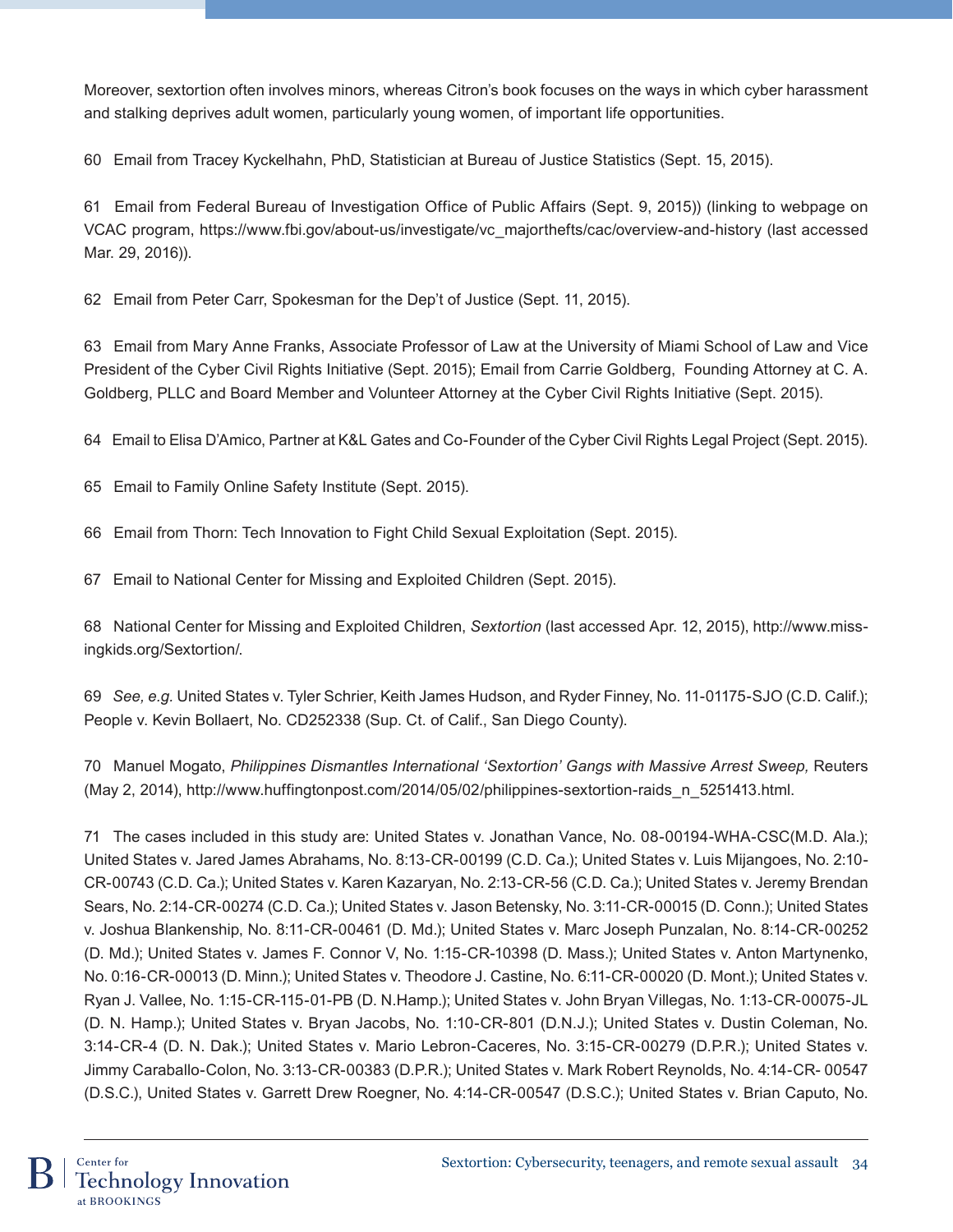14-CR-00041 (E.D. Ca.); United States v. Jordan James Kirby, No. 14-CR-225 (E.D. Ca.); United States v. Sungkook Kim, No. 6:08-CR-00134 (E.D. Kent.); United States v. John Michael Fowler, No. 2:14-CR-290 (E.D. La.); United States v. Adam Paul Savader, No. 2:13-CR-20522-MOB-PJK (E.D. Mich.); United States v. Nicholas Glenn Wilcox, No. 2:15-CR-20682 (E.D. Mich.); United States v. Christopher Steibing, No. 2:14-CR-00256-HB (E.D. Penn.); United States v. Nicholas Joseph Rotundo, No. 4:14-CR-166 (E.D. Tex.); United States v. Cameron Scot Bivins-Breeden, No. 3:14-CR-00057 (E.D. Va.); United States v. Daniel Chase Harris, No. 2:14-CR-00076-MSD-DEM (E.D. Va.); United States v. Christopher Patrick Gunn, No. 2:12-CR-064 (M.D. Ala.); United States v. Melvin Barber Bridgers III, No. 8:14-CR-00445 (M.D. Fla.); United States v. Lucas Michael Chansler, No. 3:10-CR-00100 (M.D. Fla.); United States v. Patrick Connolly, No. 6:09-CR-00047 (M.D. Fla.); United States v. Ivory Dickerson, No. 6:06-CR-00238, 6:07-CR-150-ORL-22UAM (M.D. Fla.); United States v. Matthew C. Walker, No. 3:15-CR-00119-BAJ-EWD (M.D. La.); United States v. Corey Gallisdorfer, No. 1:12-CR-00001-WO-1 (M.D. N. Caro.); United States v. Joseph J. Ostrowski, No. 3:12-CR-00131-EMK (M.D. Penn); United States v. Tremain Hutchinson, No. 1:12-CR-00409 (N.D. Georgia); United States v. Michael Ford, No. 1:15-CR-00319 (N.D. Georgia); United States v. Michael Macaluso, No. 1:09-CR-170 (N.D. Georgia), United States v. Destin Whitmore, No. 1:14-cr-00054-CAP-GGB (N.D. Georgia); United States v. Brian Newman, No. 3:12-CR-69 (N.D. Ind.); United States v. Ralph Daniel Smith, No. 15-CR-342 (N.D.N.Y.); United States v. William T. Koch, No. 1:13-CR-70 (N.D. Ohio); United States v. Gregory Bogomol, No. 4:14-CR-00174 (N.D. Tex.); United States v. Joshua James Geer, No. 4:13-cr-00036-HLM-WEJ-1 (N.D. Georgia); United States v. Jesus Javier Hernandez Carvajal, No. 1:15-CR-20595 (S.D. Fla.); United States v. Patrick Killen, No. 15-CR-20106 (S.D. Fla.); United States v. Richard Leon Finkbiner, No. 2:12-CR-00021 (S.D. Ind.); United States v. Trevor Shea, No. 1:10-CR-00096-WTL-DKL (S.D. Ind.); United States v. Austin Williams, No. 1:13-CR-226 (S.D. Ind.); United States v. Bryan Harris, No. 1:15-CR-108 (S.D. Ohio); United States v. Cody Lee Jackson, No. 1:15-CR-118-MRB-1 (S.D. Ohio); United States v. Nicholas Kurtz, No. 1:15-CR-107 (S.D. Ohio); United States v. Jorge Juan Perez, No. 4:10- CR-00855 (S.D. Tex.); United States v. Jesse S. Williams, No. 1:14-CR-5 (W.D. Kent.); United States v. James Allen, No. 1:13-CR-00022 (W.D.N.Y.); United States v. Russell Freed, No. 2:11-CR-00132-TFM (W.D. Penn.); United States v. Michael Martinez, No. 15-CR-973 (W.D. Tex.); United States v. Kai Lundstroem Pedersen, No. 4:10-CR-257 (W.D. Miss.); United States v. Wesley Brandt, No. 8:11-CR-58 (M.D. Fla.); United States v. Lucas Robinson, No. 1:12-CR-89 (N.D. Iowa); United States v. Christopher DeKruif, No. 4:15-CR-20143-LJM-MJH (E.D. Mich.); Colorado v. Gregory Kasarcik (Jefferson County), see (http://jeffco.us/district-attorney/news/2015/gregory-kasarcik-sentenced-for-sexualexploitation-of-a-child/); California v. Cesar Mauricio Estrada-Davila, No. MA066758 (Los Angeles); Wisconsin v. Gerardo Diaz Chavez, No. 2015CF004500 (Milwaukee); Wisconsin v. Cameron Wiley, No. 2015CM369 (Milwaukee); Wisconsin v. Justin Tunks, No. 2015CF003012 (Milwaukee); Florida v. Jarrod James Williams, No. 2015 CF 001627 (Osceola County); Missouri v. Denis Aguilar, No. 14AE-CR01664-01 (Platte County); Florida v. Daniel Dunfee, No. 2015CF003934A000XX (Polk County); Rhode Island v. Joseph Simone, No. P2-2012-0684A (Providence); New Jersey v. Miguel Angel Moran (Somerset County), see (http://www.nj.com/somerset/index.ssf/2015/02/bound\_ brook man indicted.html); Kentucky v. Chase Coston (Warren County), see (http://www.bgdailynews.com/news/ man-charged-in-internet-slaving-case-accused-of-coercing-juvenile/article\_294abd2d-510c-5975-9f21-e8f27d523132. html); Wisconsin v. Anthony Stancl, No. 68041000028558 (Waukesha County); Plony (John Doe) v. The State of Israel, Crim. App. 2656/13; Eduardo Arturo Romero Barrios (Mexico), see (https://www.ice.gov/news/releases/255 child-predators-arrested-61-victims-identified-during-operation-iguardian); and Aydin Coban (Netherlands), see (http://www.cbc.ca/news/canada/british-columbia/amanda-todd-aydin-coban-not-charged-1.3290147).

72 The jurisdictions in which sextortion cases were prosecuted are: Alabama Middle District, Central District of California, District of Connecticut, District of Maryland, District of Massachusetts, District of Minnesota, District of Montana, District of New Hampshire, District of New Jersey, District of North Dakota, District of Puerto Rico, District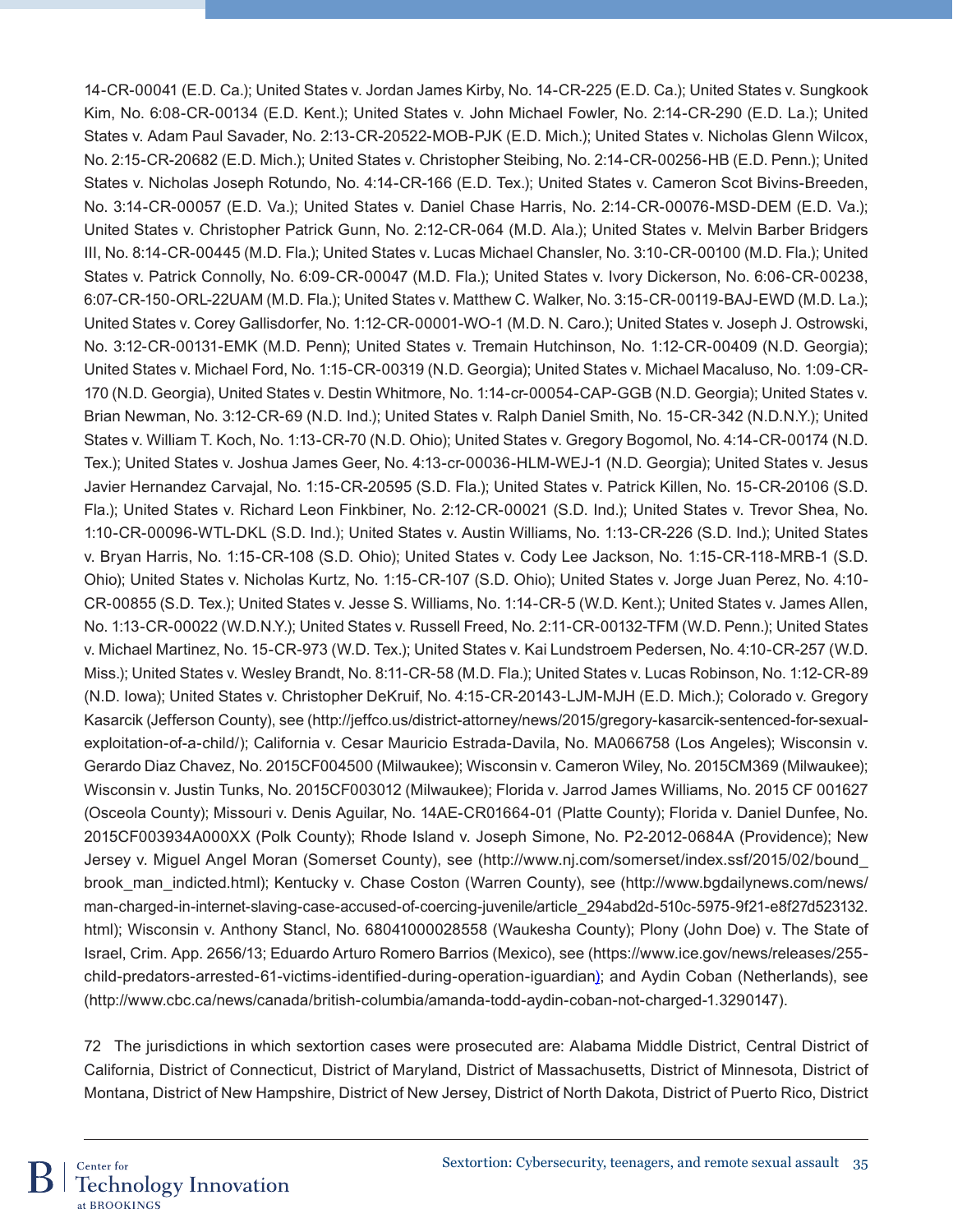of South Carolina, Eastern District of California, Eastern District of Kentucky, Eastern District of Louisiana, Eastern District of Michigan, Eastern District of Pennsylvania, Eastern District of Texas, Eastern District of Virginia, Middle District Alabama, Middle District of Florida, Middle District of Louisiana, Middle District of North Carolina, Middle District of Pennsylvania, Northern District of Georgia, Northern District of Indiana , Northern District of New York, Northern District of Ohio, Northern District of Texas, Southern District of Florida, Southern District of Indiana, Southern District of Ohio, Southern District of Texas, Western District of Kentucky, Western District of New York, Western District of Pennsylvania, Western District of Texas, Western District of Missouri, Northern District of Iowa, Jefferson County (Colorado), Los Angeles County (California), Milwaukee County (Wisconsin), Osceola County (Florida), Platte County Circuit Court (Missouri), Polk County (Florida), Providence Superior Court (Rhode Island), Somerset County (New Jersey), Warren County (Kentucky), Waukesha County (Wisconsin), Israel, Netherlands, and Mexico.

73 The states and territories in which these cases were prosecuted include: Alabama, California, Colorado, Connecticut, Florida, Georgia, Indiana, Iowa, Kentucky, Louisiana, Massachusetts, Maryland, Minnesota, Mississippi, Missouri, Montana, New Hampshire, New Jersey, New York, North Carolina, North Dakota, Ohio, Pennsylvania, Puerto Rico, Rhode Island, South Carolina, Texas, Virginia, and Wisconsin.

74 The cases involving only minor victims involve defendants Jeremy Brendan Sears, Jason Betensky, Joshua Blankenship, Marc Joseph Punzalan, Anton Martynenko, Theodore J. Castine, Ryan J. Vallee, Bryan Jacobs, Dustin Coleman, Jimmy Caraballo-Colon, Mark Robert Reynolds, Brian Caputo, Jordan James Kirby, John Michael Fowler, Nicholas Glenn Wilcox, Christopher Steibing, Cameron Scot Bivins-Breeden, Daniel Chase Harris, Plony (John Doe), Gregory Kasarcik, Cesar Mauricio Estrada-Davila, Eduardo Arturo Romero Barrios, Christopher Patrick Gunn, Lucas Michael Chansler, Patrick Connolly, Matthew C. Walker, Corey Gallisdorfer, Gerardo Diaz-Chavez, Cameron Wiley, Tremain Hutchinson, Michael Macaluso, Destin Whitmore, Brian Newman, Ralph Daniel Smith, William T. Koch, Gregory Bogomol, Joshua James Geer, Jarrod James Williams, Denis Aguilar, Daniel Dunfee, Joseph Simone, Miguel Angel Moran, Jesus Javier Hernandez Carvajal, Patrick Killen, Trevor Shea, Austin Williams, Bryan Harris, Cody Lee Jackson, Nicholas Kurtz, Jorge Juan Perez, Chase Coston, Jesse S. Williams, Kai Lundstroem Pedersen, Wesley Brandt, and Lucas Robinson.

75 The cases included in this study involving both minor victims and adult victims include: Jonathan Wryn Vance, Jared James Abrahams, Luis Mijangos, Sungkook Kim, Melvin Barber Bridgers III, Ivory Dickerson, Joseph J. Ostrowski, Aydin Coban, Richard Leon Finkbiner, Anthony Stancl, James Allen, Russell Freed, Michael Martinez, and Christopher DeKruif.

76 The cases included that involve all adult victims are: Karen Kazaryan, James F. Connor V, John Bryan Villegas, Mario Lebron-Caceres, Adam Paul Savader, Nicholas Joseph Rotundo, Justin Tunks, Michael Ford, Garrett Drew Roegner.

77 There is only one case in our study sample in which all victims are adults and the victim population is mixed gender, that of Michael Ford. There are at least five other cases in which there are both adult victims and male victims, though it is not clear how many of the victims are both adult and male in those cases. Those cases involve defendants Joseph J. Ostrowski, Anthony Stancl, Richard Leon Finkbiner, Christopher DeKruif, and Aydin Coban.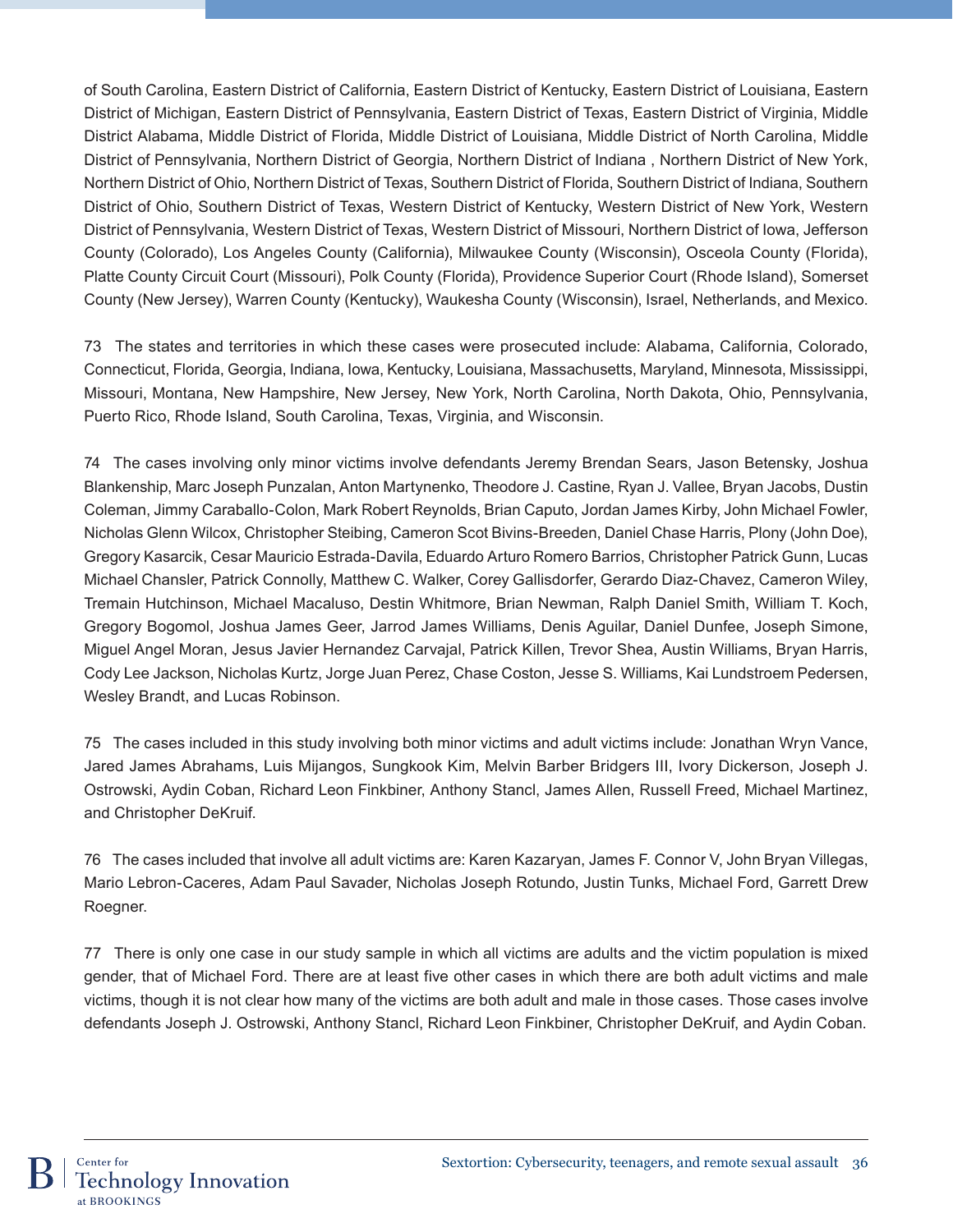78 The cases that involve minor victims in which all identified victims are male include those of: Jason Betensky, Anton Martynenko, Bryan Jacobs, Nicholas Glenn Wilcox, Corey Gallisdorfer, Gerardo Diaz-Chavez, Michael Macaluso, William T. Koch, Gregory Bogomol, Joseph Simone, Patrick Killen, Joseph J. Ostrowski, and Anthony Stancl.

79 The cases in this study that involve minors and both males and females include those of: Jeremy Brendan Sears, John Michael Fowler, Eduardo Arturo Romero Barrios, Tremain Hutchinson, Joshua James Geer, Aydin Coban, Richard Leon Finkbiner, and Christopher DeKruif.

80 The cases in this study that involve social media manipulation include those of: Joseph J. Ostrowski, Brian Newman, Jonathan Wryn Vance, James Allen, Jeremy Brendan Sears, Patrick Connolly, Lucas Michael Chansler, Jared James Abrahams, Nicholas Joseph Rotundo, Mario Lebron-Caceres, Cameron Wiley, Plony (John Doe), Joseph Simone, Joshua Blankenship, Mark Robert Reynolds, Marc Joseph Punzalan, Bryan Jacobs, Austin Williams, Michael Macaluso, Joshua James Geer, Tremain Hutchinson, Ralph Daniel Smith, Anton Martynenko, Cesar Mauricio Estrada-Davila, Jarrod James Williams, Eduardo Arturo Romero Barrios, Russell Freed, Michael Martinez, Christopher Patrick Gunn, Denis Aguilar, Jordan James Kirby, Lucas Robinson, Gerardo Diaz-Chavez, Bryan Harris, Anthony Stancl, Jesus Javier Hernandez Carvajal, James F. Connor V, Gregory Kasarcik, Jason Betensky, Theodore J. Castine, Corey Gallisdorfer, Jesse S. Williams, Cameron Scot Bivins-Breeden, Jorge Juan Perez, Dustin Coleman, Trevor Shea, Gregory Bogomol, Patrick Killen, Brian Caputo, Daniel Dunfee, Miguel Angel Moran, Nicholas Kurtz, Nicholas Glenn Wilcox, Melvin Barber Bridgers III, Aydin Coban, Cody Lee Jackson, Christopher DeKruif, William T. Koch, Wesley Brandt, Kai Lundstroem Pedersen, Daniel Chase Harris, Jimmy Caraballo-Colon, Matthew C. Walker, Chase Coston, and Richard Leon Finkbiner.

81 The cases in this study that involve minors and a form of social media manipulation include those of: Brian Newman, Jeremy Brendan Sears, Patrick Connolly, Lucas Michael Chansler, Cameron Wiley, Plony (John Doe), Joseph Simone, Joshua Blankenship, Mark Robert Reynolds, Marc Joseph Punzalan, Bryan Jacobs, Austin Williams, Michael Macaluso, Joshua James Geer, Tremain Hutchinson, Ralph Daniel Smith, Anton Martynenko, Cesar Mauricio Estrada-Davila, Jarrod James Williams, Eduardo Arturo Romero Barrios, Christopher Patrick Gunn, Denis Aguilar, Jordan James Kirby, Lucas Robinson, Gerardo Diaz-Chavez, Bryan Harris, Jesus Javier Hernandez Carvajal, Gregory Kasarcik, Jason Betensky, Theodore J. Castine, Corey Gallisdorfer, Jesse S. Williams, Cameron Scot Bivins-Breeden, Jorge Juan Perez, Dustin Coleman, Trevor Shea, Gregory Bogomol, Patrick Killen, Brian Caputo, Daniel Dunfee, Miguel Angel Moran, Nicholas Kurtz, Nicholas Glenn Wilcox, Cody Lee Jackson, William T. Koch, Wesley Brandt, Kai Lundstroem Pedersen, Daniel Chase Harris, Jimmy Caraballo-Colon, Matthew C. Walker, and Chase Coston.

82 The cases in this study that involve adult victims and catfishing include those of: Nicholas Joseph Rotundo, Mario Lebron-Caceres, James F. Connor V.

83 The cases in this study that involved adults and some form of computer hacking include those of: Karen Kazaryan, Sungkook Kim, Adam Paul Savader, Luis Mijangos, Michael Ford, Ivory Dickerson, Joseph J. Ostrowski, Jonathan Wryn Vance, James Allen, and Jared James Abrahams.

84 The cases in this study that involved minor victims and computer hacking are: Ryan J. Vallee, Brian Newman, Jeremy Brendan Sears, Patrick Connolly, and Lucas Michael Chansler.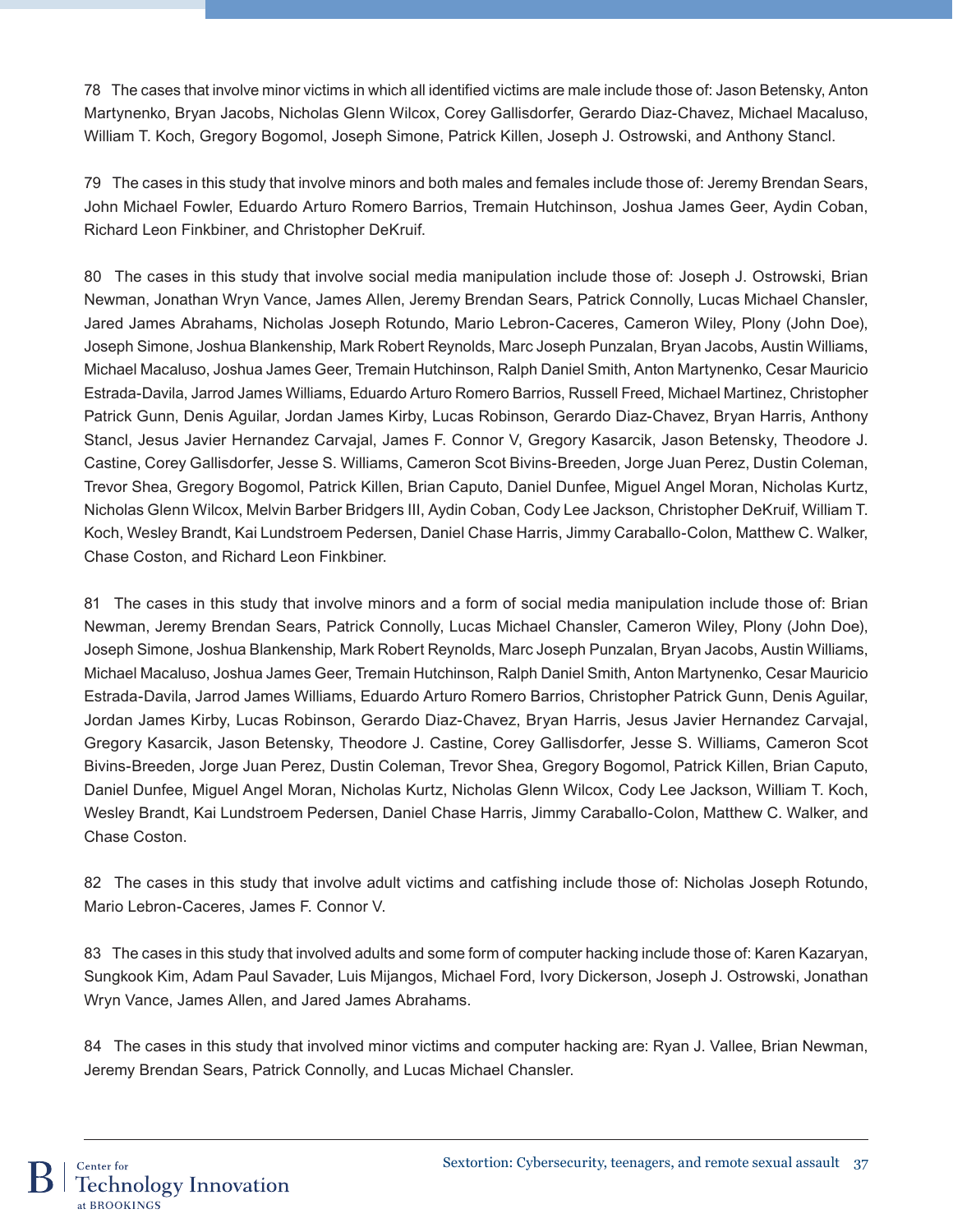85 The cases in this study that involved computer hacking are: Karen Kazaryan, Ryan J. Vallee, Sungkook Kim, Adam Paul Savader, Luis Mijangos, Michael Ford, Ivory Dickerson, Joseph J. Ostrowski, Brian Newman, Jonathan Wryn Vance, James Allen, Jeremy Brendan Sears, Patrick Connolly, Lucas Michael Chansler, and Jared James Abrahams.

86 *See* United States v. Joseph Ostrowski, No. 12-00131-EMK (M.D. Penn).

87 *See* United States v. Dustin Coleman, No. 14-00004-RRE (D. N.D.).

88 *See* United States v. Jason Betensky, No. 11-00015-CFD (D. Conn).

89 Complaint, United States v. Adam Paul Savader, No. 2:13-cr-20522 (E.D. Mich. Apr. 17, 2013).

90 The cases in this study that included significant interstate elements are those of: Luis Mijangos, Adam Paul Savader, Ivory Dickerson, Michael Ford, James Allen, Jonathan Wryn Vance, Brian Newman, Joseph J. Ostrowski, Jeremy Brendan Sears, Patrick Connolly, Jared James Abrahams, Lucas Michael Chansler, John Bryan Villegas, Destin Whitmore, Christopher Steibing, John Michael Fowler, Christopher Patrick Gunn, Dustin Coleman, Aydin Coban, Patrick Killen, James F. Connor V, Gregory Kasarcik, Miguel Angel Moran, Theodore J. Castine, Jesse S. Williams, Jarrod James Williams, Joshua James Geer, Melvin Barber Bridgers III, Corey Gallisdorfer, Jorge Juan Perez, Brian Caputo, Gregory Bogomol, Cameron Scot Bivins-Breeden, Jason Betensky, Eduardo Arturo Romero Barrios, Nicholas Kurtz, Daniel Dunfee, Trevor Shea, Nicholas Glenn Wilcox, Cody Lee Jackson, Christopher DeKruif, Wesley Brandt, William T. Koch, Chase Coston, Kai Lundstroem Pedersen, Daniel Chase Harris, Matthew C. Walker, Richard Leon Finkbiner, and Jimmy Caraballo-Colon.

91 The following cases had involved more than ten jurisdictions: Michael Ford, Christopher Patrick Gunn, Nicholas Glenn Wilcox, Richard Leon Finkbiner, Jimmy Caraballo-Colon, and Lucas Michael Chansler.

92 The cases in this study involving five or more jurisdictions included those of: Jared James Abrahams, Eduardo Arturo Romero Barrios, Patrick Connolly, Daniel Dunfee, Nicholas Kurtz, Trevor Shea, and Michael Ford.

93 The cases in this study that involve a perpetrator victimizing an individual in a country other than that in which the perpetrator resides include those of: Jesus Javier Hernandez Carvajal, Ivory Dickerson, John Michael Fowler, William T. Koch, Wesley Brandt, Kai Lundstroem Pedersen, Daniel Chase Harris, Chase Coston, Jeremy Brendan Sears, Matthew C. Walker, Patrick Connolly, Jared James Abrahams, Michael Ford, Richard Leon Finkbiner, Jimmy Caraballo-Colon, and Lucas Michael Chansler.

94 The following cases involved demands for actual in-person sexual activity: Garrett Drew Roegner, Denis Aguilar, Jordan James Kirby, Lucas Robinson, Gerardo Diaz-Chavez, Bryan Harris, Anthony Stancl, Jesus Javier Hernandez Carvajal, Cody Lee Jackson, John Michael Fowler, Christopher DeKruif, William T. Koch, and Wesley Brandt.

95 *See*, e.g., United States v. Christopher Steibing, No. 14-00256-HB (E.D. Pa.).

96 *See, e.g.,* United States v. Ralph Daniel Smith, No. 15-00342-BKS-1 (N.D.N.Y.).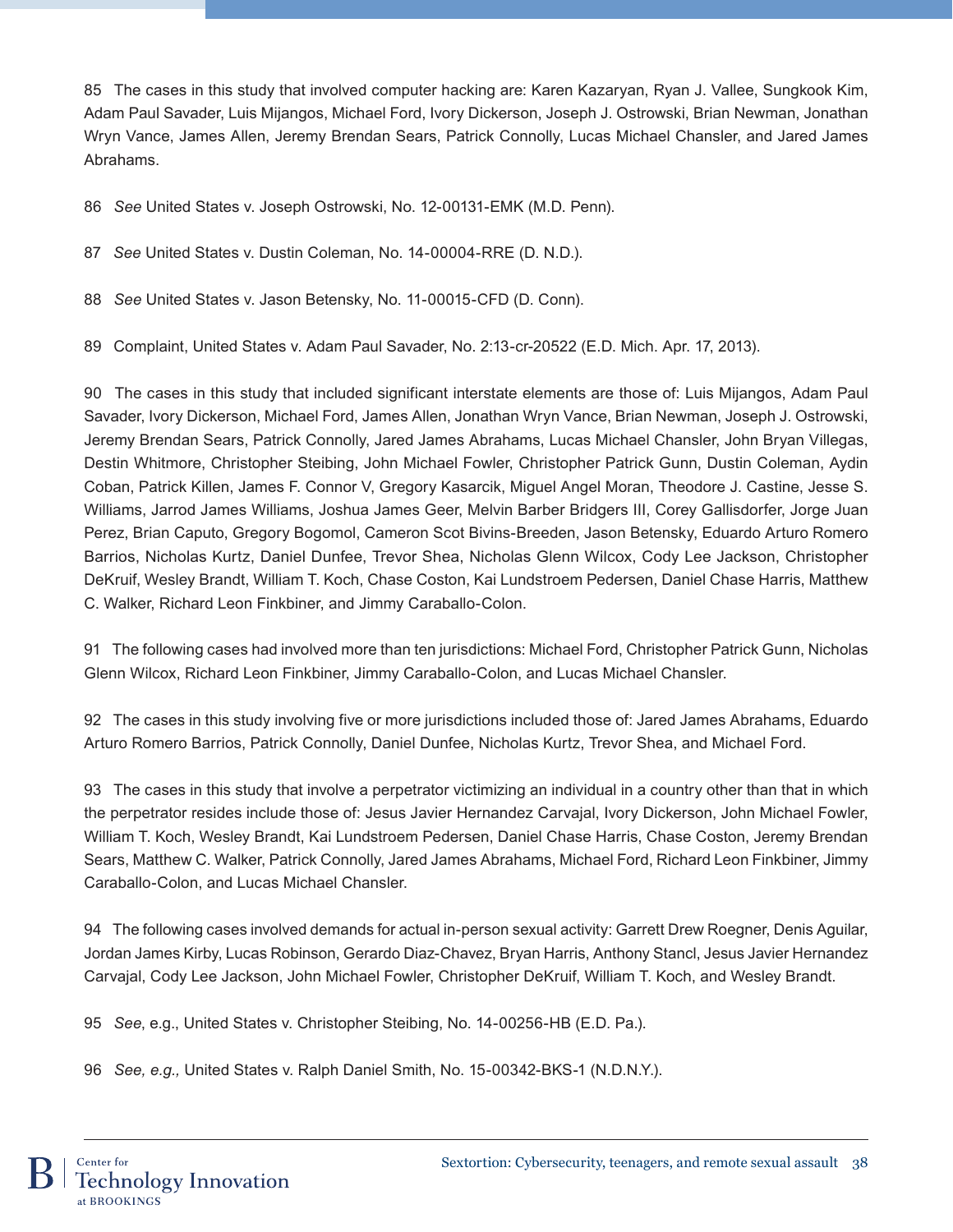97 *See, e.g.,* United States v. Cody Lee Jackson, No. 15-118-MRB (S.D. Ohio).

98 Complaint, United States v. Brian Caputo, No. 14-00041-LJO (E.D. Calif) at 5–6.

99 Government's Sentencing Memorandum, United States v. Richard L. Finkbiner, Nos. 12-0021-WTL-CMM, 13-0002-WTL-CMM (S.D. Ind.) at 2.

100 We are indebted to Elishe Julian Wittes for helping develop these assumptions and the resulting estimates.

101 Federal Bureau of Investigation, *Sextortion of Children in the United States: A Fact Sheet for Parents and Children* (July 2015), https://www.fbi.gov/news/stories/2015/july/sextortion/stop-sextortion-brochure.

102 The cases in this study that were prosecuted under 18 USC § 2251 include those of: Theodore J. Castine, Trevor Shea, Gregory Bogomol, Jesse S. Williams, Brian Caputo, Jimmy Caraballo-Colon, Melvin Barber Bridgers III, Russell Freed, Anton Martynenko, Ralph Daniel Smith, Ivory Dickerson, Christopher DeKruif, Bryan Jacobs, Michael Martinez, Michael Macaluso, James Allen, Christopher Steibing, Jordan James Kirby, Corey Gallisdorfer, Cameron Scot Bivins-Breeden, Cody Lee Jackson, Joshua James Geer, Daniel Chase Harris, Austin Williams, Tremain Hutchinson, Christopher, Patrick Gunn, Joshua Blankenship, Marc Joseph Punzalan, Patrick Connolly, Kai Lundstroem Pedersen, Patrick Killen, Lucas Michael Chansler, Richard Leon Finkbiner, Jeremy Brendan Sears, Matthew C. Walker, Brian Newman, Lucas Robinson, William T. Koch, Dustin Coleman, Joseph J. Ostrowski, Nicholas Glenn Wilcox, Jonathan Wryn Vance, and Wesley Brandt.

103 18 USC § 2251(a).

104 The cases in this study prosecuted under 18 USC § 2252 include those of: Jesse S. Williams, Brian Caputo, Jimmy Caraballo-Colon, Melvin Barber Bridgers III, Russell Freed, Anton Martynenko, Christopher DeKruif, Bryan Jacobs, Michael Martinez, Joshua James Geer, Daniel Chase Harris, Austin Williams, Tremain Hutchinson, Mark Robert Reynolds, Kai Lundstroem Pedersen, Patrick Killen, Lucas Michael Chansler, Richard Leon Finkbiner, Matthew C. Walker, Brian Newman, Lucas Robinson, William T. Koch, Dustin Coleman, Wesley Brandt, Jesus Javier Hernandez Carvajal, Sungkook Kim, Destin Whitmore, and John Michael Fowler.

105 The cases in this study prosecuted under 18 USC § 2252A are: Ralph Daniel Smith, Ivory Dickerson, Christopher DeKruif, Bryan Jacobs, Michael Martinez, Michael Macaluso, Tremain Hutchinson, Mark Robert Reynolds, Jorge Juan Perez, Christopher Patrick Gunn, Jeremy Brendan Sears, Matthew C. Walker, Brian Newman, Lucas Robinson, William T. Koch, Dustin Coleman, and Garrett Drew Roegner.

106 The cases in this study prosecuted under 18 USC § 2422(b) include those of: Michael Macaluso, Joshua James Geer, Daniel Chase Harris, Austin Williams, Tremain Hutchinson, Christopher Steibing, Nicholas Kurtz, Jorge Juan Perez, Jordan James Kirby, Corey Gallisdorfer, Jason Betensky, Cameron Scot Bivins-Breeden, Cody Lee Jackson, Bryan Harris, Wesley Brandt, Destin Whitmore, Nicholas Glenn Wilcox, Jonathan Wryn Vance, and John Michael Fowler.

107 State of Rhode Island v. Joseph Simone, No. P2-2012-0684A (Providence County Superior Court). *See also* W. Zachary Malinowski, *Former Moses Brown Wrestling Coach Sentenced for Child Pornography, Indecent Solicitation*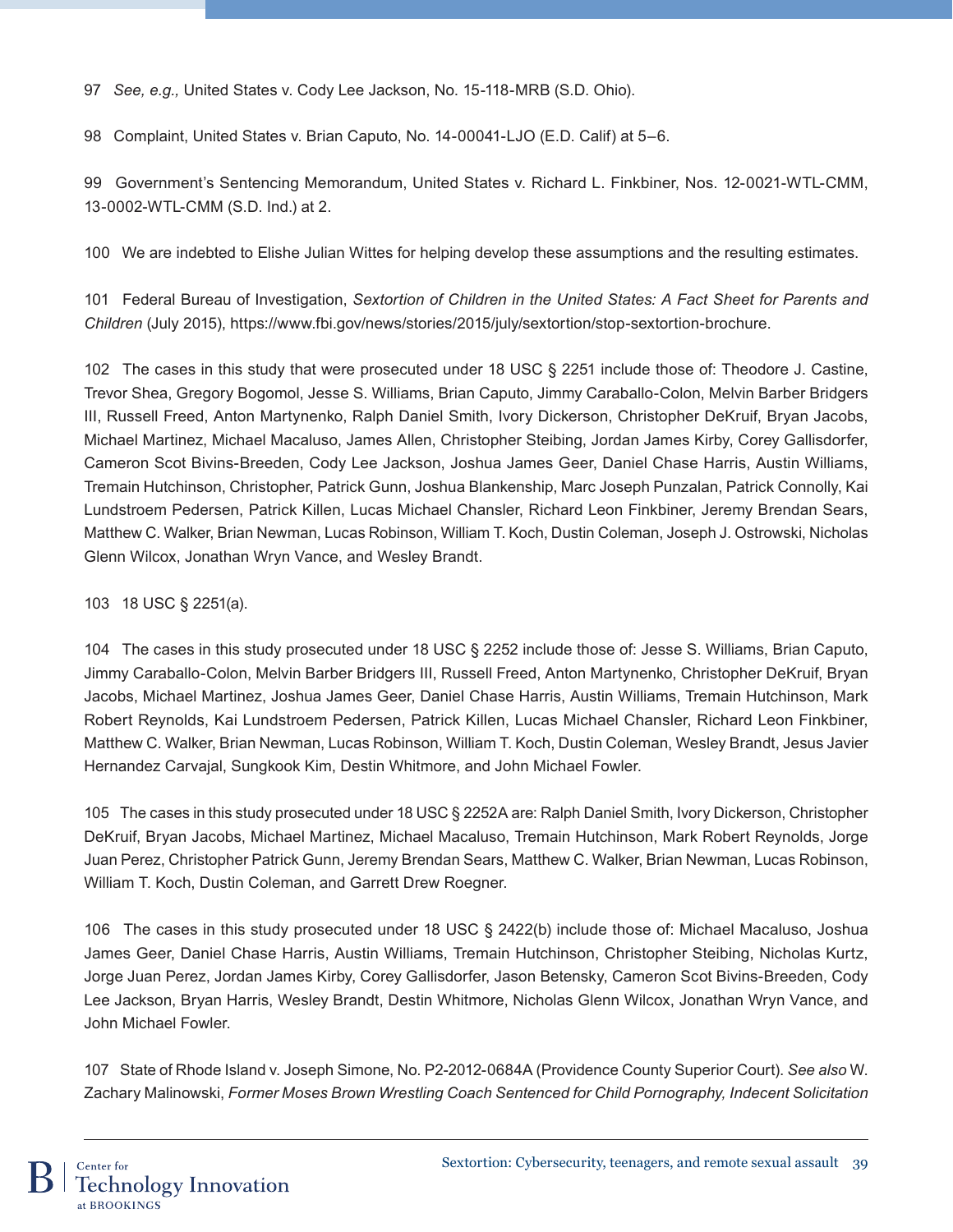*of Minor and Extortion*, Providence Journal (Dec. 12, 2014), http://www.providencejournal.com/article/20141212/ NEWS/312129915.

108 State v. Cameron Wiley, No. 2014ML023981 (Cir. Ct. Milwaukee County).

109 Complaint, United States v. Jared James Abrahams, No. 8:13-mj-00422 (C.D. Cal. Sep. 17, 2013) at 20. Note: We are identifying Ms. Wolf in this report only because she chose to speak publicly about the incident. As a general matter, we are not identifying sextortion victims even when their identities are readily discernible from court papers.

110 Evan Perez, Shimon Prokupecz and Tom Cohen, *More than 90 People Nabbed in Global Hacker Crackdown,*  CNN (May 19, 2014), http://www.cnn.com/2014/05/19/justice/us-global-hacker-crackdown/index.html. See also Complaint, *supra* note 108, at 20.

111 *Id.* at 7–8.

112 *Id.* at 19. See also Plea Agreement at 10, United States v. Jared James Abrahams, No. 8:13-cr-00199 ((C.D. Cal. Nov. 11, 2013); Government Sentencing Position at 1, United States v. Jared James Abrahams, No. 8:13-cr-00199 (C.D. Cal. February 17, 2014).

113 Complaint, *supra* note 108, at 10–11.

- 114 *Id.* at 10, 20–21.
- 115 *Id.* at 9–10.
- 116 *Id.* at 19.
- 117 *Id.* at 8–9.
- 118 *Id.* 10–12.
- 119 *Id.* 1–-12.
- 120 Plea Agreement, *supra* note 111.
- 121 Judgment, United States v. Jared James Abrahams, No. 8:13-cr-00199 (C.D. Cal. Mar. 21, 2014).

122 *Sextortion: Help Us Locate Victims of an Online Predator* (July 7, 2015), https://www.fbi.gov/news/stories/2015/ july/sextortion.

123 *Special Agent Discusses Sextortion Case* (July 7, 2015), https://www.fbi.gov/news/stories/2015/july/sextortion/ video/special-agent-discusses-sextortion-case.

124 Indictment at 2, United States v. Lucas Michael Chansler, No. 3:10-cr-00100 (M. D. Fla. Apr. 15, 2010).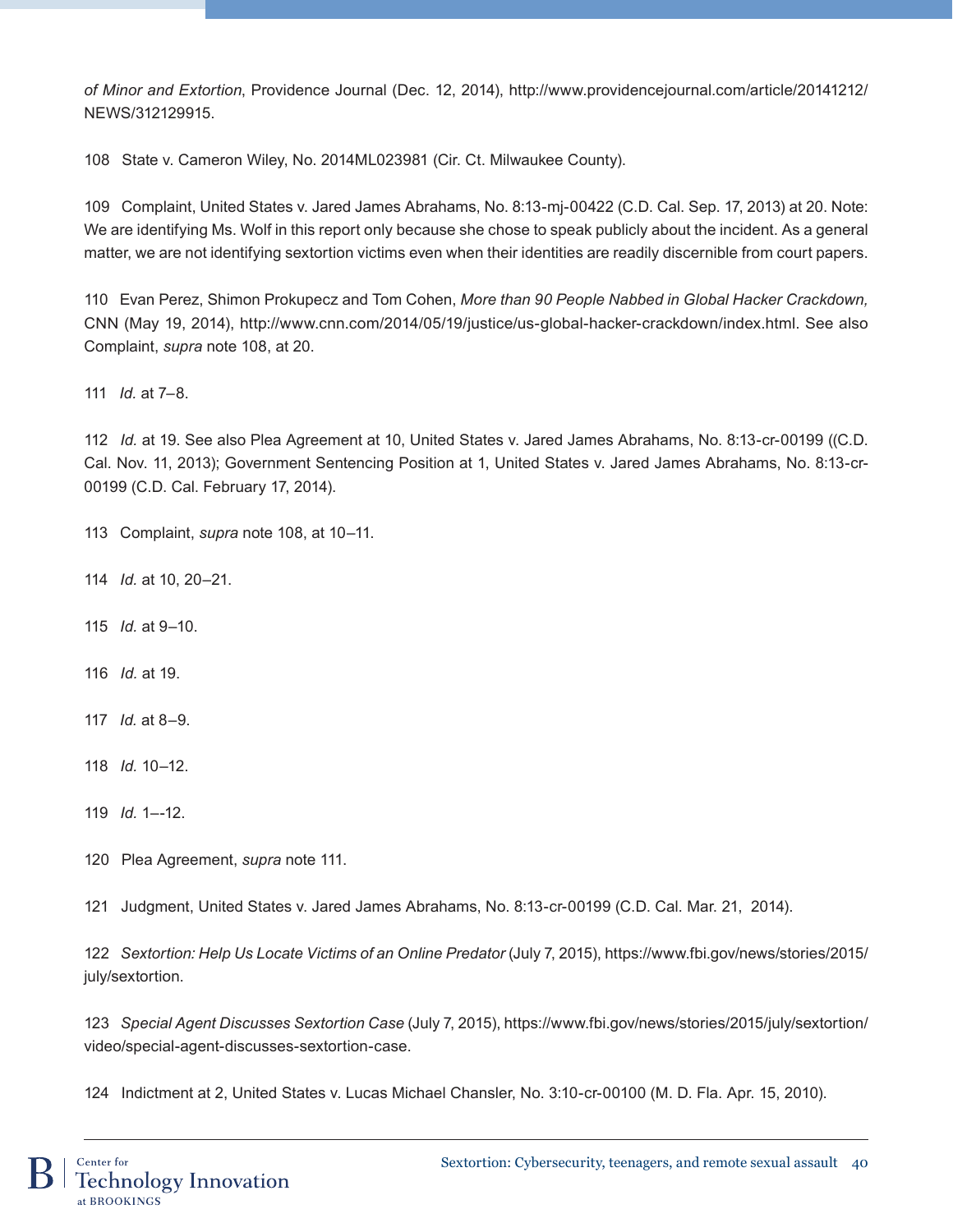125 *Id.* 2–3

126 *Special Agent Discusses Sextortion Case, supra* note 122*; see also* Brad Stone, *Accuser Says Web Site for Teenagers has X-Rated Link,* New York Times (July 11, 2007), http://nyti.ms/20eQQMo.

127 Indictment, *supra* note 123, at 2–3.

128 *Victim of Sextortion Speaks Out* (July 7, 2015), https://www.fbi.gov/news/stories/2015/july/sextortion/video/ victim-of-sextortion-speaks-out.

129 *Special Agent Discusses Sextortion Case, supra* note 122.

130 Indictment, *supra* note 123.

131 Plea Agreement at 1, United States v. Lucas Michael Chansler, No. 3:10-cr-00100 (M. D. Fla. Apr. 15, 2010). See also Judgment at 2, United States v. Lucas Michael Chansler, No. 3:10-cr-00100 (M. D. Fla. Nov. 13, 2014).

132 *Sextortion of Children in the United States: A Fact Sheet for Parents and Children* (July 2015), https://www.fbi. gov/news/stories/2015/july/sextortion/stop-sextortion-brochure. In our dataset, Connolly is classified as only having seven identified victims and, at least in the court papers we reviewed, there was not a high-end estimate above that. Dickerson, by contrast, is listed as having four identified victims, but in his case, prosecutors estimated "more than 100" total victims.

133 Amy L. Edwards, *Judge Calls Child Exploiter a 'Narcissistic Demon,' Hands Down 30-year Sentence,* Orlando Sentinel (June 18, 2010), http://articles.orlandosentinel.com/2010-06-18/news/ os-orlando-child-exploitation-20100618\_1\_sentence-patrick-connolly-victims-lives.

134 Criminal Complaint at 14, 31, United States v. Patrick Connolly, No. 6:09-mj-01069 (M.D. Fla. Mar. 13, 2009).

135 Plea Agreement at 18, United States v. Ivory Dickerson, No. 6:07-cr-00150 (M.D. Fla. Sept. 13, 2007).

136 *Cyber Alerts for Parents & Kids: Tip #2: Beware of "Sextortion"* (Feb. 10, 2012), https://www.fbi.gov/news/ stories/2012/february/sextortion\_021012.

137 Plea Agreement at 19, *supra* note 134.

138 Criminal Complaint at 11, United States v. Ivory Dickerson, No. 6:06-cr-00238 (M.D. Fla. Dec. 1, 2006).

139 *Id.* at 16–17.

140 *Id.* at 28–29; *see* also Plea Agreement, *supra* note 134, at 17–18.

141 Plea Agreement, *supra* note 134, at 22.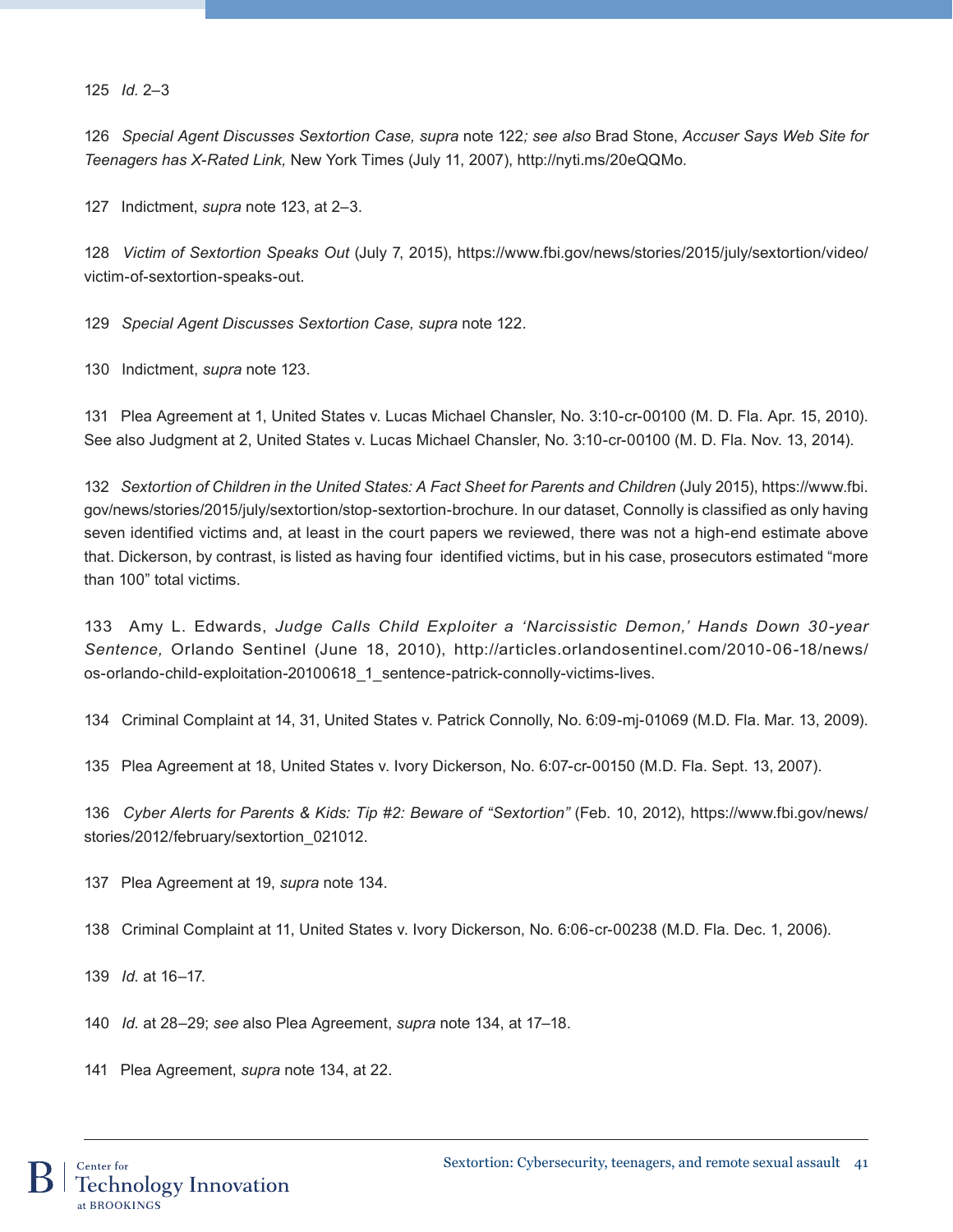142 Criminal Complaint, *supra* note 133, at 31.

143 Judgment at 1, United States v. Ivory Dickerson, No. 6:06-cr-00238-A (M.D. Fla. Nov. 30, 2007). Plea agreement, *supra* note 134, at 1.

144 Superseding Indictment, United States v. Patrick Connolly, No. 6:09-cr-00047 (M.D. Fla. May 20, 2009).

145 Plea Agreement, United States v. Patrick Connolly, No. 6:09-cr-00047 (M.D. Fla. Jan. 8, 2010).

146 Amy L. Edwards, *supra* note 132.

147 Affidavit in Support of a Criminal Complaint and Arrest Warrant at 4, United States v. Michael C. Ford, No. 1:15-cr-00319 (N.D. Ga. May 15, 2015).

148 *Id.* at 10–16

149 *Id.* at 13–15

150 *Id.* at 16.

- 151 Indictment at 1–2, United States v. Michael C. Ford, No. 1:15-cr-00319 (N.D. Ga. Aug. 18, 2015).
- 152 Affidavit, *supra* note 146, at 15.

153 Indictment, *supra* note 150, at 12–13.

- 154 *Id.* at 4.
- 155 *Id.* at 13.
- 156 *Id.* at 3, 6, 9, 10.
- 157 *Id.* at 15.
- 158 *Id.* at 3, 7–8.

159 Kate Brumback, *"Sextortion" Scheme: US Embassy Worker Faces up to 8 Years in Prison*, Associated Press (Mar. 21, 2016), http://www.csmonitor.com/USA/Justice/2016/0321/ Sextortion-scheme-US-Embassy-worker-faces-up-to-eight-years-in-prison/.

160 Indictment, *supra* note 150, at 4. *See also* Press Release, Dpt. of Justice, Former U.S. State Department Employee Pleads Guilty to Extensive Computer Hacking, Cyberstalking, and "Sextortion" Scheme (Dec. 9, 2015), http://www. justice.gov/opa/pr/former-us-state-department-employee-pleads-guilty-extensive-computer-hacking-cyberstalking.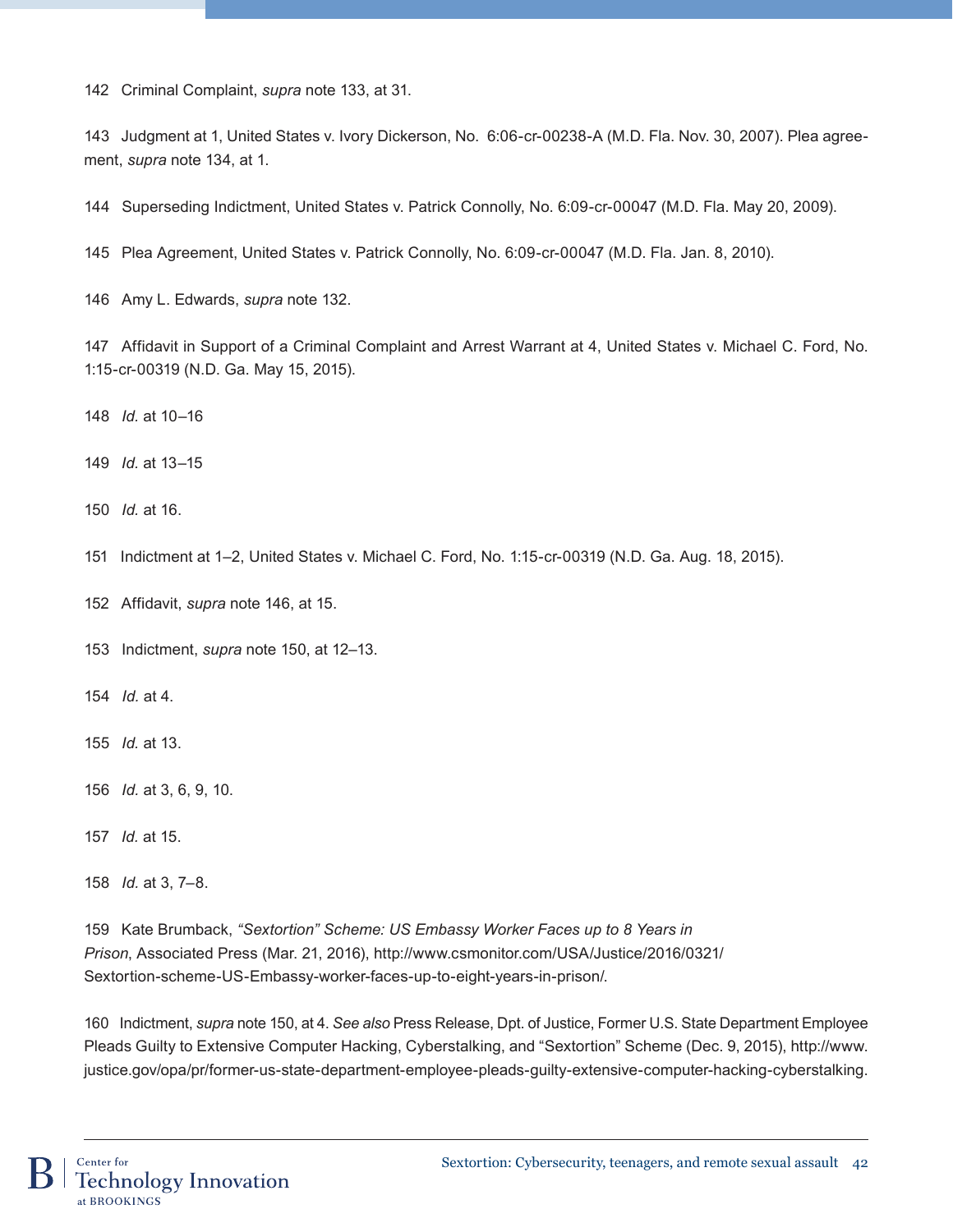161 Indictment, *supra* note 150, at 17–21.

162 Guilty Plea and Plea Agreement at 1–2, United States v. Michael C. Ford, No. 1:15-cr-00319 (N.D. Ga. Dec. 9, 2015).

163 Judgment, United States v. Michael C. Ford, No. 1:15-cr-00319 (N.D. Ga. Mar. 22, 2016).

164 Superseding Indictment at 1, United States v. Christopher Patrick Gunn, 2:12-cr-00064 (M.D. Ala. Jun. 6, 2012).

165 *Id.* at 1–2.

166 The Omegle web site notes, "Predators have been known to use Omegle, so please be careful." It also includes a disclaimer that reads partially, "Understand that human behavior is fundamentally uncontrollable, that the people you encounter on Omegle may not behave appropriately, and that they are solely responsible for their own behavior. Use Omegle at your own peril." *Omegle: Talk to Strangers!* (last accessed Apr. 23, 2016), http://www.omegle.com/.

167 Indictment, *supra* note 163, at 3.

168 Allie Conti, *How a "Sextortionist" Went from Trolling Bieber Fan Pages to Being Sent to Prison for Child Pornography,* Vice (Jun. 3, 2015), http://www.vice.com/read/how-a-sextortionist-went-from-trolling-bieber-fan-pagesto-being-sent-to-prison-for-child-pornography-603. See also First Superseding Indictment at 4, United States v. Jeremy Brendan Sears, No. 2:14-cr-00274 (C.D. Cal. Jun. 10, 2015); Criminal Complaint at 3, 14, United States v. Jeremy Brendan Sears, No. 2:14-cr-00274 (C.D. Cal. Apr. 29, 2015).

169 Criminal Complaint, *supra* note 167, at 5.

- 170 Conti, *supra* note 167.
- 171 Indictment, *supra* note 167, at 2–7.
- 172 Complaint, *supra* note 167, at 12.
- 173 Plea Agreement, United States v. Christopher Patrick Gunn, No. 2:12-cr-00064 (M.D. Ala. Aug. 23, 2012).
- 174 Judgment, United States v. Christopher Patrick Gunn, No. 2:12-cr-00064 (M.D. Ala. Jan. 29, 2013).

175 In contrast to both the initial judgment and a later amended judgment, Gunn's plea agreement lists him as having pleaded guilty to two counts of producing child pornography, 15 counts of extortion, and seven counts of stalking—an additional ten counts to those listed in the judgment. The Department of Justice's press release on Gunn's sentencing also lists these additional charges. The cause of this discrepancy is unclear. See Plea Agreement, *supra* note 172; Amended Judgment, United States v. Christopher Patrick Gunn, No. 2:12-cr-00064 (M.D. Ala. Jan. 29, 2013); Press Release, Dep't. of Justice, Child Predator is Sentenced to 35 Years in Prison for His Massive Online Sextortion Scheme*,* (Jan. 2013), https://www.justice.gov/usao-mdal/pr/child-predator-sentenced-35-years-prison-his-massive-online-sextortion-scheme.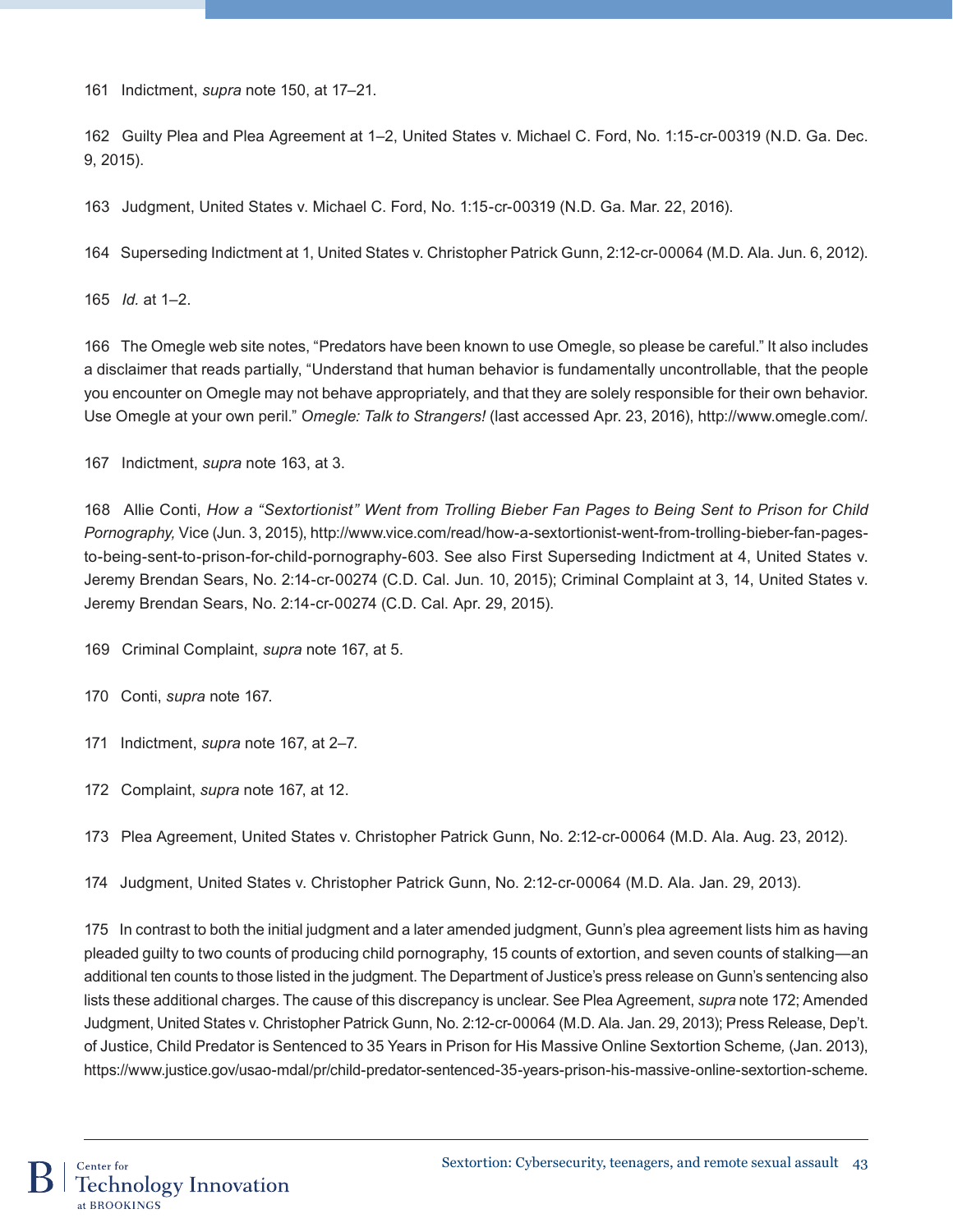176 Judgment, United States v. Jeremy Brendan Sears, No. 2:14-cr-00274 (C.D. Cal. May 29, 2015).

177 Plea Agreement, United States v. Jeremy Brendan Sears, No. 2:14-cr-00274 (C.D. Cal. Dec. 14, 2014).

178 Indictment, *supra* note 167.

179 Government's Sentencing Memorandum at 3–4, United States v. Richard Leon Finkbiner, No. 2:12-cr-00021 (S.D. Ind. June 18, 2013).

180 Criminal Complaint at 7, United States v. Richard Leon Finkbiner, No. 2:12-cr-00021 (S.D. Ind. Apr. 6, 2012).

181 Sentencing Memorandum, *supra* note 178, at 2–3.

182 *Id.* at 3.

183 *Id.* at 8.

184 *Id.* at 11.

- 185 *Id.* at 9.
- 186 *Id.* at 5–7.
- 187 *Id.* at 2.

188 Plea Agreement at 1, United States v. Richard Leon Finkbiner, No. 2:12-cr-00021 (S.D. Ind. Jan. 30, 2013).

189 *Id.* 

190 Judgment, United States v. Richard Leon Finkbiner, No. 2:12-cr-00021 (S.D. Ind. July 2, 2013).

191 Kevin Robillard, *Ex-Romney Intern Arrested,* Politico (Apr. 24, 2014), http://www.politico.com/story/2013/04/ ex-romney-intern-arrested-blackmail-090552.

192 Information, United States v. Adam Paul Savader, No. 2:13-cr-20522 (E.D. Mich. July 15, 2013).

193 Government's Sentencing Memorandum at 4, United States v. Adam Paul Savader, No. 2:13-cr-20522 (E.D. Mich. Apr. 29, 2014).

194 Criminal Complaint at 9, United States v. Adam Paul Savader, No. 2:13-cr-20522 (E.D. Mich. Apr. 17, 2013).

195 *Id.* at 7; *see also* Sentencing Memorandum, *supra* note 192, at 22.

196 *Id.* at 7.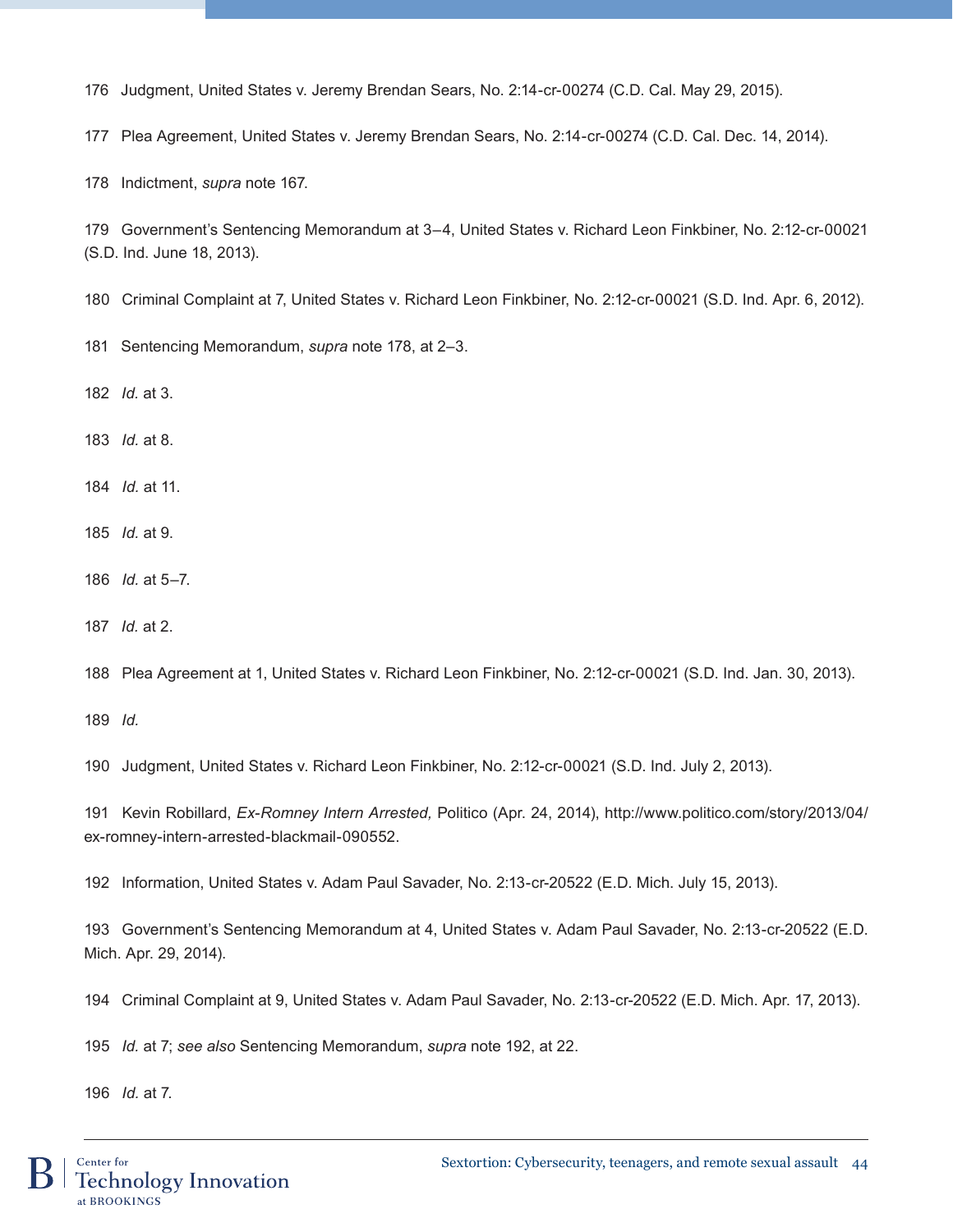197 *Id.* at 4.

198 *Id.* 

199 *Id.* at 3–4.

200 *See Send All Calls to Voicemail* (last accessed Apr. 23, 2016), https://support.google.com/voice/answer/115106?hl=en.

201 Complaint, *supra* note 193, at 2.

202 *Id.* at 5, 12.

203 *Id.* at 5–6.

204 Judgment, United States v. Adam Paul Savader, No. 2:13-cr-20522 (E.D. Mich. Apr. 29, 2014).

205 Plea Agreement, United States v. Adam Paul Savader, No. 2:13-cr-20522 (E.D. Mich. Nov. 14, 2013).

206 Information, *supra* note 191.

207 Carrie Levine, *Can This Man Buy an Election from Jail?,* The Daily Beast (June 30, 2015), http://www.thedailybeast.com/articles/2015/06/30/can-this-man-buy-an-election-from-jail.html.

208 Crim. App. 2656/13, Plony (John Doe) v. The State of Israel, delivered on January 21, 2014. http://elyon1.court. gov.il/files/13/560/026/z03/13026560.z03.htm

209 *Victim of Sextortion Speaks Out* (July 7, 2015), https://www.fbi.gov/news/stories/2015/july/sextortion/video/ victim-of-sextortion-speaks-out

210 *Sextortion: Help Us Locate Victims of an Online Predator* (July 7. 2015), https://www.fbi.gov/news/stories/2015/ july/sextortion.

211 Peter Holly, *The Man who Posed as his Daughter's Online Boyfriend to Get Nude Photos of Her*, Washington Post (Mar. 17 2016), https://www.washingtonpost.com/news/true-crime/wp/2016/03/17/ the-man-who-posed-as-his-daughters-online-boyfriend-to-get-nude-photos-of-her/.

212 Liz Brody, *Meet Ashley Reynolds, the Woman Fighting "Sextortion,"* Glamour (July 7 2015), http://www.glamour. com/inspired/2015/07/ashley-reynolds-the-woman-fighting-sextortion.

213 *Id.*

214 Jesse Paul, *Ohio Man Sentenced in Jefferson County for Sexually Exploiting Teen*, Denver Post (Jan, 12, 2015), http://www.denverpost.com/news/ci\_27306114/ohio-man-sentenced-jefferson-county-sexually-exploiting-teen.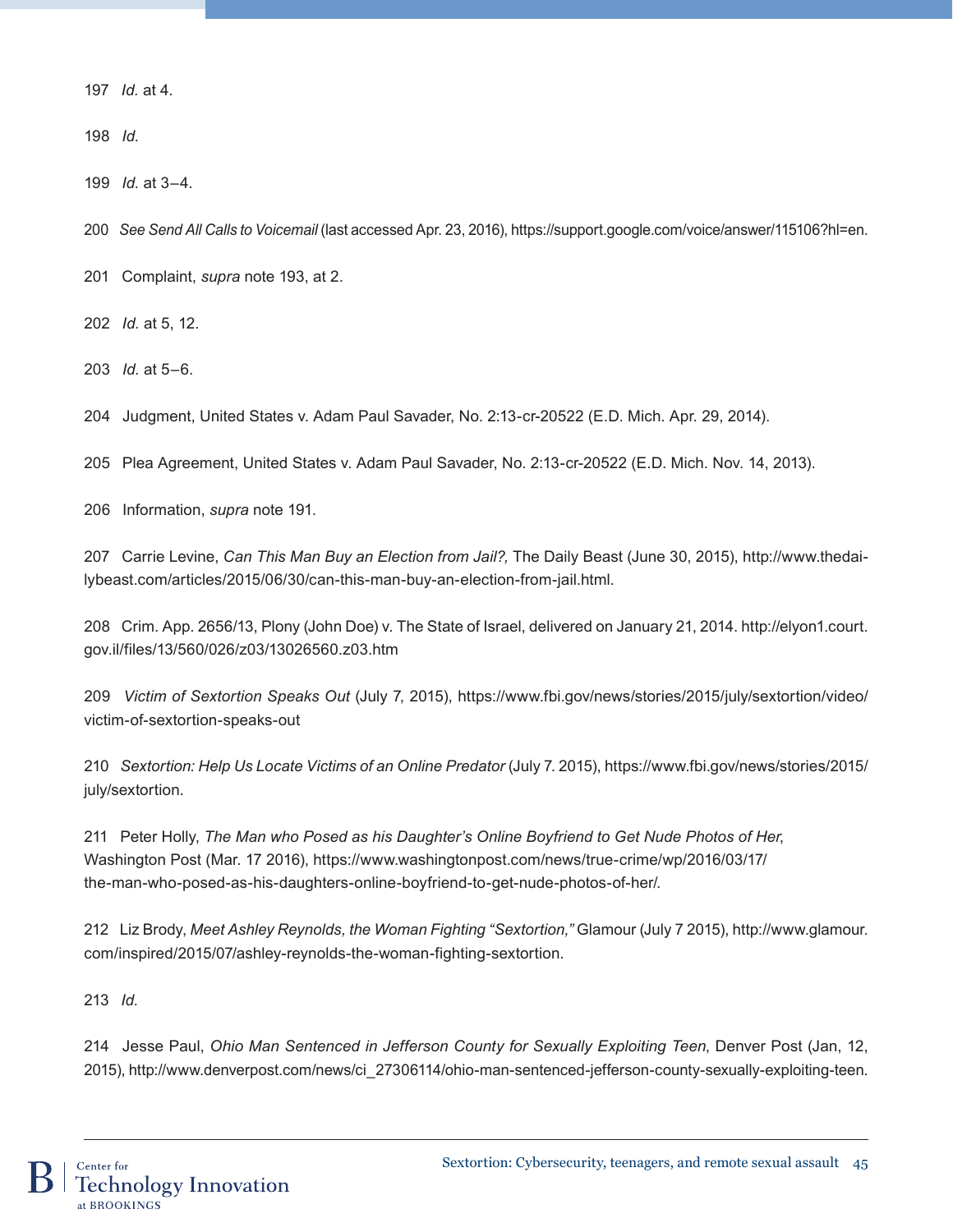215 David Kushner, *The Hacker is Watching*, GQ Magazine (Jan. 11 2012), http://www.gq.com/story/ luis-mijangos-hacker-webcam-virus-internet.

216 Criminal Minutes at 4, United States v. Jared James Abrahams, No. 8:13-cr-00199 (Mar. 17, 2014).

217 Sentencing Minutes (Excerpts) at 44, 46, United States v. Lucas Michael Chansler, No. 3:10-cr-00100 (Mar. 12, 2015).

218 *Id.* at 49.

219 *Id.* at 28.

220 Exhibit B, Victim Impact Statement at 1, United States v. Adam Paul Savader, No. 2:13-cr-20522 (Apr. 16, 2014), quoted in Government's Sentencing Memorandum at 13-14, United States v. Adam Paul Savader, No. 2:13 cr-20522 (Apr. 16, 2014). This should be: Government's Sentencing Memorandum at 13–14, United States v. Adam Paul Savader, No. 2:13-cr-20522 (Apr. 16, 2014) (*citing* Exhibit B, Victim Impact Statement at 1, United States v. Adam Paul Savader, No. 2:13-cr-20522 (Apr. 16, 2014)).

221 Exhibit A, Victim Impact Statement at 1, United States v. Adam Paul Savader, No. 2:13-cr-20522 (Apr. 16, 2014), quoted in Government's Sentencing Memorandum at 13-14, United States v. Adam Paul Savader, No. 2:13 cr-20522 (Apr. 16, 2014). Should be be: Government's Sentencing Memorandum at 13–14, United States v. Adam Paul Savader, No. 2:13-cr-20522 (Apr. 16, 2014) (*citing* Exhibit A, Victim Impact Statement at 1, United States v. Adam Paul Savader, No. 2:13-cr-20522 (Apr. 16, 2014)).

222 Transcript of Sentencing at 29, *United States v. Ivory Dickerson*, No. 6:06-cr-00238 (Aug. 20, 2008).

223 *Id.* at 31.

224 *Id.* at 32–33.

225 Government's Sentencing Memorandum at 4–6, United States v. Richard L. Finkbiner, No. 2:12-cr-00021 (June 18, 2013).

226 Dep't. of Justice, Fact Sheet: Project Safe Childhood (Feb. 21, 2012), https://www.justice.gov/psc/file/842426/ download.